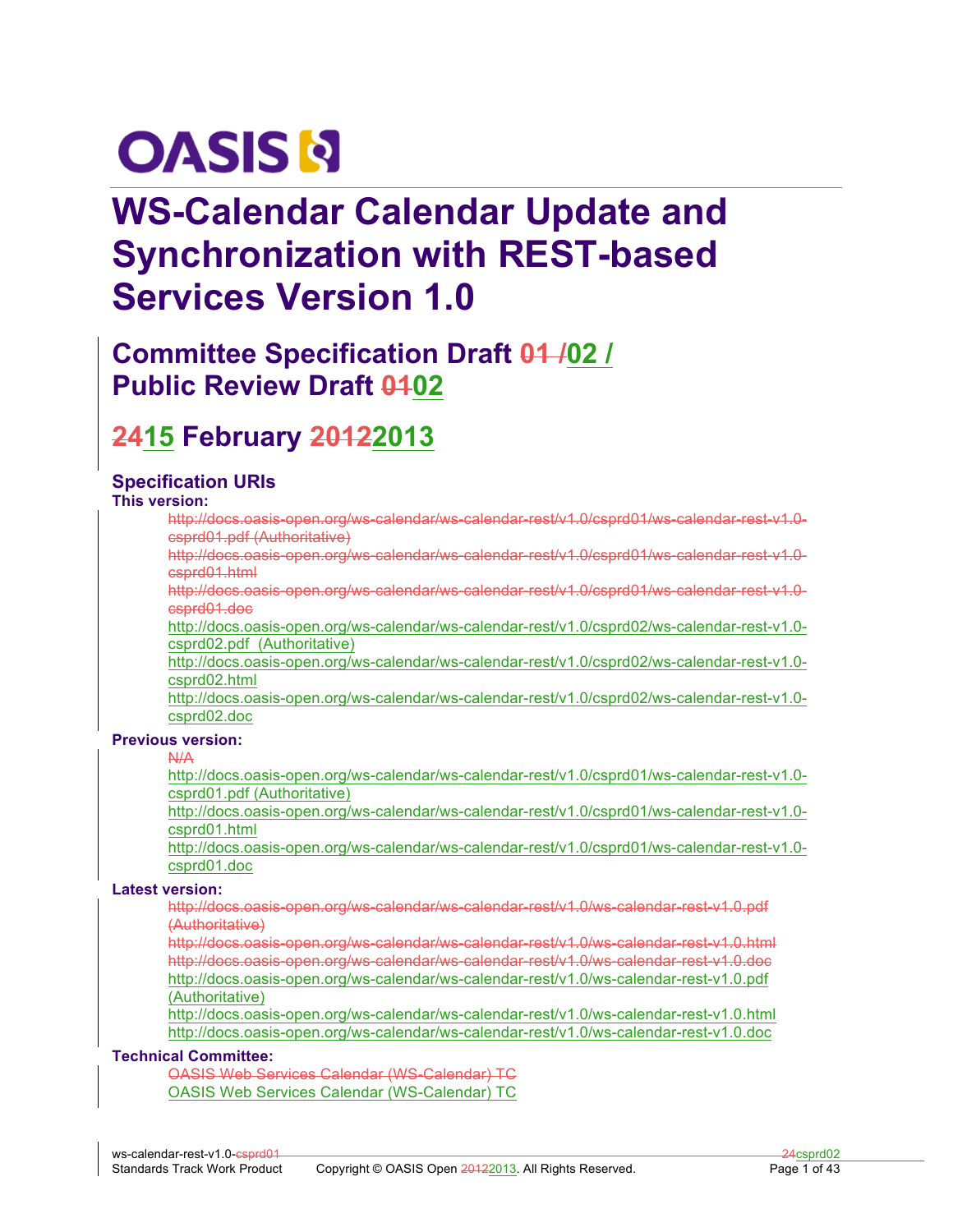#### **Chair:**

Toby Considine (toby.considine@unc.edu), University of North Carolina at Chapel Hill Toby Considine (toby.considine@unc.edu), University of North Carolina at Chapel Hill

#### **Editor:**

Michael Douglass (douglm@rpi.edu), Rensselaer Polytechnic Institute Michael Douglass (douglm@rpi.edu) Rensselaer Polytechnic Institute

#### **Related work:**

This specification is related to:

• *WS-Calendar Version 1.0*. Latest version. http://docs.oasis-open.org/ws-calendar/ws-calendar/v1.0/ws-calendar-1.0 spec.htmlhttp://docs.oasis-open.org/ws-calendar/ws-calendar/v1.0/ws-calendar-1.0-spec.html

#### **Abstract:**

This document describes standard messages and interactions for RESTful interactionsupdate and synchronization using REST with a system that hosts calendar-based-information. Hosted information can be either traditional personal and enterprise calendar-information or services that are represented as system resources accessible as URIs. These resources can be queried and updated using HTTP methods.support XML payloads developed in conformance with the WS-Calendar specification.

In this version of the specification, only XML payloads developed in conformance with the WS-Calendar specification are used. A future version may address JSON messages after the ongoing efforts to standardize the JSON serialization of iCalendar information are complete.

#### **Status:**

This document was last revised or approved by the OASIS Web Services Calendar (WS-Calendar) TC on the above date. The level of approval is also listed above. Check the "Latest version" location noted above for possible later revisions of this document.

Technical Committee members should send comments on this specification to the Technical Committee's email list. Others should send comments to the Technical Committee by using the "Send A CommentSend A Comment" button on the Technical Committee's web page at http://www.oasis-open.org/committees/ws-calendar/.http://www.oasis-open.org/committees/wscalendar/ .

For information on whether any patents have been disclosed that may be essential to implementing this specification, and any offers of patent licensing terms, please refer to the Intellectual Property Rights section of the Technical Committee web page (http://www.oasisopen.org/committees/ws-calendar/ipr.php).http://www.oasis-open.org/committees/wscalendar/ipr.php ).

#### **Citation format:**

When referencing this specification the following citation format should be used:

#### **[WS-Calendar-REST]**

*WS-Calendar Calendar Update and Synchronization with REST-based Services Version 1.0.* 24 15 February 20122013. OASIS Committee Specification Draft 0102 / Public Review Draft 01. http://docs.oasis-open.org/ws-calendar/ws-calendar-rest/v1.0/csprd01/ws-calendar-rest-v1.0 csprd01.html02. http://docs.oasis-open.org/ws-calendar/ws-calendar-rest/v1.0/csprd02/wscalendar-rest-v1.0-csprd02.html.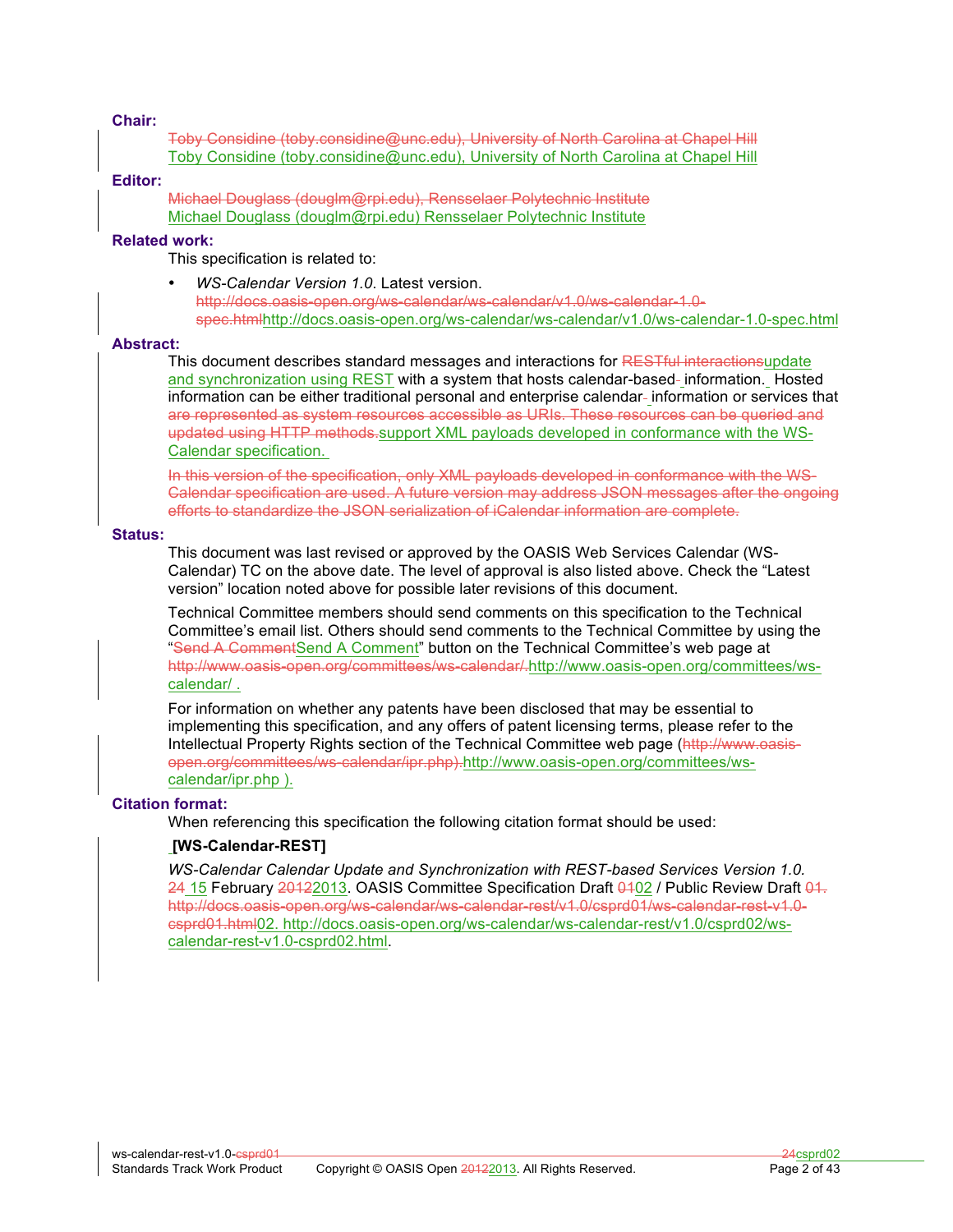# **Notices**

Copyright © OASIS Open 20122013. All Rights Reserved.

All capitalized terms in the following text have the meanings assigned to them in the OASIS Intellectual Property Rights Policy (the "OASIS IPR Policy"). The full Policy The full Policy may be found at the OASIS website.

This document and translations of it may be copied and furnished to others, and derivative works that comment on or otherwise explain it or assist in its implementation may be prepared, copied, published, and distributed, in whole or in part, without restriction of any kind, provided that the above copyright notice and this section are included on all such copies and derivative works. However, this document itself may not be modified in any way, including by removing the copyright notice or references to OASIS, except as needed for the purpose of developing any document or deliverable produced by an OASIS Technical Committee (in which case the rules applicable to copyrights, as set forth in the OASIS IPR Policy, must be followed) or as required to translate it into languages other than English.

The limited permissions granted above are perpetual and will not be revoked by OASIS or its successors or assigns.

This document and the information contained herein is provided on an "AS IS" basis and OASIS DISCLAIMS ALL WARRANTIES, EXPRESS OR IMPLIED, INCLUDING BUT NOT LIMITED TO ANY WARRANTY THAT THE USE OF THE INFORMATION HEREIN WILL NOT INFRINGE ANY OWNERSHIP RIGHTS OR ANY IMPLIED WARRANTIES OF MERCHANTABILITY OR FITNESS FOR A PARTICULAR PURPOSE.

OASIS requests that any OASIS Party or any other party that believes it has patent claims that would necessarily be infringed by implementations of this OASIS Committee Specification or OASIS Standard, to notify OASIS TC Administrator and provide an indication of its willingness to grant patent licenses to such patent claims in a manner consistent with the IPR Mode of the OASIS Technical Committee that produced this specification.

OASIS invites any party to contact the OASIS TC Administrator if it is aware of a claim of ownership of any patent claims that would necessarily be infringed by implementations of this specification by a patent holder that is not willing to provide a license to such patent claims in a manner consistent with the IPR Mode of the OASIS Technical Committee that produced this specification. OASIS may include such claims on its website, but disclaims any obligation to do so.

OASIS takes no position regarding the validity or scope of any intellectual property or other rights that might be claimed to pertain to the implementation or use of the technology described in this document or the extent to which any license under such rights might or might not be available; neither does it represent that it has made any effort to identify any such rights. Information on OASIS' procedures with respect to rights in any document or deliverable produced by an OASIS Technical Committee can be found on the OASIS website. Copies of claims of rights made available for publication and any assurances of licenses to be made available, or the result of an attempt made to obtain a general license or permission for the use of such proprietary rights by implementers or users of this OASIS Committee Specification or OASIS Standard, can be obtained from the OASIS TC Administrator. OASIS makes no representation that any information or list of intellectual property rights will at any time be complete, or that any claims in such list are, in fact, Essential Claims.

The name "OASIS" is a trademark of OASIS, the owner and developer of this specification, and should be used only to refer to the organization and its official outputs. OASIS welcomes reference to, and implementation and use of, specifications, while reserving the right to enforce its marks against misleading uses. Please see http://www.oasis-open.org/who/trademark.phphttp://www.oasisopen.org/policies-guidelines/trademark for above guidance.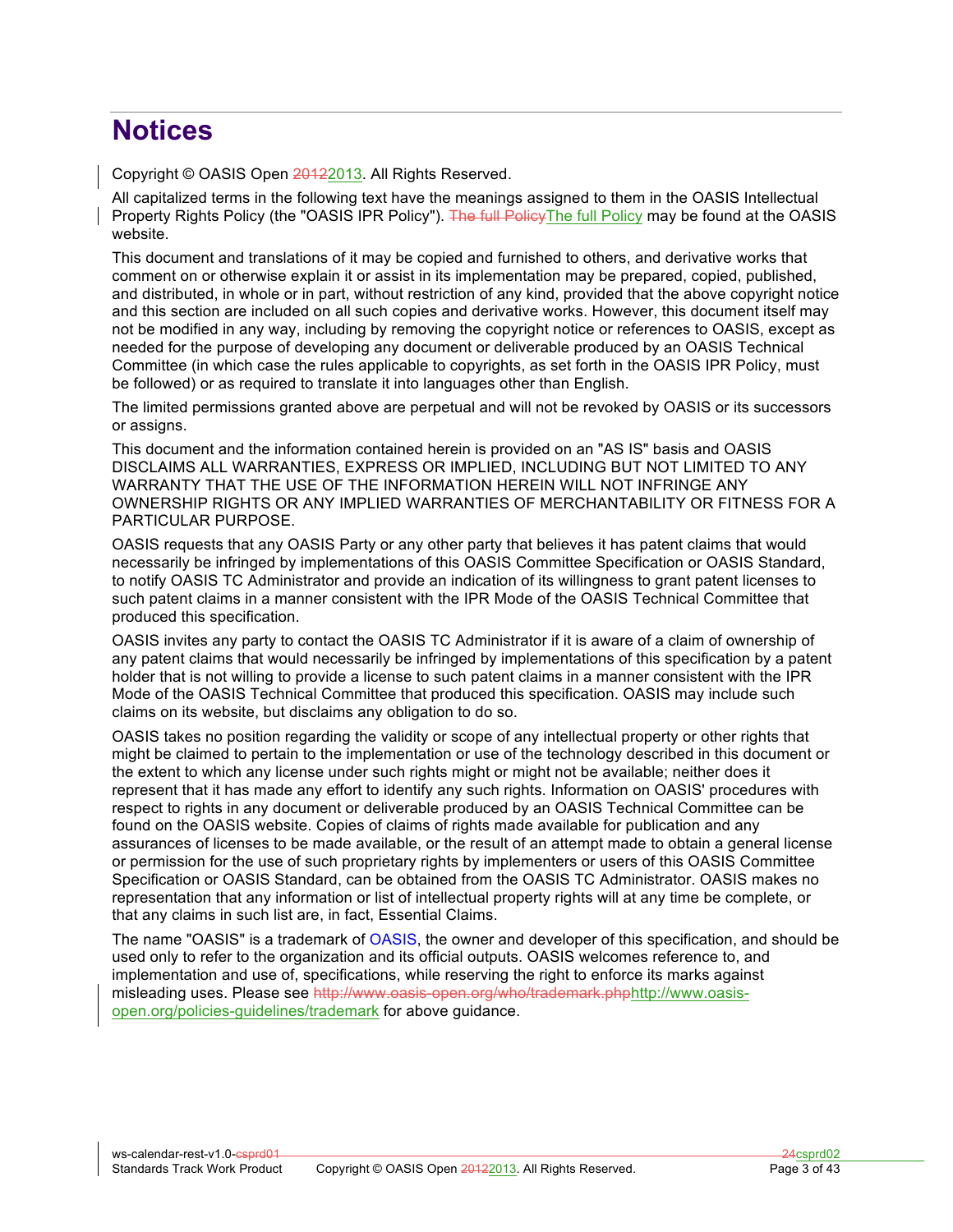# **Table of Contents**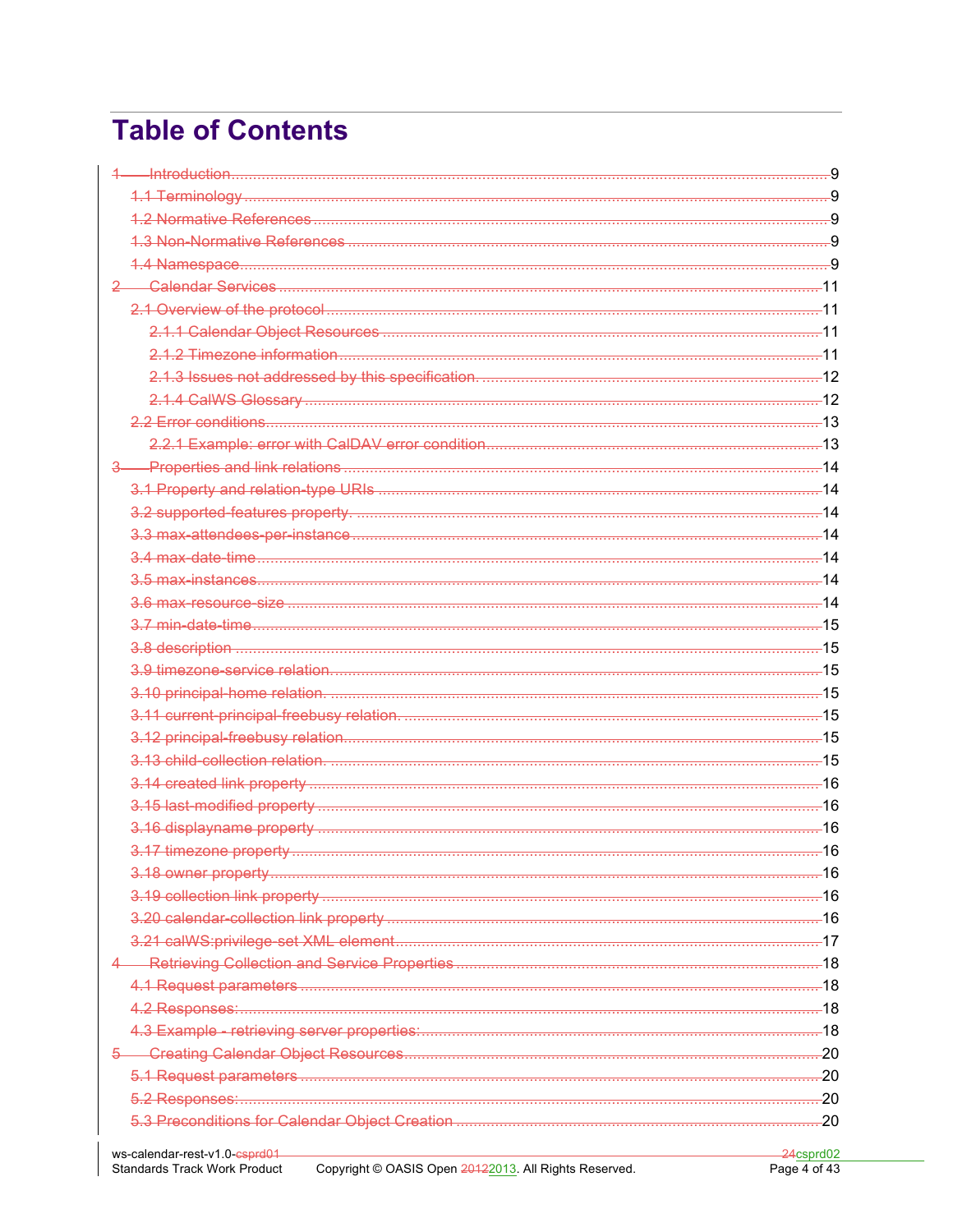| $-21$ |
|-------|
|       |
|       |
|       |
|       |
|       |
|       |
| $-23$ |
|       |
|       |
|       |
|       |
|       |
|       |
|       |
|       |
| $-31$ |
| $-31$ |
| -31   |
| -31   |
|       |
|       |
| $-32$ |
|       |
|       |
|       |
|       |
|       |
| $-39$ |
|       |
| $-40$ |
| -40   |
|       |
| $-41$ |
| -41   |
| $-41$ |
| -41   |
| -41   |
| $-42$ |
|       |
| $-42$ |
| $-42$ |
|       |
|       |
|       |
|       |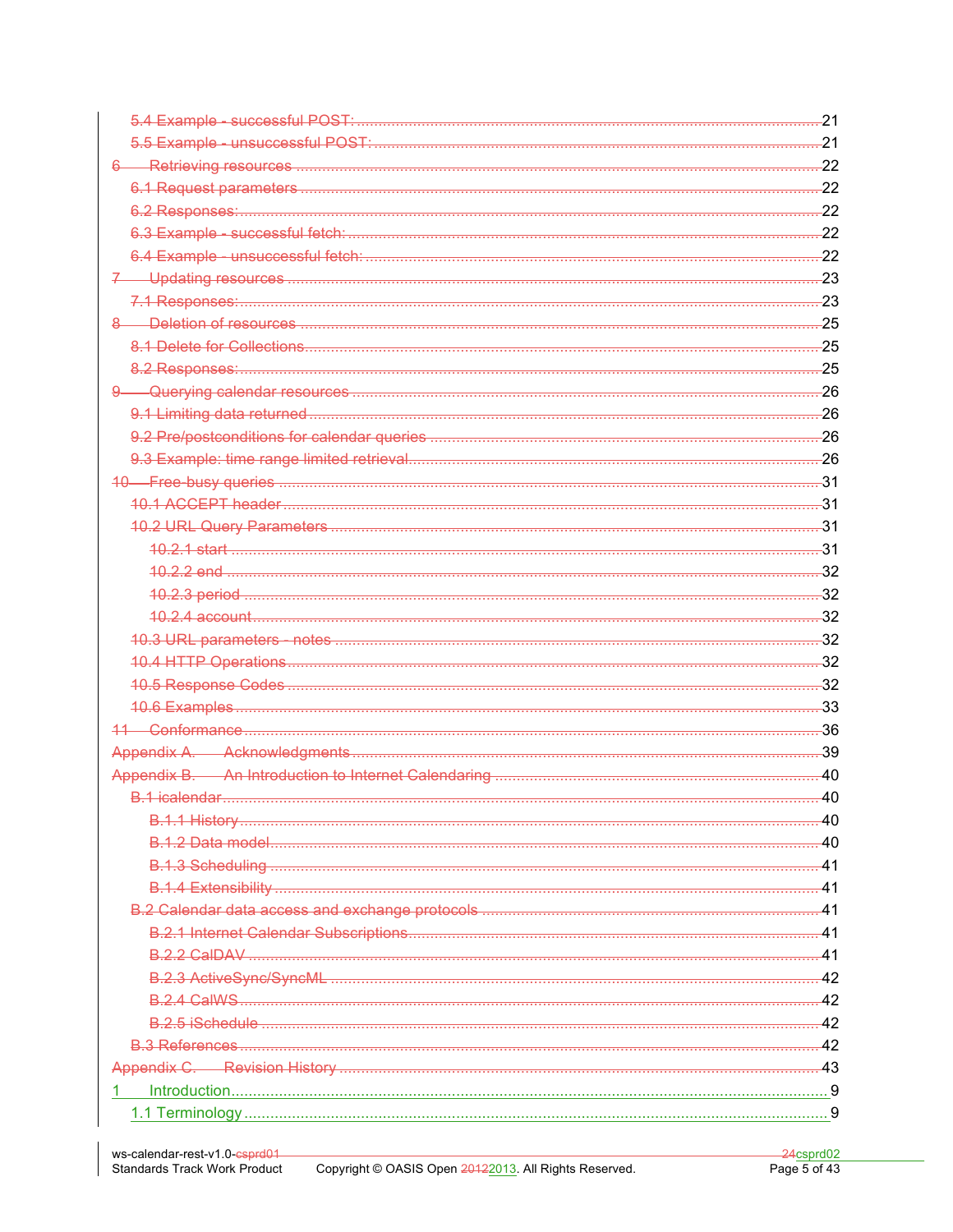| $\overline{2}$ |  |
|----------------|--|
|                |  |
|                |  |
|                |  |
|                |  |
|                |  |
|                |  |
|                |  |
| 3              |  |
|                |  |
|                |  |
|                |  |
|                |  |
|                |  |
|                |  |
|                |  |
|                |  |
|                |  |
|                |  |
|                |  |
|                |  |
|                |  |
|                |  |
|                |  |
|                |  |
|                |  |
|                |  |
|                |  |
|                |  |
|                |  |
| 4              |  |
|                |  |
|                |  |
|                |  |
| 5              |  |
|                |  |
|                |  |
|                |  |
|                |  |
|                |  |
| 6              |  |
|                |  |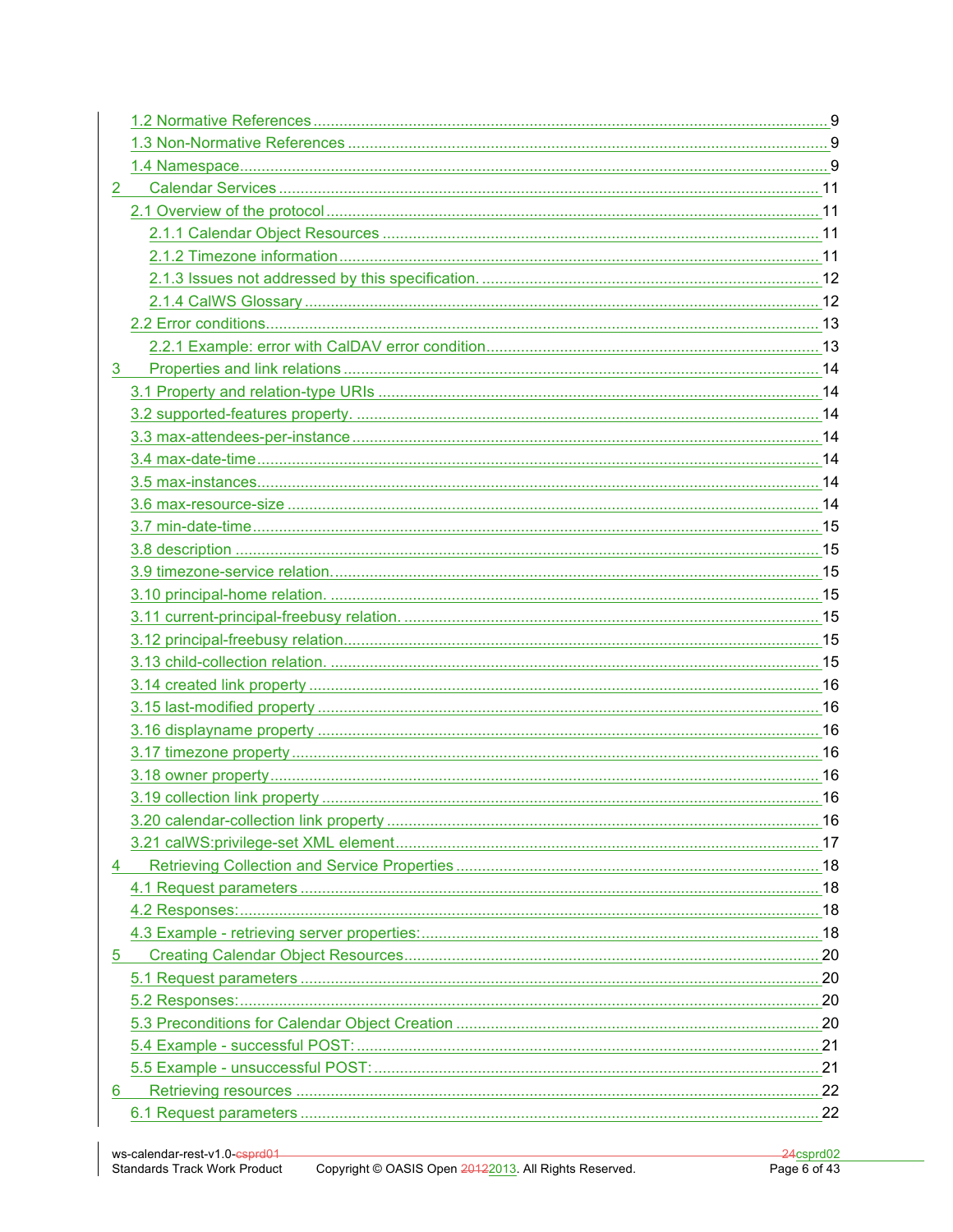| 7.          |  |
|-------------|--|
|             |  |
| 8           |  |
|             |  |
|             |  |
| 9           |  |
|             |  |
|             |  |
|             |  |
| 10          |  |
|             |  |
|             |  |
|             |  |
|             |  |
|             |  |
|             |  |
|             |  |
|             |  |
|             |  |
|             |  |
|             |  |
|             |  |
|             |  |
|             |  |
|             |  |
|             |  |
|             |  |
|             |  |
|             |  |
|             |  |
|             |  |
|             |  |
| Appendix B. |  |
|             |  |
|             |  |
|             |  |
|             |  |
|             |  |
|             |  |
|             |  |
|             |  |
|             |  |
|             |  |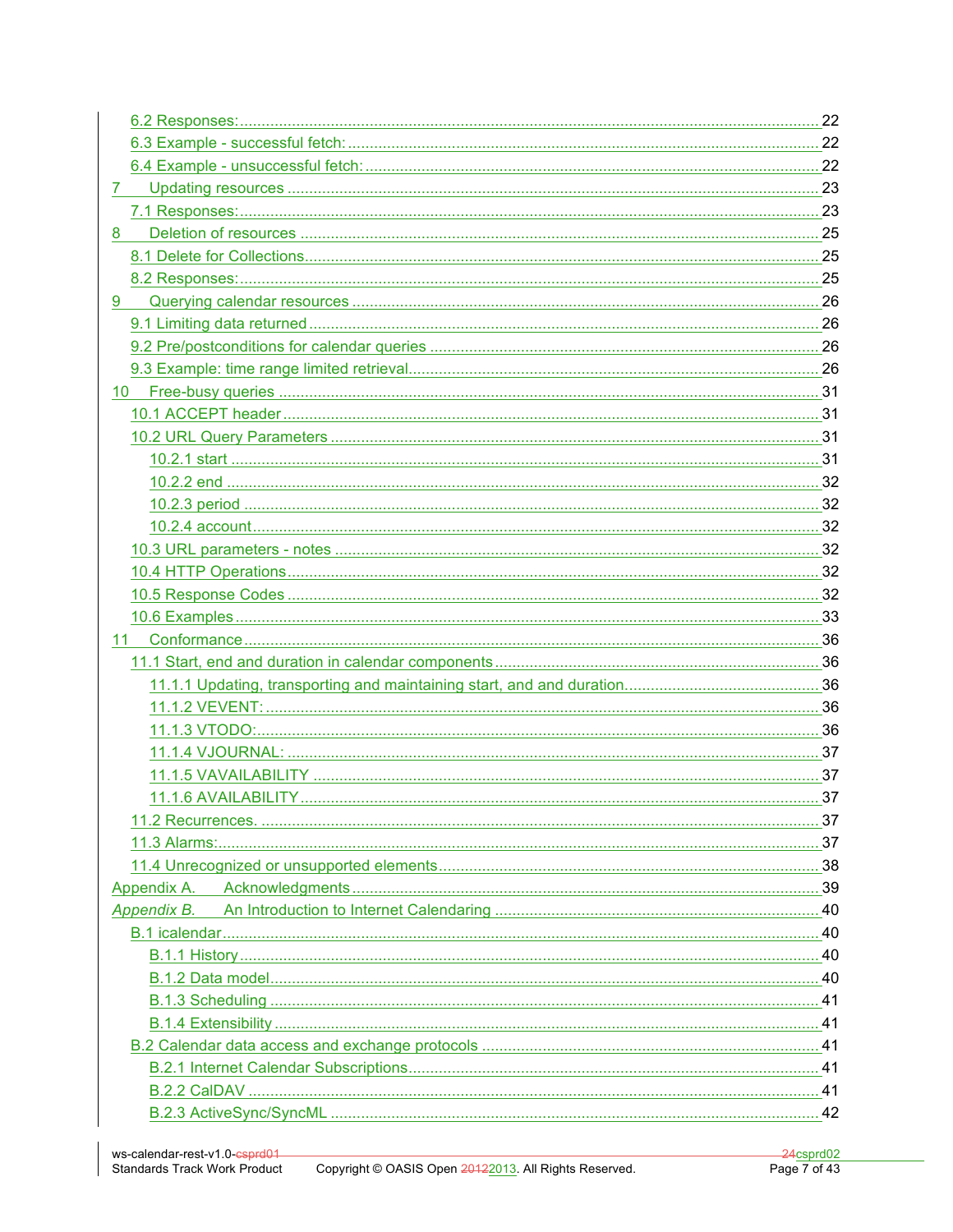| B 2.5 iSchedule |  |
|-----------------|--|
|                 |  |
|                 |  |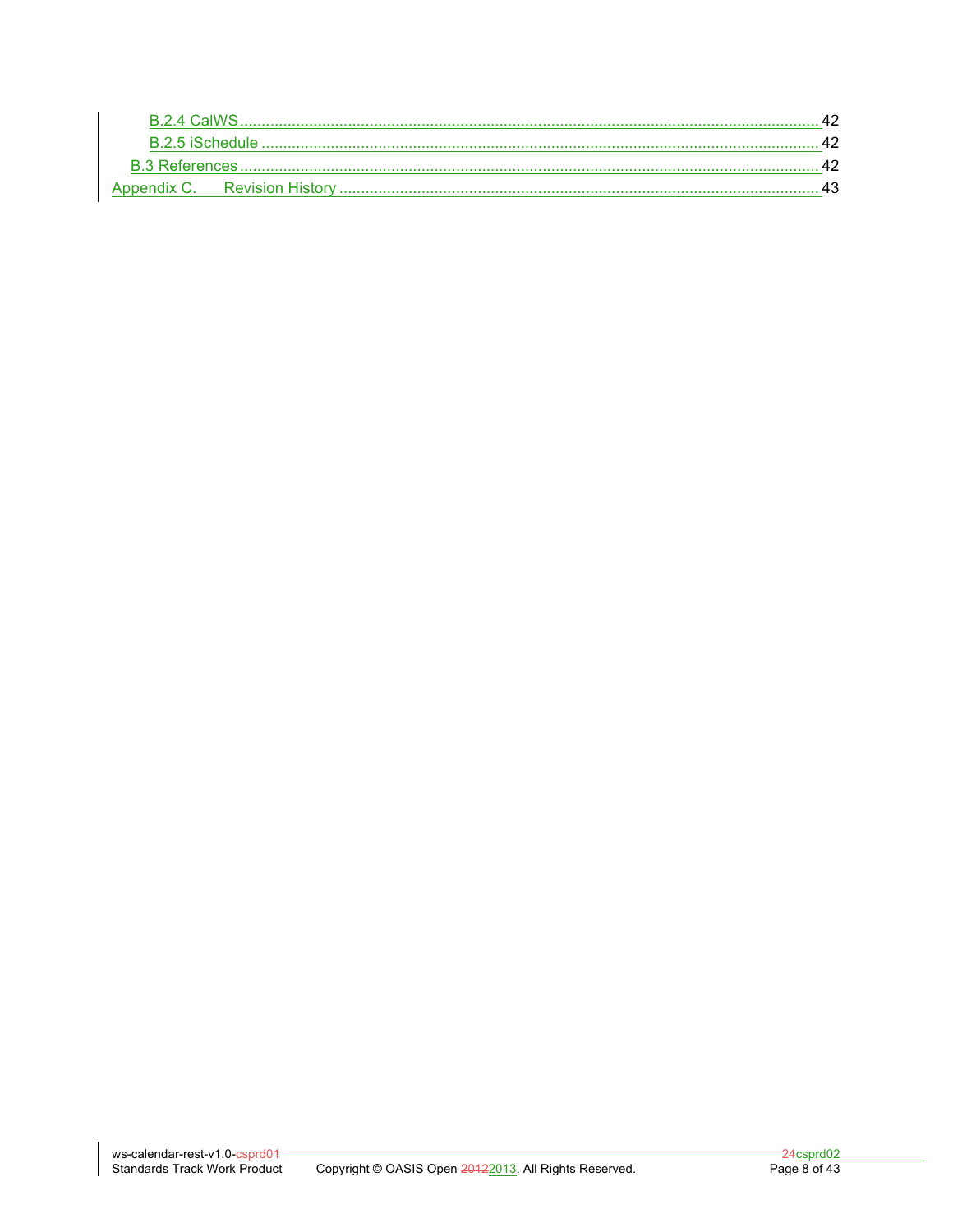# **1 Introduction**

2 The CalWS REST protocol is built upon and makes the same assumptions about structure as the CalDAV protocol defined in **[RFC 4791]** and related specifications. It does NOT require nor assume the WebDAV nor CalDAV protocol.

 Calendar resources, for example events and tasks are stored as named resources (files) inside special collections (folders) known as "**Calendar Collections**".

 This specification can be looked upon as a layer built on top of CalDAV and defines the basic operations which allow creation, retrieval, update and deletion. In addition, query and freebusy operations are

defined to allow efficient, partial retrieval of calendar data.

10 This does not mean that a CalWS service must be built on CalDAV, merely that a degree of conformity is established such that services built in that manner do not have a significant mismatch. It is assumed that some CalWS REST services will be built without any CalDAV support.

# **1.1 Terminology**

 The key words "MUST", "MUST NOT", "REQUIRED", "SHALL", "SHALL NOT", "SHOULD", "SHOULD NOT", "RECOMMENDED", "MAY", and "OPTIONAL" in this document are to be interpreted as described in **[RFC2119]**.

# 1.2 **Normative References**

| 18<br>19<br>20  | <b>IRFC21191</b> | S. Bradner, Key words for use in RFCs to Indicate Requirement Levels,<br>http://www.ietf.org/rfc/rfc2119.txthttp://www.ietf.org/rfc/rfc2119.txt, IETF RFC<br>2119, March 1997.                               |
|-----------------|------------------|--------------------------------------------------------------------------------------------------------------------------------------------------------------------------------------------------------------|
| 21<br>22.<br>23 | <b>IRFC47911</b> | C. Daboo, B. Desruisseaux, L. Dusseault, Calendaring Extensions to WebDAV<br>(CalDAV),<br>http://www.ietf.org/RFC/RFC4791.txthttp://www.ietf.org/RFC/RFC4791.txt, IETF                                       |
| 24<br>25        | [WS-Calendar]    | RFC4791, March 1997.<br>WS-Calendar Version 1.0. 19 January 2011. OASIS Committee Specification                                                                                                              |
| 26<br>27<br>28  |                  | http://docs.oasis-open.org/ws-calendar/ws-calendar-spec/v1.0/cs01/ws-calendar-<br>spec-v1.0-cs01.pdfhttp://docs.oasis-open.org/ws-calendar/ws-calendar-<br>spec/v1.0/cs01/ws-calendar-spec-v1.0-cs01.pdf.    |
| 29<br>30<br>31  | [XRD]            | Extensible Resource Descriptor (XRD) Version 1.0, 1 November 2010, OASIS<br>Standard, http://docs.oasis-open.org/xri/xrd/v1.0/os/xrd-1.0-<br>es.xmlhttp://docs.oasis-open.org/xri/xrd/v1.0/os/xrd-1.0-os.xml |

# 1.3 **Non-Normative References**

| 33 | <b>REST</b> | T Fielding, Architectural Styles and the Design of Network-based Software           |
|----|-------------|-------------------------------------------------------------------------------------|
| 34 |             | Architectures.                                                                      |
| 35 |             | http://www.ics.uci.edu/~fielding/pubs/dissertation/top.htmhttp://www.ics.uci.edu/~f |
| 36 |             | ielding/pubs/dissertation/top.htm.                                                  |

# **1.4 Namespace**

- XML namespaces and prefixes used in this standard:
- 40 | Table 1 1: XML Namespaces in this standard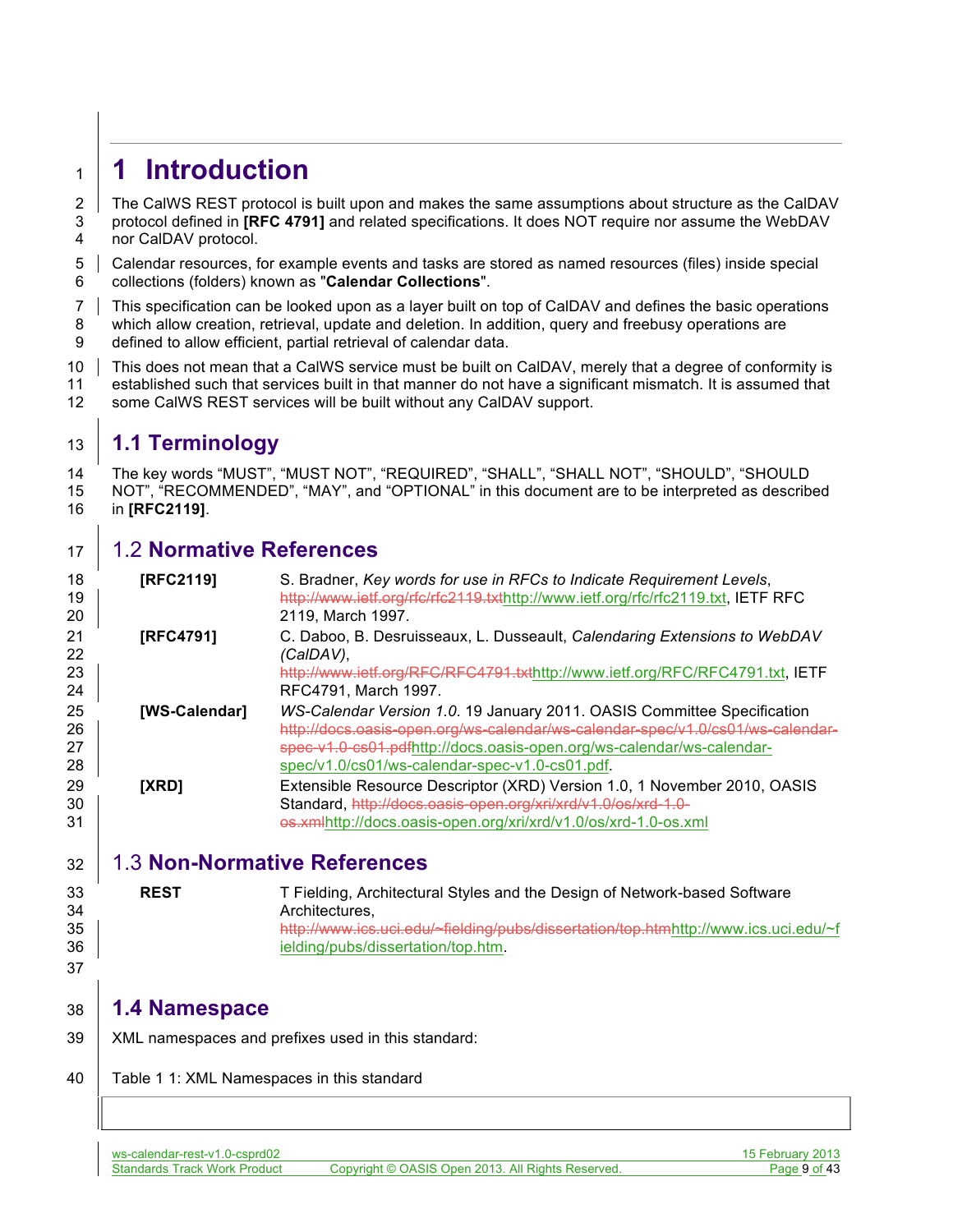| xcal  | urn:ietf:params:xml:ns:icalendar-2.0                                                              |  |  |
|-------|---------------------------------------------------------------------------------------------------|--|--|
| calWS | http://docs.oasis-open.org/ws-calendar/ns/REST-http://docs.oasis-open.org/ws-<br>calendar/ns/REST |  |  |
| xrd   | http://docs.oasis-open.org/ns/xri/xrd-1.0-http://docs.oasis-open.org/ns/xri/xrd-1.0               |  |  |

41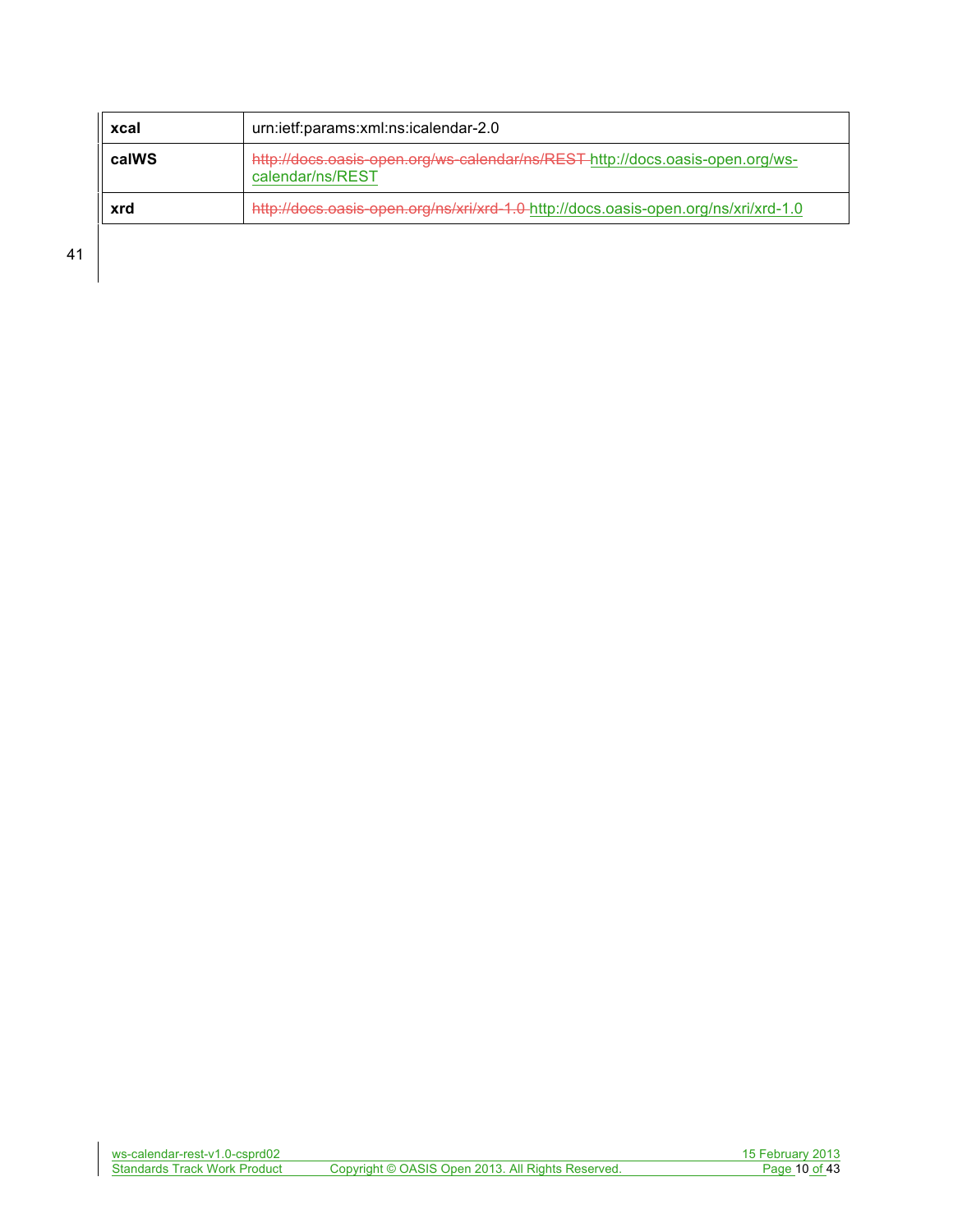# **2 Calendar Services**

The Service interactions are built upon and make the same assumptions about structure as the CalDAV

protocol defined in **[RFC4791]** and related specifications. It does NOT require nor assume the WebDAV

- nor CalDAV protocol but does make use of some of the same elements and structures in the CalDAV XML namespace.
- Calendar resources, for example events and tasks are stored as named resources (files) inside special collections (folders) known as "**Calendar Collections**".
- These services can be looked upon as a layer built on top of CalDAV and defines the basic operations which allow creation, retrieval, update and deletion. In addition, query, and free-busy operations are
- defined to allow efficient, partial retrieval of calendar data.
- These services assume a degree of conformity with CalDAV is established such that services built in that manner do not have a significant mismatch. It is assumed that some WS-Calendar services will be built without any CalDAV support.

# **2.1 Overview of the protocol**

- The protocol is an HTTP based RESTfull protocol using a limited set of methods. Each request may be followed by a response containing status information.
- The following methods are specified in the protocol description, PUT, POST, GET, DELETE. To avoid various issues with certain methods being blocked clients may use the X-HTTP-Method-Override: header to specify the intended operation. Servers SHOULD behave as if the named method was used.

```
61 POST /user/fred/calendar/ HTTP/1.1
62 ...<br>63 ...
63 X-HTTP-Method-Override: PUT<br>64 Properties
          Properties
```
- A service or resource will have a number of properties which describe the current state of that service or resource. These properties are accessed through a GET on the target resource or service with an
- ACCEPT header specifying application/xrd+xml. See Section 2.1.3.6
- The following operations are defined by this specification:
- Retrieval and update of service and resource properties
- **•** Creation of a calendar object
- **•** Retrieval of a calendar object
- **•** Update of a calendar object
- **•** Deletion of a calendar object
- Query
- Free-busy query

# **2.1.1 Calendar Object Resources**

 The same restrictions apply to Calendar Object Resources as specified in CalDAV **[RFC4791]** section 4.2. An additional constraint for CalWS is that no timezone specifications are transferred.

# **2.1.2 Timezone information**

- 80 It is assumed that the client and server each have access to a full set of up to date timezone information.
- Timezones will be referenced by a timezone identifier from the full set of Olson data together with a set of
- well-known aliases defined **[TZDB]**. CalWS services may advertise themselves as timezone servers
- 83 through the server properties object.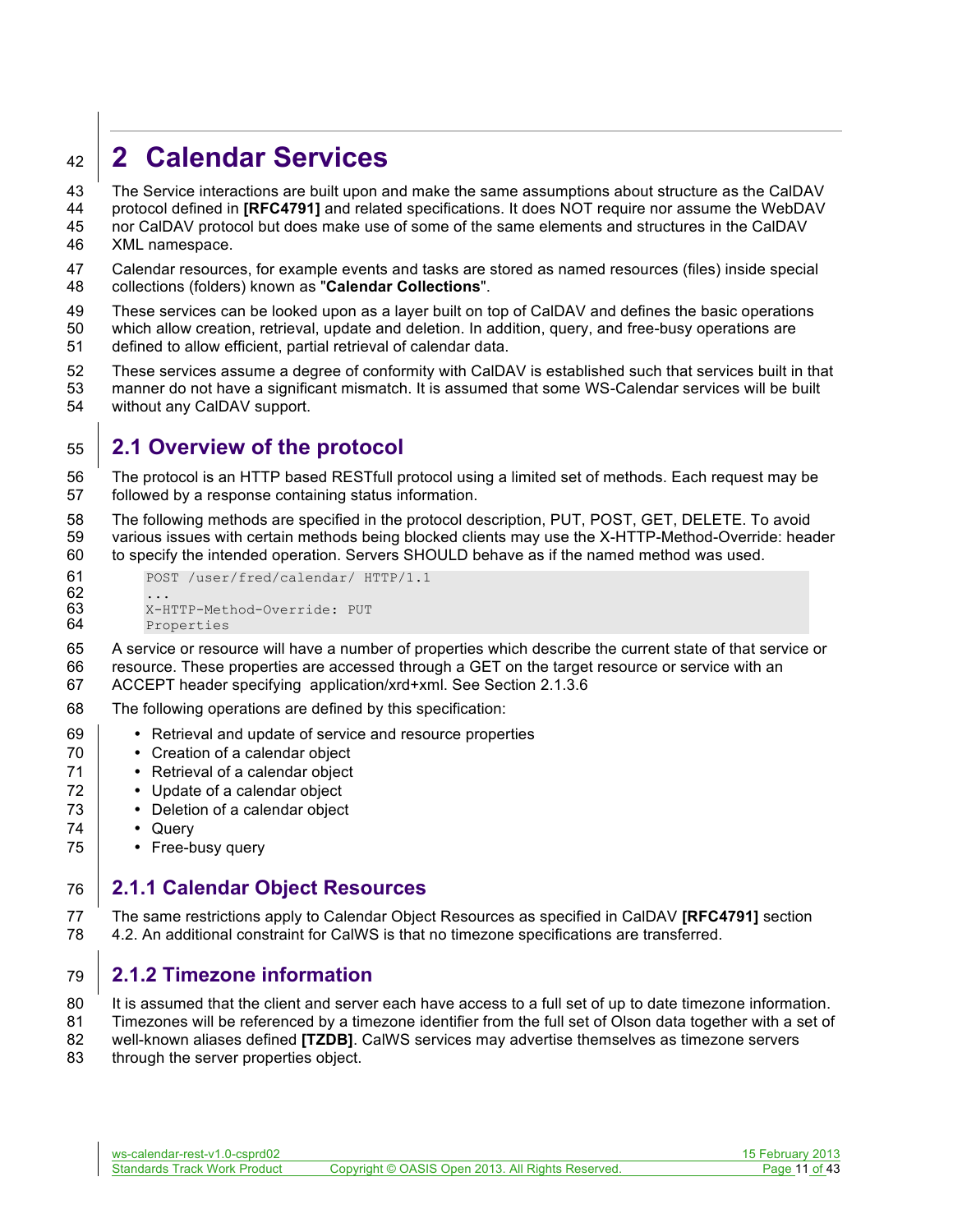### **2.1.3 Issues not addressed by this specification.**

 A number of issues are not addressed by this version of the specification, either because they should be addressed elsewhere or will be addressed at some later date.

#### **2.1.3.1 Access Control**

88 It is assumed that the targeted server will set an appropriate level of access based on authentication. This specification will not attempt to address the issues of sharing or Access Control Lists (ACLs).

#### **2.1.3.2 Provisioning**

 The protocol will not provide any explicit provisioning operations. If it is possible to authenticate or address a principal's calendar resources then they MUST be automatically created if necessary or appropriate

#### **2.1.3.3 Copy/Move**

 These operations are not yet defined for this version of the CalWS protocol. Both operations raise a number of issues. In particular implementing a move operation through a series of retrievals, insertions and deletions may cause undesirable side-effects. Both these operations will be defined in a later version of this specification.

#### **2.1.3.4 Creating Collections**

 We will not address the issue of creating collections within the address space. The initial set is created by provisioning.

#### **2.1.3.5 Retrieving collections**

 This operation is currently undefined. A GET on a collection may fail or return a complete calendar object representing the collection.

#### **2.1.3.6 Setting service and resource properties.**

 These operations are not defined in this version of the specification. In the future it will be possible to define or set the properties for the service or resources within the service.

### **2.1.4 CalWS Glossary**

#### **2.1.4.1 Hrefs**

- An href is a URI reference to a resource, for example
- "http://example.org/user/fred/calendar/event1.ics".
- The URL above reflects a possible structure for a calendar server. All URLs should be absolute or path-113 absolute following the rules defined in Error! Reference source not found. Section 8.3.3.1: Property and
- 114 | relation-type URIs

#### **2.1.4.2 Calendar Object Resource**

 A calendar object resource is an event, meeting or a task. Attachments are resources but NOT calendar object resources. An event or task with overrides is a single calendar resource entity.

#### **2.1.4.3 Calendar Collection**

A folder only allowed to contain calendar object resources.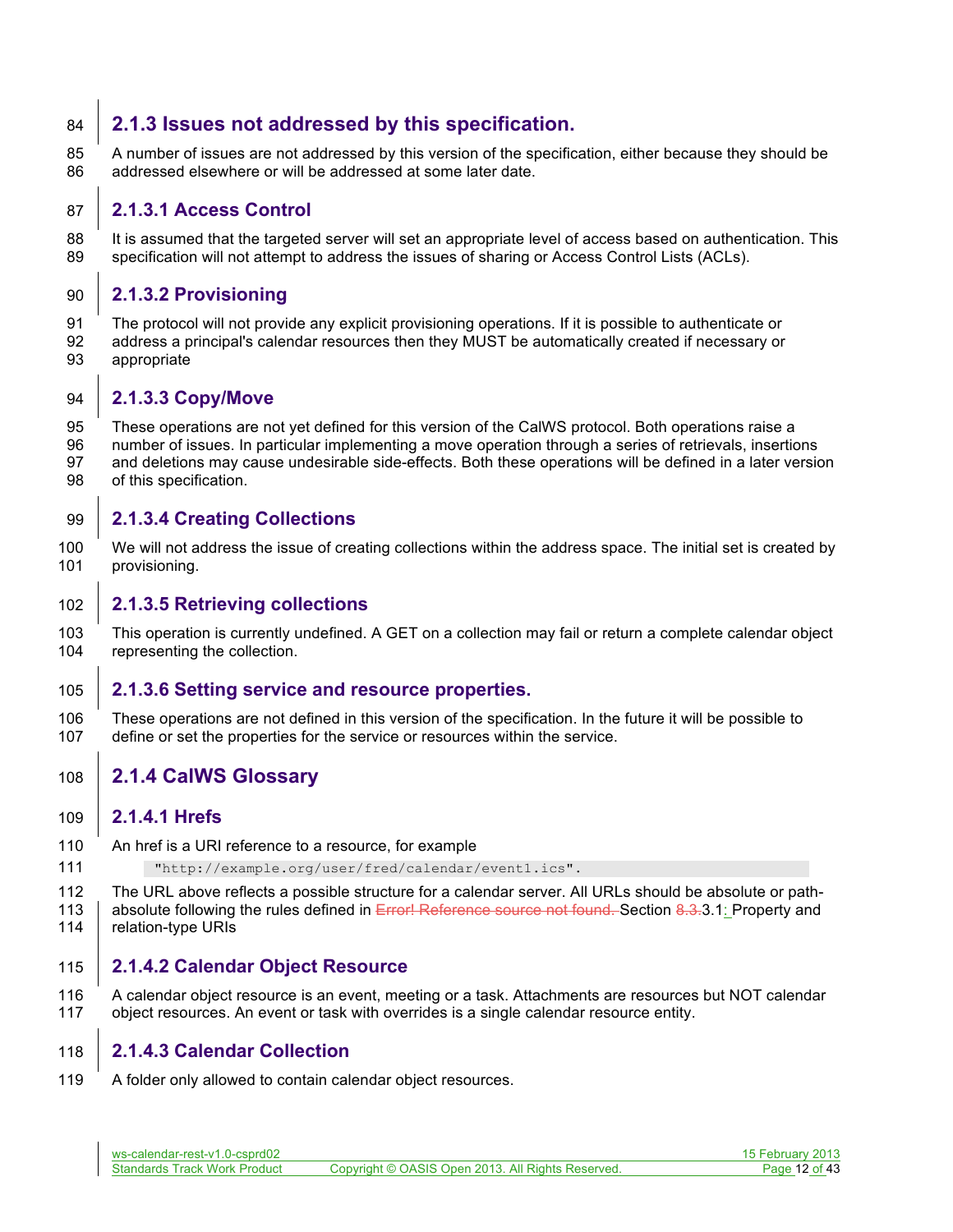#### **2.1.4.4 Scheduling Calendar Collection**

 A folder only allowed to contain calendar resources which is also used for scheduling operations. Scheduling events placed in such a collection will trigger implicit scheduling activity on the server.

#### **2.1.4.5 Principal Home**

 The collection under which all the resources for a given principal are stored. For example, for principal "fred" the principal home might be "/user/fred/"

### **2.2 Error conditions**

Each operation on the calendar system has a number of pre-conditions and post-conditions that apply.

A "precondition" for a method describes the state of the server that must be true for that method to be

performed. A "post-condition" of a method describes the state of the server that must be true after that

method has been completed. Any violation of these conditions will result in an error response in the form

- 131 of a CalWS XML error element containing the violated condition and an optional description. \
- Each method specification defines the preconditions that must be satisfied before the method can
- succeed. A number of post-conditions are generally specified which define the state that must exist after
- the execution of the operation. Preconditions and post-conditions are defined as error elements in the
- CalWS XML namespace.

### **2.2.1 Example: error with CalDAV error condition**

```
137 <?xml version="1.0" encoding="utf-8"<br>138 | xmlns:CW="<del>Error! Reference sou</del>
138 xmlns:CW="Error! Reference source not found.Error! Reference source not 
139 found.""
140 xmlns:C="http://docs.oasis-open.org/ws-calendar/ns/REST" ?><br>141 <CW:error>
             \langle CW:error \rangle142 < C: supported-filter><br>143 < C: prop-filter nam
143 < C:prop-filter name="X-ABC-GUID"/><br>144 < /C:supported-filter>
144 </C:supported-filter><br>145 <cw:description>Unknow
145 <CW:description>Unknown property </CW:description><br>146 </CW:error>
             \langle/CW:error>
```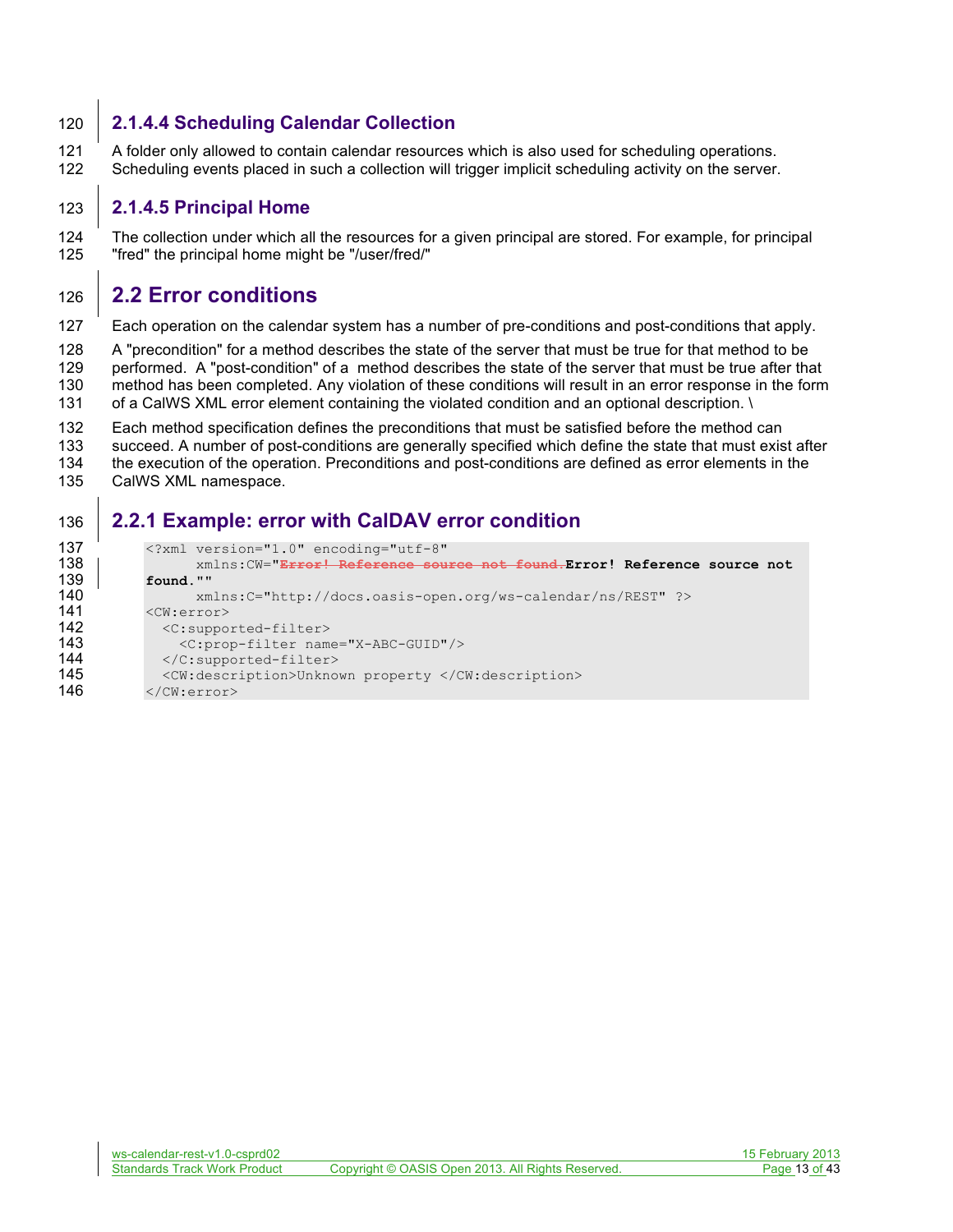# **3 Properties and link relations**

# **3.1 Property and relation-type URIs**

ws-calendar-rest-v1.0-csprd02 15 February 2013 In the XRD entity returned properties and related services and entities are defined by absolute URIs which correspond to the extended relation type defined in **[web linking]** Section 4.2. These URIs do NOT correspond to any real entity on the server and clients should not attempt to retrieve any data at that target. Certain of these property URIs correspond to CalDAV preconditions. Each URL is prefixed by the CalWS relations and properties namespace http://docs.oasis-open.org/ws-calendar/ns/REST/. Those properties which correspond to CalDAV properties have the additional path element "caldav/", for example http://docs.oasis-open.org/ws-calendar/ns/REST/supported-calendar-data corresponds to CalDAV:supported-calendar-data In addition to those CalDAV properties, the CalWS specification defines a number of other properties and link relations with the URI prefix of http://docs.oasis-open.org/ws-calendar/ns/REST**. 3.2 supported-features property.** http://docs.oasis-open.org/ws-calendar/ns/REST/supported-features This property defines the features supported by the target. All resources contained and managed by the service should return this property. The value is a comma separated list containing one or more of the following • calendar-access - the service supports all MUST requirements in this specification 167 <Property type=" http://docs.oasis-open.org/ws-calendar/ns/REST/supported-<br>168 features" 168 features"<br>169 >calendar-access</Property> **3.3 max-attendees-per-instance** http://docs.oasis-open.org/ws-calendar/ns/REST/max-attendees-per-instance Defines the maximum number of attendees allowed per event or task. **3.4 max-date-time** http://docs.oasis-open.org/ws-calendar/ns/REST/max-date-time Defines the maximum date/time allowed on an event or task **3.5 max-instances** http://docs.oasis-open.org/ws-calendar/ns/REST/max-instances Defines the maximum number of instances allowed per event or task **3.6 max-resource-size** http://docs.oasis-open.org/ws-calendar/ns/REST/max-resource-size Provides a numeric value indicating the maximum size of a resource in octets that the server is willing to accept when a calendar object resource is stored in a calendar collection.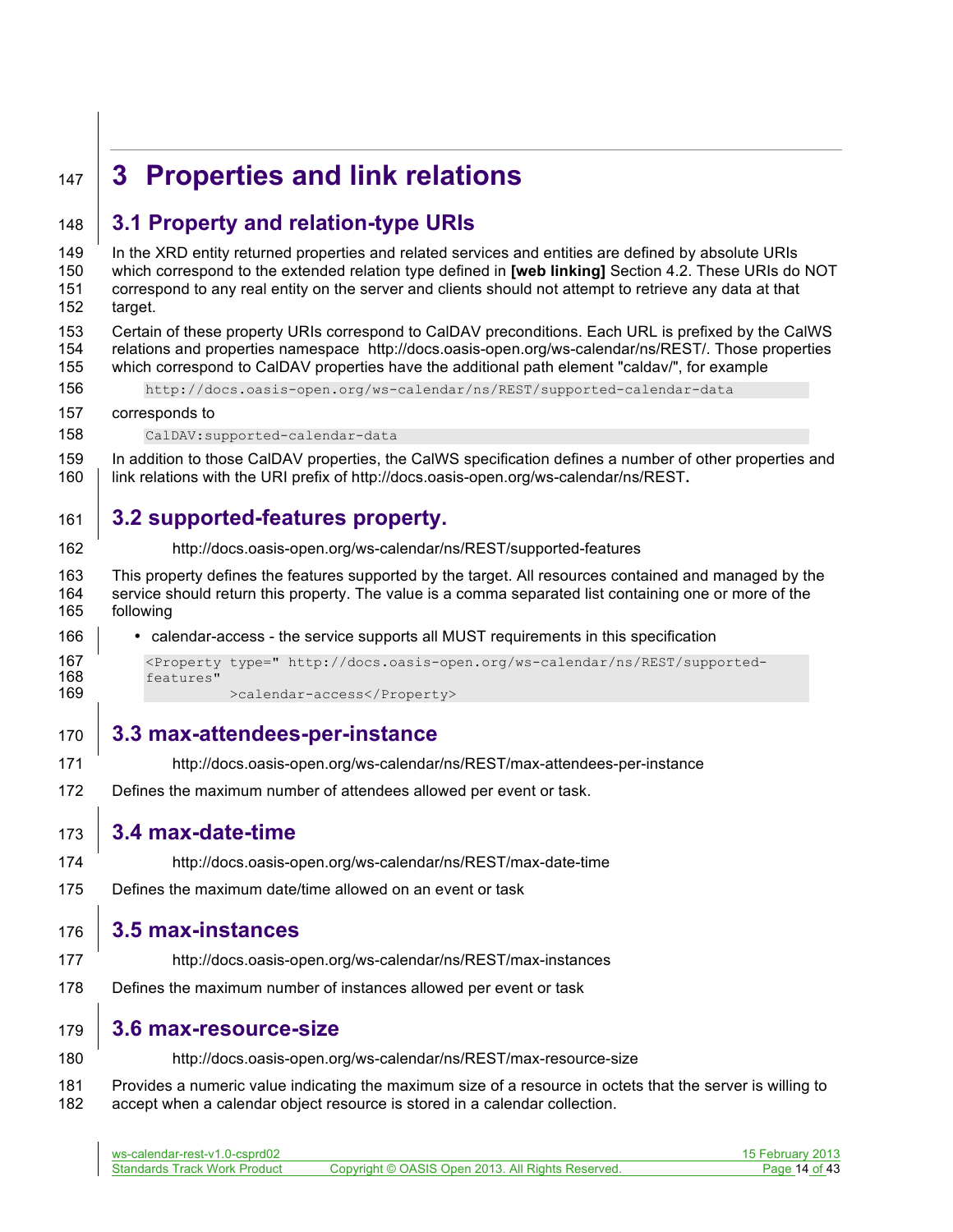# **3.7 min-date-time**

- http://docs.oasis-open.org/ws-calendar/ns/REST/min-date-time
- Provides a DATE-TIME value indicating the earliest date and time (in UTC) that the server is willing to accept for any DATE or DATE-TIME value in a calendar object resource stored in a calendar collection.

# **3.8 description**

- http://docs.oasis-open.org/ws-calendar/ns/REST/description
- Provides some descriptive text for the targeted collection.

# **3.9 timezone-service relation.**

http://docs.oasis-open.org/ws-calendar/ns/REST/timezone-service

 The location of a timezone service used to retrieve timezone information and specifications. This may be an absolute URL referencing some other service or a relative URL if the current server also provides a timezone service.

195 <Link rel="http://docs.oasis-open.org/ws-calendar/ns/REST/timezone-service"<br>196 href="http://example.com/tz" /> href="http://example.com/tz" />

# **3.10 principal-home relation.**

- http://docs.oasis-open.org/ws-calendar/ns/REST/principal-home
- Provides the URL to the user home for the currently authenticated principal.

200 <Link rel=" http://docs.oasis-open.org/ws-calendar/ns/REST/principal-home" heart-org/ws-calendar/ns/REST/principal-home" href="http://example.com/user/fred" />

# **3.11 current-principal-freebusy relation.**

http://docs.oasis-open.org/ws-calendar/ns/REST/current-principal-freebusy

Provides the URL to use as a target for freebusy requests for the current authenticated principal.

205 <Link rel=" http://docs.oasis-open.org/ws-calendar/ns/REST/current-principal-freebusy"<br>206 href="http://example.com/freebusy/user/fred" /> href="http://example.com/freebusy/user/fred" />

**3.12 principal-freebusy relation.**

http://docs.oasis-open.org/ws-calendar/ns/REST/principal-freebusy

Provides the URL to use as a target for freebusy requests for a different principal.

210 <Link rel=" http://docs.oasis-open.org/ws-calendar/ns/REST/principal-freebusy"<br>211 href="http://example.com/freebusy" /> href="http://example.com/freebusy" />

# **3.13 child-collection relation.**

#### http://docs.oasis-open.org/ws-calendar/ns/REST/child-collection

 Provides information about a child collections for the target. The href attribute gives the URI of the collection. The element should only have CalWS child elements giving the type of the collection, that is the calWS:collection link property and the CalWS-calendar-collection link property. This allows clients to determine the structure of a hierarchical system by targeting each of the child collections in turn.

#### The xrd:title child element of the link element provides a description for the child-collection.

| 219 | <link <="" rel="http://docs.oasis-open.org/ws-calendar/ns/REST/child-collection" th=""/>           |
|-----|----------------------------------------------------------------------------------------------------|
|     |                                                                                                    |
| 220 | href="http://example.com/calWS/user/fred/calendar">                                                |
| 221 | <title xml:lang="en">Calendar</title>                                                              |
| 222 | <property <="" th="" type=" http://docs.oasis-open.org/ws-calendar/ns/REST/collection"></property> |
| 223 | $xsi:nil="true"$                                                                                   |
|     |                                                                                                    |

| ws-calendar-rest-v1.0-csprd02       |                                                   | 15 February 2013 |
|-------------------------------------|---------------------------------------------------|------------------|
| <b>Standards Track Work Product</b> | Copyright © OASIS Open 2013. All Rights Reserved. | Page 15 of 43    |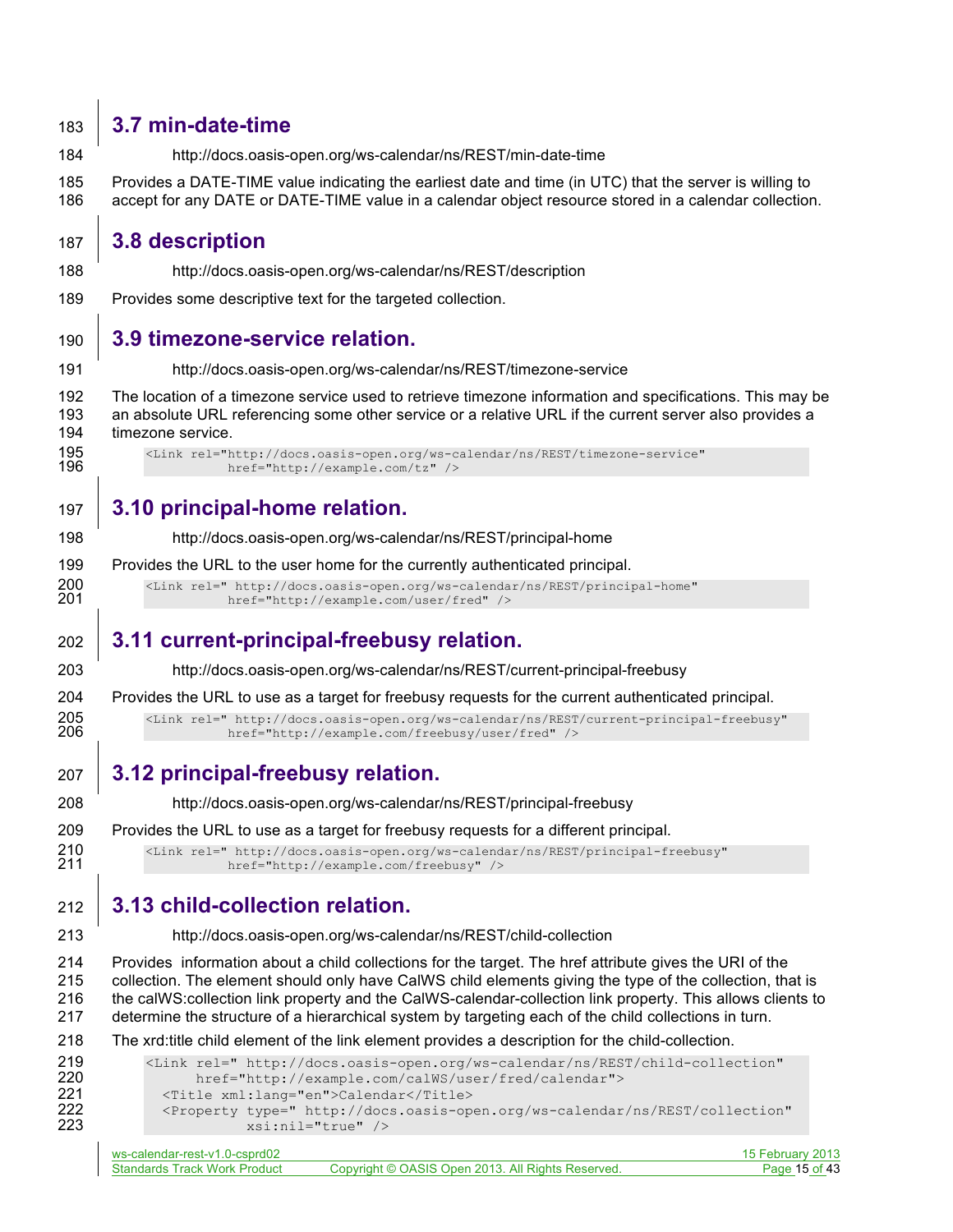| 228        | 3.14 created link property |                                                                                                    |  |  |
|------------|----------------------------|----------------------------------------------------------------------------------------------------|--|--|
| 226<br>227 | $\langle$ /Link $\rangle$  | $xsi:nil="true"$                                                                                   |  |  |
| 224<br>225 | collection"                | <Property type=" http://docs.oasis-open.org/ws-calendar/ns/REST/calendar-</th> <th></th> <th></th> |  |  |

http://docs.oasis-open.org/ws-calendar/ns/REST/created

 Appears within a link relation describing collections or entities. The value is a date-time as defined in **[WS-Calendar]** Section 5.6

232 <Property type=" http://docs.oasis-open.org/ws-calendar/ns/REST/created"<br>233 > 1985-04-12T23:20:50.52Z</Property> >1985-04-12T23:20:50.52Z</Property>

### **3.15 last-modified property**

http://docs.oasis-open.org/ws-calendar/ns/REST/last-modified

 Appears within an xrd object describing collections or entities. The value is the same format as would appear in the Last-Modified header and is defined in **[RFC2616],** Section 3.3.1

238 <Property type=" http://docs.oasis-open.org/ws-calendar/ns/REST/last-modified"<br>239 > Mon, 12 Jan 1998 09:25:56 GMT</Property> >Mon, 12 Jan 1998 09:25:56 GMT</Property>

### **3.16 displayname property**

http://docs.oasis-open.org/ws-calendar/ns/REST/displayname

 Appears within an xrd object describing collections or entities. The value is a localized name for the entity or collection.

 <Property type=" http://docs.oasis-open.org/ws-calendar/ns/REST/displayname" >My Calendar</Property>

### **3.17 timezone property**

- http://docs.oasis-open.org/ws-calendar/ns/REST/timezone
- Appears within an xrd object describing collections. The value is a text timezone identifier.

249 <Property type=" http://docs.oasis-open.org/ws-calendar/ns/REST/timezone"<br>250 >America/New York</Property> >America/New York</Property>

#### **3.18 owner property**

http://docs.oasis-open.org/ws-calendar/ns/REST/owner

Appears within an xrd object describing collections or entities. The value is a server specific uri.

 <Property type=" http://docs.oasis-open.org/ws-calendar/ns/REST/owner" >/principals/users/mike</Property>

# **3.19 collection link property**

http://docs.oasis-open.org/ws-calendar/ns/REST/collection

 Appears within a link relation describing collections or entities. The property takes no value and indicates that this child element is a collection.

260 <Property type=" http://docs.oasis-open.org/ws-calendar/ns/REST/collection"<br>261 xsi:nil="true" /> xsi:nil="true" />

# **3.20 calendar-collection link property**

http://docs.oasis-open.org/ws-calendar/ns/REST/calendar-collection

| ws-calendar-rest-v1.0-csprd02       |                                                   | 15 February 2013 |
|-------------------------------------|---------------------------------------------------|------------------|
| <b>Standards Track Work Product</b> | Copyright © OASIS Open 2013. All Rights Reserved. | Page 16 of 43    |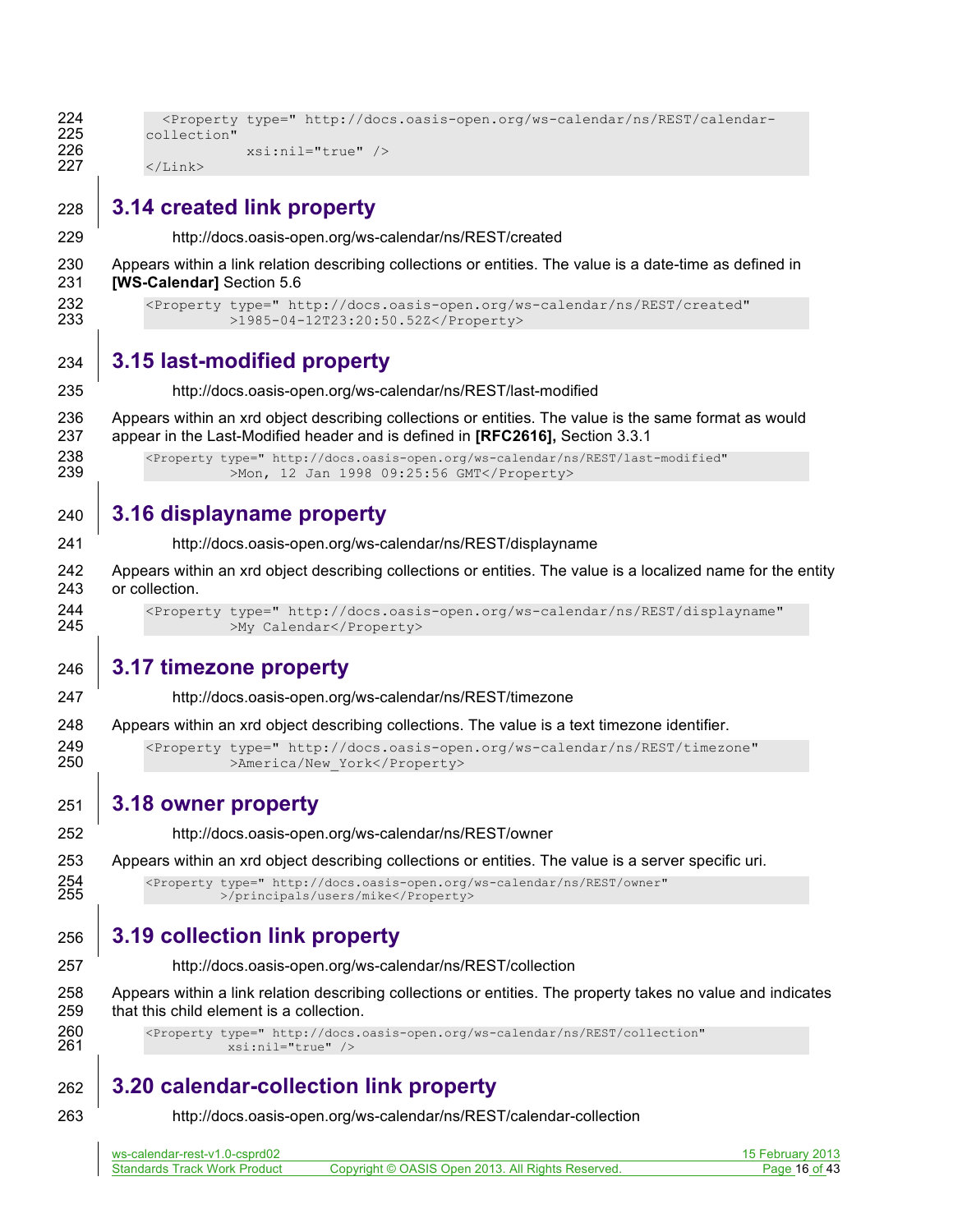264 Appears within a link relation describing collections or entities. The property takes no value and indicates 265 that this child element is a calendar collection.

```
266 <Property type=" http://docs.oasis-open.org/ws-calendar/ns/REST/calendar-
267 collection"<br>268
                     268 xsi:nil="true" />
```
# 269 **3.21 calWS:privilege-set XML element**

270 http://docs.oasis-open.org/ws-calendar/ns/REST/privilege-set

271 Appears within a link relation describing collections or entities and specifies the set of privileges allowed 272 to the current authenticated principal for that collection or entity.

273 <!ELEMENT calWS:privilege-set (calWS:privilege\*)><br>274 <!ELEMENT calWS:privilege ANY> 274 <!ELEMENT calWS:privilege ANY>

275 Each privilege element defines a privilege or access right. The following set is currently defined

- 276 **•** calWS: Read current principal has read access
- 277 **•** calWS: Write current principal has write access

```
278 <calWS:privilege-set><br>279 <calWS:privilege><c
```

```
279 <calWS:privilege><calWS:read></calWS:privilege><br>280 <calWS:privilege><calWS:write></calWS:privilege>
280 <calWS:privilege><calWS:write></calWS:privilege><br>281 </calWS:privilege-set>
               </calWS:privilege-set>
```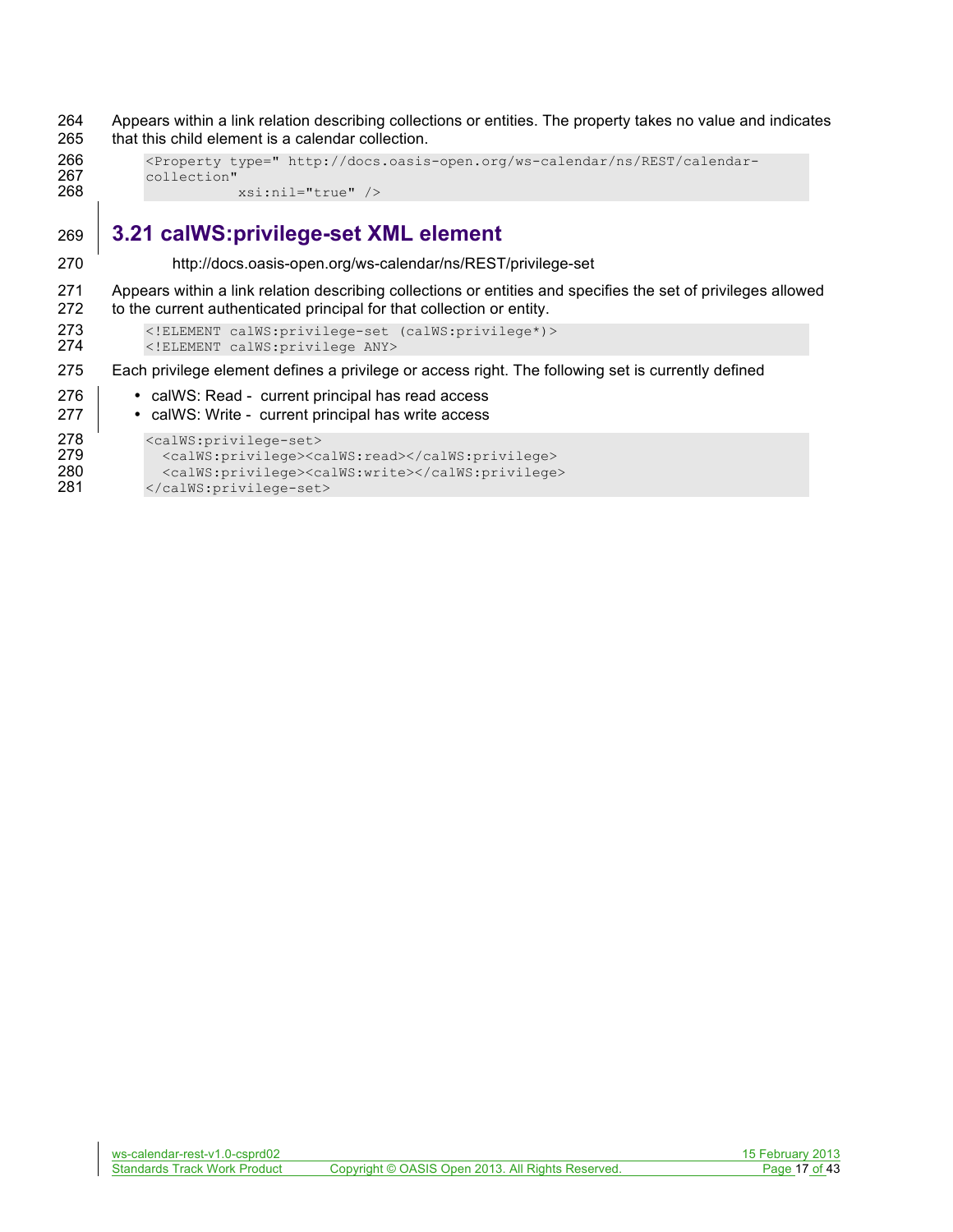# <sup>282</sup> **4 Retrieving Collection and Service Properties**

283 Properties, related services and locations are obtained from the service or from service resources in the 284 form of an XRD document as defined by [XRD-1.0].

- 285 Given the URL of a CalWS service a client retrieves the service XRD document through a GET on the 286 service URL with an ACCEPT header specifying application/xrd+xml.
- 287 Retrieving resource properties is identical to obtaining service properties, that is, execute a GET on the 288 target URL with an ACCEPT header specifying application/xrd+xml.
- 289 The service properties define the global limits and defaults. Any properties defined on collections within 290 the service hierarchy override those service defaults. The service may choose to prevent such overriding 291 of defaults and limits when appropriate.

### 292 **4.1 Request parameters**

293 • None

#### 294 **4.2 Responses:**

- 295 200: OK
- 296 403: Forbidden
- 297 404: Not found

### 298 **4.3 Example - retrieving server properties:**

```
ws-calendar-rest-v1.0-csprd02 15 February 2013
       Standards Track Work Product Copyright © OASIS Open 2013. All Rights Reserved. Page 18 of 43
299 >>Request
300
301 GET / HTTP/1.1<br>302 Host: example.
302 Host: example.com<br>303 ACCEPT:applicatio
           303 ACCEPT:application/xrd+xml
304<br>305
305 >>Response<br>306 <XRD xmlns
306 <XRD xmlns="http://docs.oasis-open.org/ns/xri/xrd-1.0"
307 xmlns:xsi="http://www.w3.org/2001/XMLSchema-instance">
308 <Expires>1970-01-01T00:00:00Z</Expires>
309 <Subject>http://example.com/calWS</Subject><br>310 <Property type=" http://docs.oasis-open.org
310 <Property type=" http://docs.oasis-open.org/ws-calendar/ns/REST/created" >1970-01-01</Property>
                     >1970-01-01</Property>
312
313 <Link rel=" http://docs.oasis-open.org/ws-calendar/ns/REST/timezone-<br>314 service"
314 service"
                      href="http://example.com/tz" />
316<br>317
317 <calWS:privilege-set><br>318 <calWS:privilege><cal
              318 <calWS:privilege><calWS:read></calWS:privilege>
319 </calWS:privilege-set>
320<br>321
321 <Link rel=" http://docs.oasis-open.org/ws-calendar/ns/REST/principal-home"<br>322 type="collection"
322 type="collection"<br>323 href="http://exam
323 href="http://example.com/calWS/user/fred">
324 <Title xml:lang="en">Fred's calendar home</Title><br>325 </Link>
              \langleLink>
326<br>327
327 <Link rel=" http://docs.oasis-open.org/ws-calendar/ns/REST/child-<br>328 collection"
328 collection" 
329 type="calendar, scheduling"<br>330 href="http://example.com/c
330 href="http://example.com/calWS/user/fred/calendar"><br>331 < Title xml:lang="en">Calendar</Title>
              331 <Title xml:lang="en">Calendar</Title>
```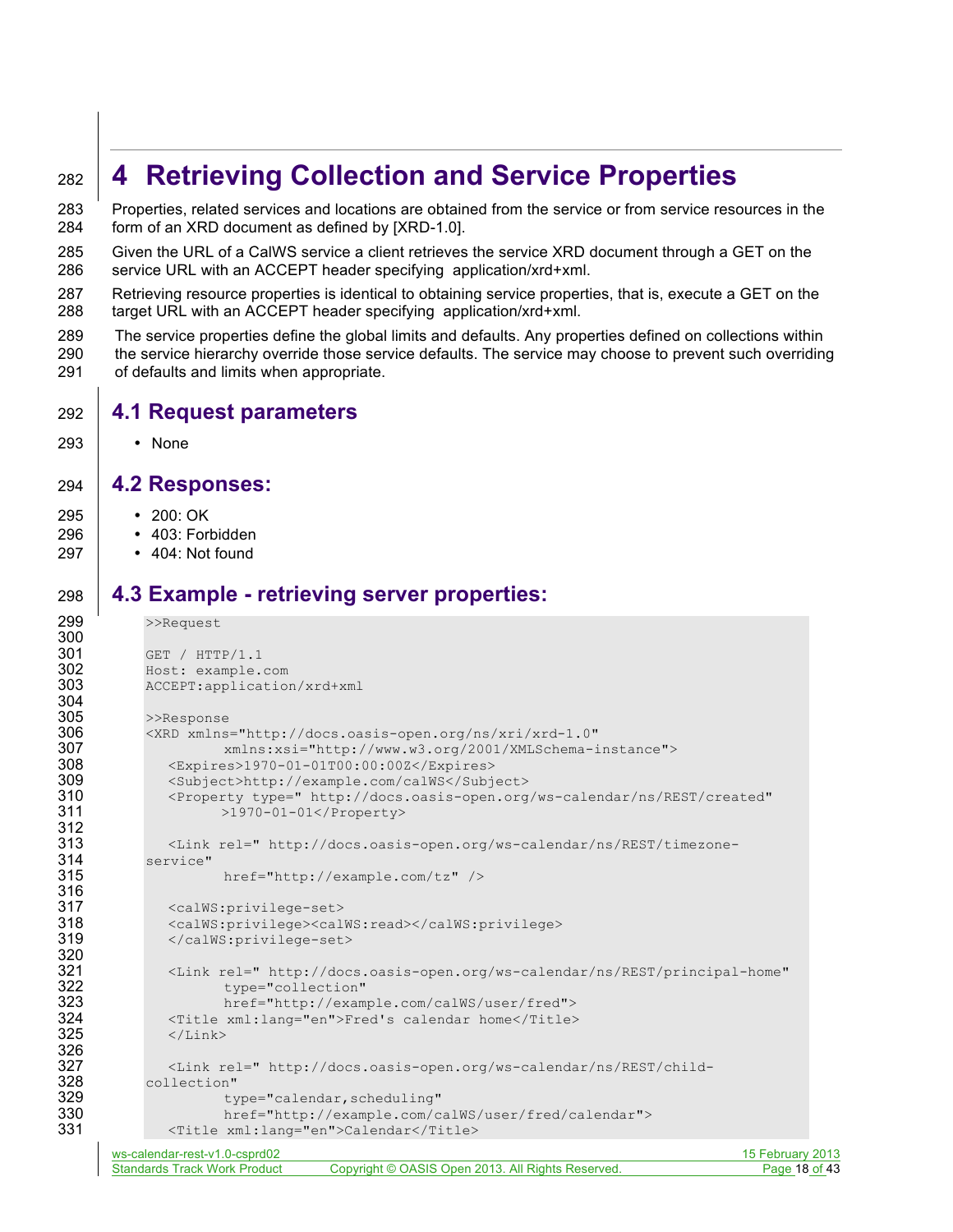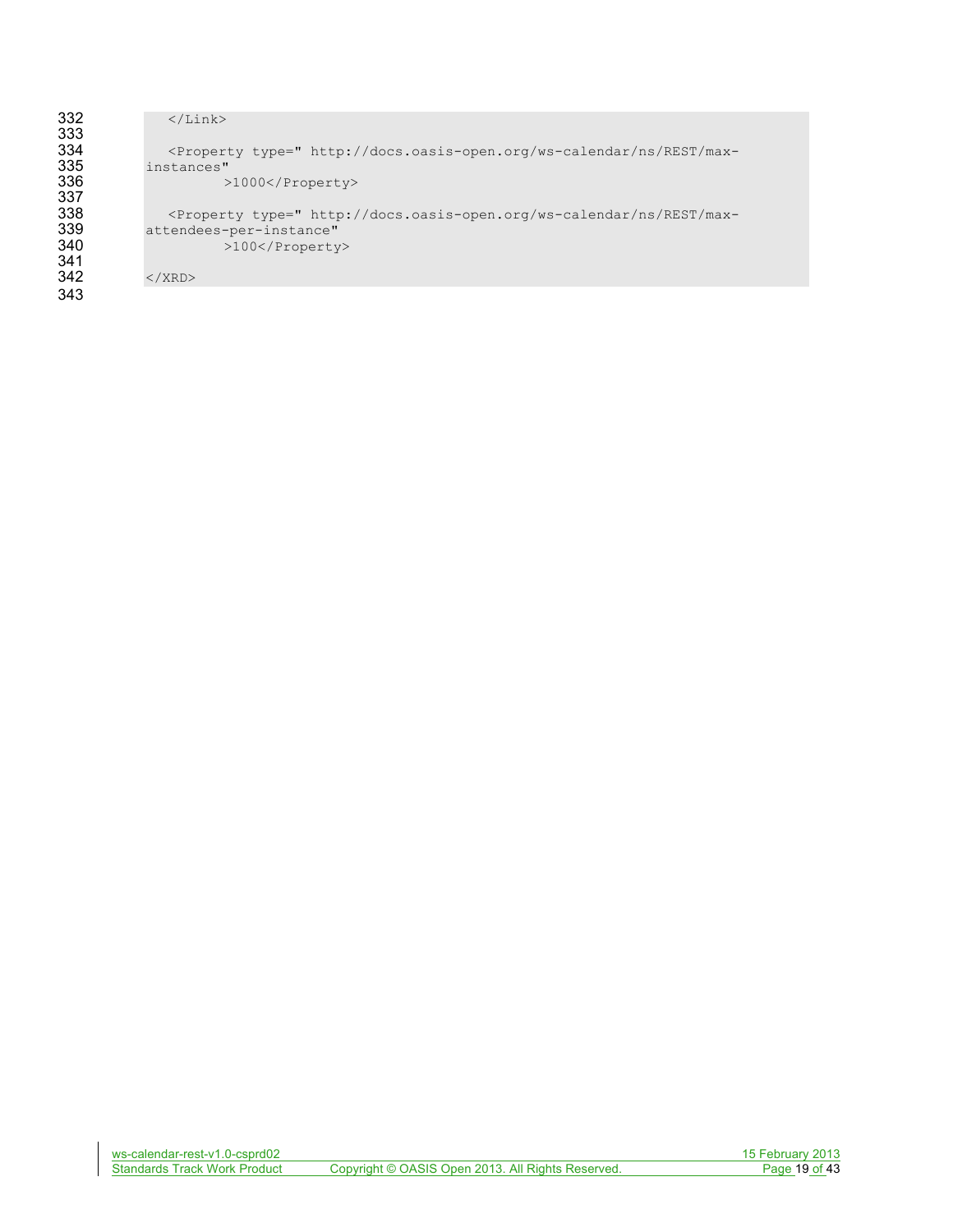# **5 Creating Calendar Object Resources**

 Creating calendar object resources is carried out by a POST on the parent collection. The body of the request will contain the resource being created. The request parameter "action=create" indicates this POST is a create. The location header of the response gives the URL of the newly created object.

### **5.1 Request parameters**

• action=create

### **5.2 Responses:**

- 201: created
- 403: Forbidden no access

# **5.3 Preconditions for Calendar Object Creation**

- **calWS:target-exists**: The target of a PUT must exist. Use POST to create entities and PUT to update them.
- **calWS:not-calendar-data:** The resource submitted in the PUT request, or targeted by a COPY or 357 MOVE request, MUST be a supported media type (i.e., iCalendar) for calendar object resources;
- **calWS:invalid-calendar-data:** The resource submitted in the PUT request, or targeted by a COPY or MOVE request, MUST be valid data for the media type being specified (i.e., MUST contain valid iCalendar data);
- **calWS:invalid-calendar-object-resource:** The resource submitted in the PUT request, or targeted by a COPY or MOVE request, MUST obey all restrictions specified in Calendar Object Resources (e.g., calendar object resources MUST NOT contain more than one type of calendar component, 364 calendar object resources MUST NOT specify the iCalendar METHOD property, etc.);
- **calWS:unsupported-calendar-component:** The resource submitted in the PUT request, or 366 targeted by a COPY or MOVE request, MUST contain a type of calendar component that is 367 | supported in the targeted calendar collection;
- **calWS:uid-conflict:** The resource submitted in the PUT request, or targeted by a COPY or MOVE request, MUST NOT specify an iCalendar UID property value already in use in the targeted calendar collection or overwrite an existing calendar object resource with one that has a different UID property value. Servers SHOULD report the URL of the resource that is already making use of the same UID property value in the calWS:href element <!ELEMENT uid-conflict (calWS:href)>
- **calWS:invalid-calendar-collection-location:** In a COPY or MOVE request, when the Request-URI is a calendar collection, the Destination-URI MUST identify a location where a calendar collection **can be created**;
- **calWS:exceeds-max-resource-size:** The resource submitted in the PUT request, or targeted by a COPY or MOVE request, MUST have an octet size less than or equal to the value of the CalDAV:max-resource-size property value on the calendar collection where the resource will be stored;
- **calWS:before-min-date-time:** The resource submitted in the PUT request, or targeted by a COPY or MOVE request, MUST have all of its iCalendar DATE or DATE-TIME property values (for each recurring instance) greater than or equal to the value of the CalDAV:min- date-time property value **Fig.** on the calendar collection where the resource will be stored;
- **calWS:after-max-date-time:** The resource submitted in the PUT request, or targeted by a COPY or MOVE request, MUST have all of its iCalendar DATE or DATE-TIME property values (for each recurring instance) less than the value of the CalDAV:max-date-time property value on the calendar **collection where the resource will be stored:**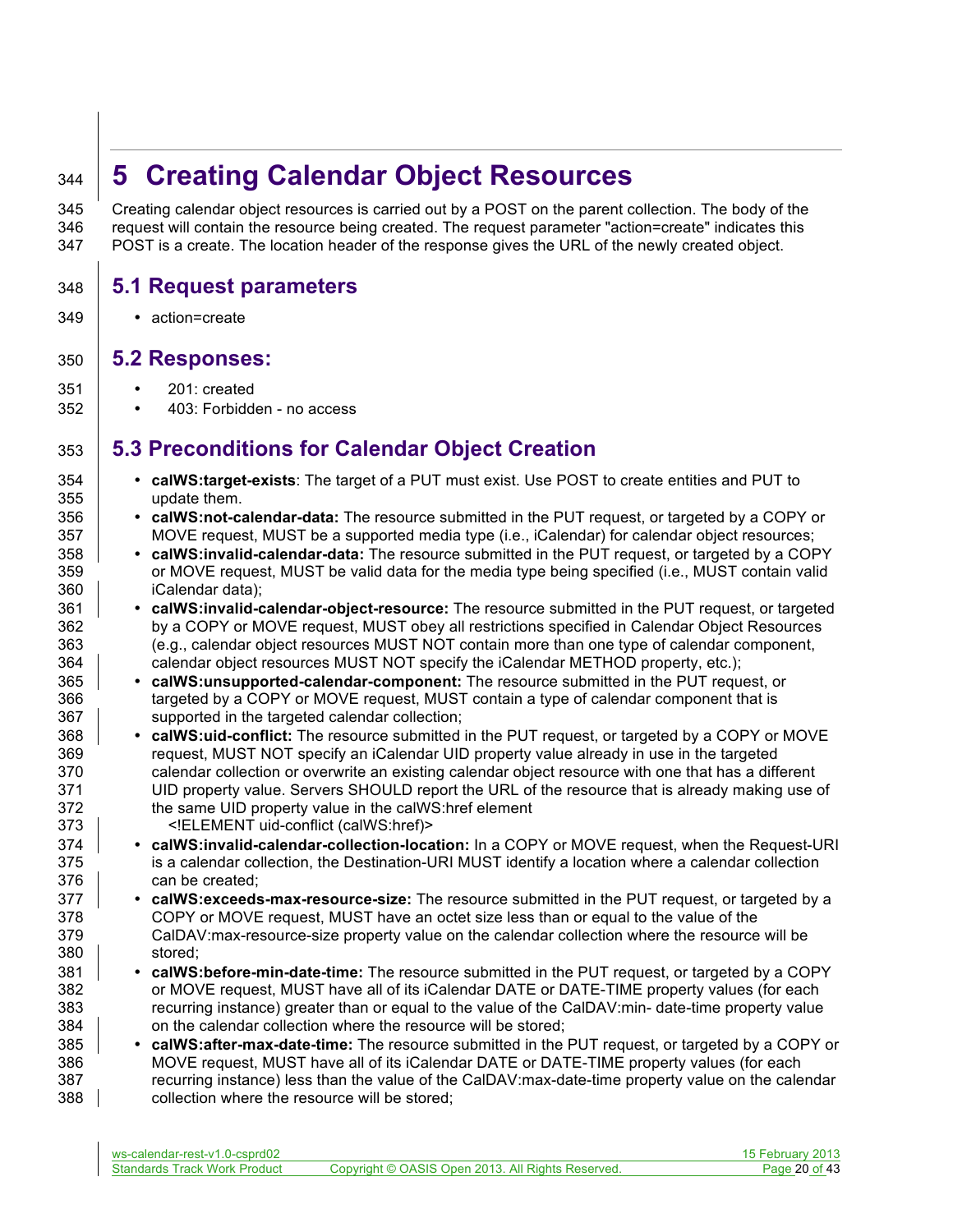389 • **calWS:too-many-instances:** The resource submitted in the PUT request, or targeted by a COPY or MOVE request, MUST generate a number of recurring instances less than or equal to the value 391 of the CalDAV: max-instances property value on the calendar collection where the resource will be 392 stored;

 • **calWS:too-many-attendees-per-instance:** The resource submitted in the PUT request, or targeted by a COPY or MOVE request, MUST have a number of ATTENDEE properties on any one instance less than or equal to the value of the CalDAV:max-attendees-per-instance property value on the calendar collection where the resource will be stored;

# 397 **5.4 Example - successful POST:**

```
398 >>Request
```

```
399
400 POST /user/fred/calendar/?action=create HTTP/1.1<br>401 Host: example.com
401 Host: example.com<br>402 Content-Type: app.
402 Content-Type: application/xml+calendar; charset="utf-8"
               Content-Length: ?
404<br>405
405 < ?xml version="1.0" encoding="utf-8" ?><br>406 < icalendar xmlns="urn:ietf:params:xml:n
406 <icalendar xmlns="urn:ietf:params:xml:ns:icalendar-2.0"><br>407 <wcalendar>
                  407 <vcalendar>
408<br>409
409 </vcalendar><br>410 </icalendar>
                410 </icalendar>
411<br>412
                >>Response
413
414 HTTP/1.1 201 Created
415 Location: http://example.com/user/fred/calendar/event1.ics
```
# 416 **5.5 Example - unsuccessful POST:**

| 417 | >>Request                                              |
|-----|--------------------------------------------------------|
| 418 |                                                        |
| 419 | POST /user/fred/readcalendar/?action=create HTTP/1.1   |
| 420 | Host: example.com                                      |
| 421 | Content-Type: text/text; charset="utf-8"               |
| 422 | Content-Length: ?                                      |
| 423 |                                                        |
| 424 | This is not an xml calendar object                     |
| 425 |                                                        |
| 426 | >>Response                                             |
| 427 |                                                        |
| 428 | HTTP/1.1 403 Forbidden                                 |
| 429 | xml version="1.0" encoding="utf-8"</th                 |
| 430 | $xmlns: D = "DAV: "$                                   |
| 431 | xmlns:C="urn:ietf:params:xml:ns:caldav" ?>             |
| 432 | $\langle$ D:error $\rangle$                            |
| 433 | $\langle C: \text{supported-calendar-data} \rangle$    |
| 434 | <d:description>Not an icalendar object</d:description> |
| 435 | $\langle$ D:error>                                     |
|     |                                                        |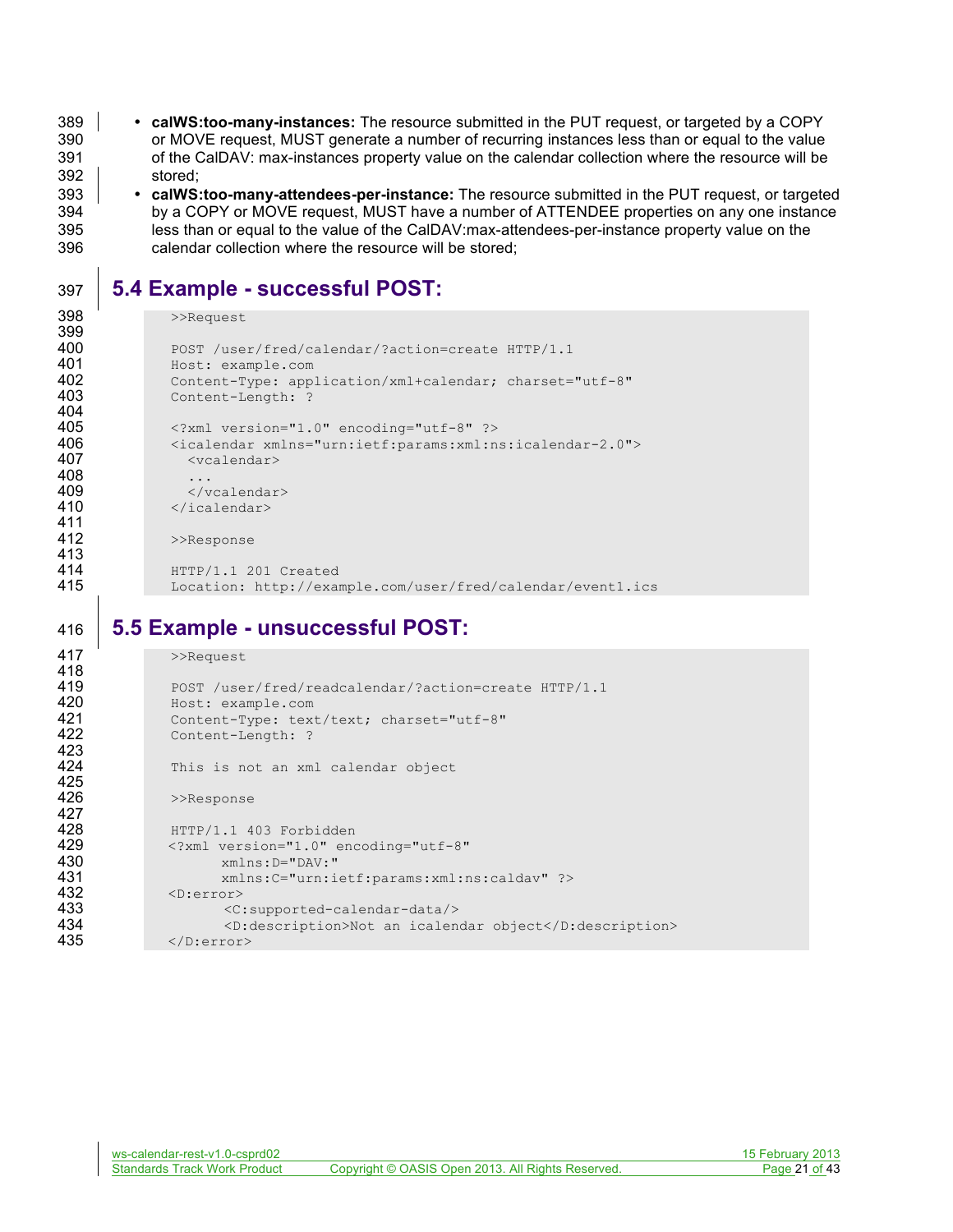# **6 Retrieving resources**

 A simple GET on the href will return a named resource. If that resource is a recurring event or task with overrides, the entire set will be returned. The desired format is specified in the ACCEPT header. The default form is application/xml+calendar

### **6.1 Request parameters**

• none

#### **6.2 Responses:**

- 200: OK
- **•** 403: Forbidden no access
- **•** 406 The requested format specified in the accept header is not supported.

# **6.3 Example - successful fetch:**

```
447 >>Request
448
449 GET /user/fred/calendar/event1.ics HTTP/1.1<br>450 Host: example.com
             450 Host: example.com
451
452 >>Response
453
454 HTTP/1.1 200 OK<br>455 Content-Type: a
455 Content-Type: application/xml+calendar; charset="utf-8"<br>456 Content-Length: ?
             Content-Length: ?
457
458 <?xml version="1.0" encoding="utf-8" ?><br>459 <icalendar xmlns="urn:ietf:params:xml:n
459 <icalendar xmlns="urn:ietf:params:xml:ns:icalendar-2.0">
               460 <vcalendar>
461<br>462
462 </vcalendar><br>463 </icalendar>
             463 </icalendar>
```
# **6.4 Example - unsuccessful fetch:**

```
465 >>Request
466<br>467
467 PUT /user/fred/calendar/noevent1.ics HTTP/1.1<br>468 Host: example.com
            468 Host: example.com
469
470 >>Response
471<br>472
            472 HTTP/1.1 404 Not found
```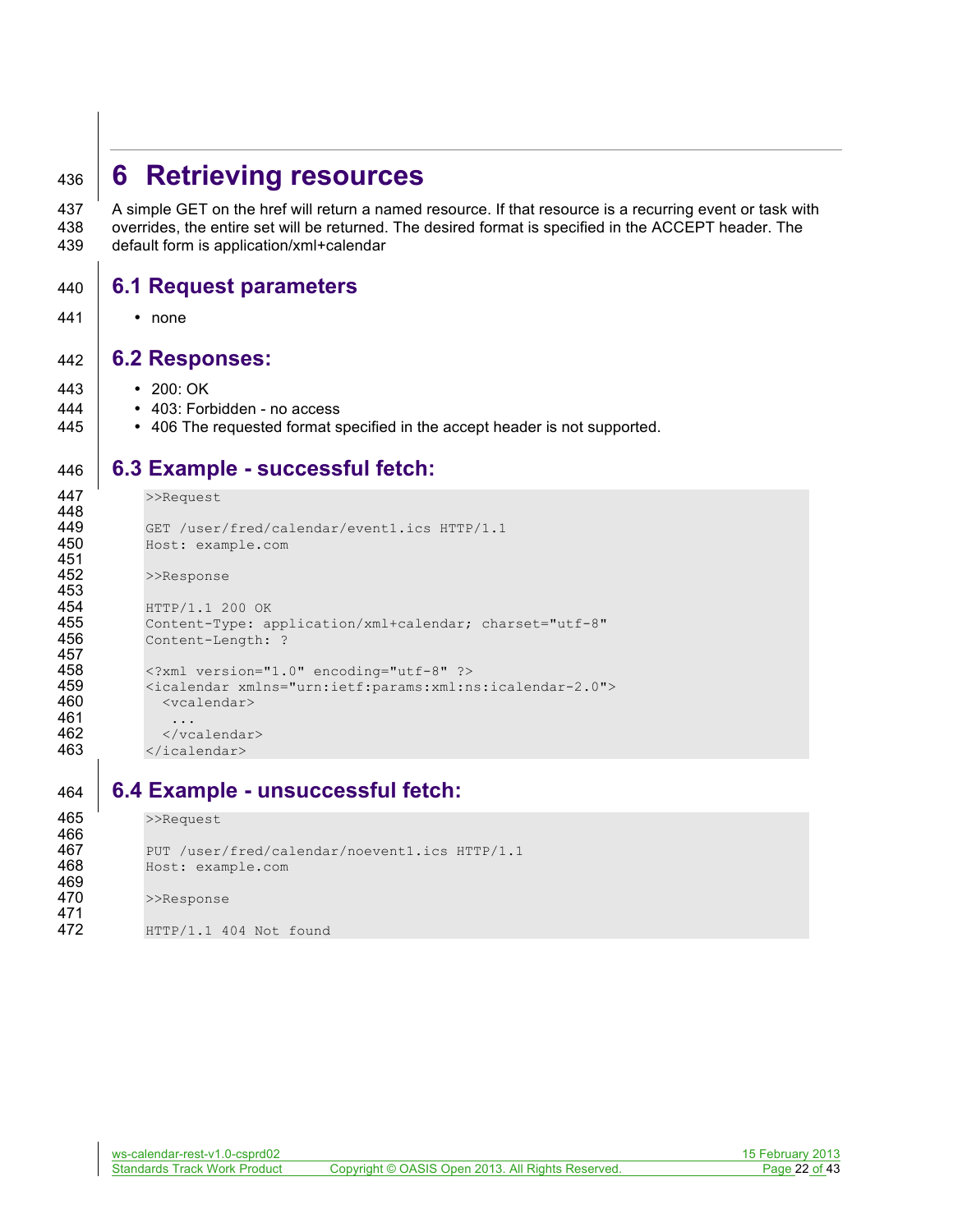# <sup>473</sup> **7 Updating resources**

474 Resources are updated with the PUT method targeted at the resource href. The body of the request 475 contains a complete new resource which effectively replaces the targeted resource. To allow for optimistic 476 locking of the resource use the if-match header.

- 477 When updating a recurring event all overrides and master must be supplied as part of the content.
- 478 Preconditions as specified in Section 5.3 are applicable.

#### 479 **7.1 Responses:**

- 480 200: OK
- 481 304: Not modified entity was modified by some other request
- 482 **•** 403: Forbidden no access, does not exist etc. See error response
- 483 •

500<br>501

```
484 Example 7-11: Successful Update
```

```
485 >>Request
486
487 PUT /user/fred/calendar/event1.ics HTTP/1.1
488 Host: example.com<br>489 Content-Type: app
489 Content-Type: application/xml+calendar; charset="utf-8"<br>490 Content-Length: ?
           Content-Length: ?
491
492 <?xml version="1.0" encoding="utf-8" ?><br>493 <icalendar xmlns="urn:ietf:params:xml:n
493 <icalendar xmlns="urn:ietf:params:xml:ns:icalendar-2.0">
              494 <vcalendar>
495 ...
496 </vcalendar>
497 </icalendar>
498<br>499
           >>Response
```

```
501 HTTP/1.1 200 OK
```
#### 502 *Example 7-22: Unsuccessful Update*

503 >>Request

```
504
505 PUT /user/fred/readcalendar/eventl.ics HTTP/1.1<br>506 Host: example.com
            506 Host: example.com
507 Content-Type: application/xml+calendar; charset="utf-8"<br>508 Content-Length: ?
            Content-Length: ?
509<br>510
            510 <?xml version="1.0" encoding="utf-8" ?>
511 <icalendar xmlns="urn:ietf:params:xml:ns:icalendar-2.0">
              512 <vcalendar>
513 ...
514 </vcalendar>
515 </icalendar>
516<br>517
            >>Response
518<br>519
519 HTTP/1.1 403 Forbidden<br>520 Content-Type: applicat
            520 Content-Type: application/xml; charset="utf-8"
521 Content-Length: xxxx
522
523 \langle 2 \times 2 \times 1 \rangle version="1.0" encoding="utf-8"<br>524 \timesmlns:D="DAV:"
524 xmlns:D="DAV:"<br>525 xmlns:CW=" htt
                   525 xmlns:CW=" http://docs.oasis-open.org/ws-calendar/ns/REST/" ?>
```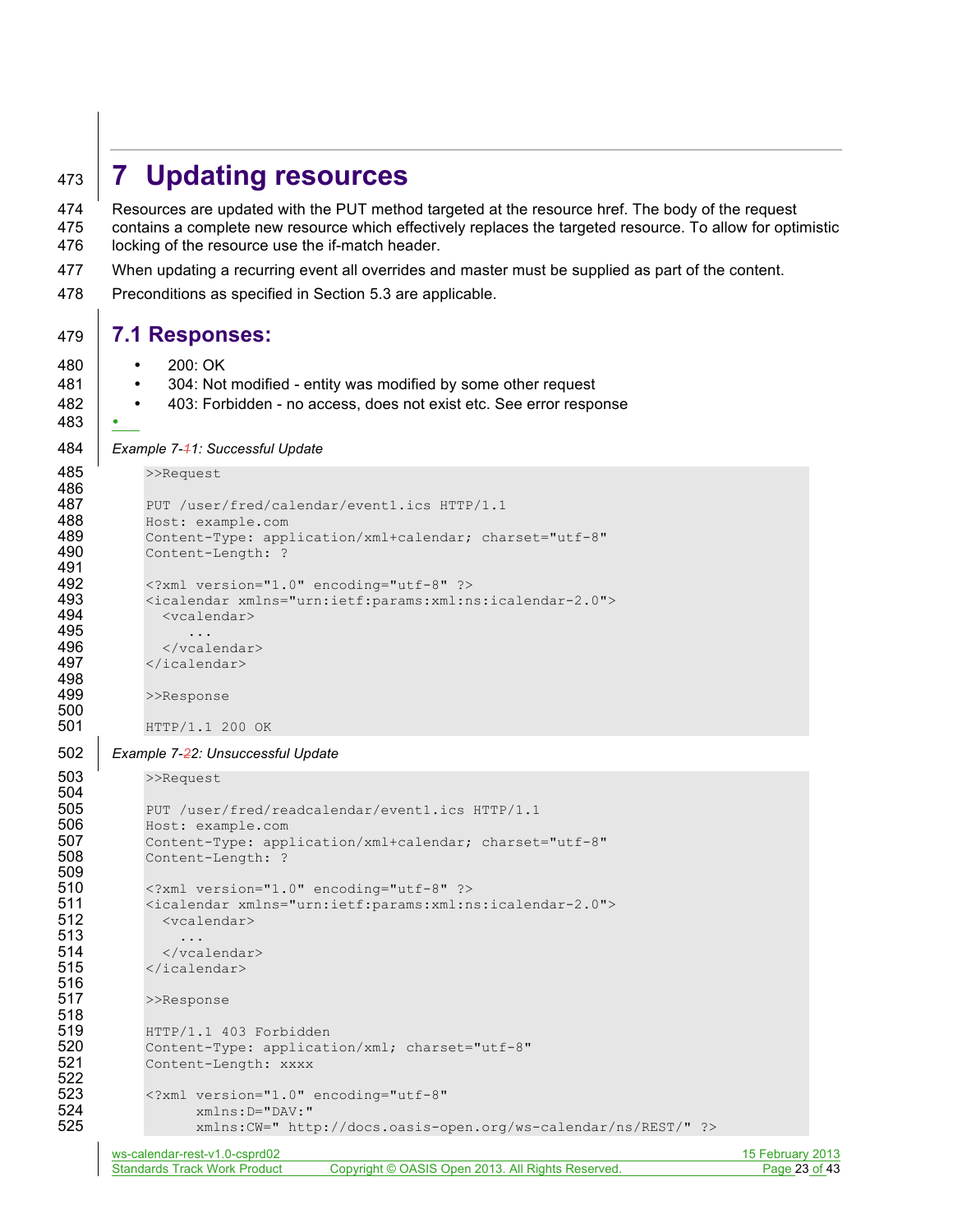| 526 | $\langle CW:error \rangle$                                   |
|-----|--------------------------------------------------------------|
| 527 | $<$ CW:target-exists/>                                       |
| 528 | <cw:description>Target of update must exist</cw:description> |
| 529 | $\langle$ /CW:error>                                         |
|     |                                                              |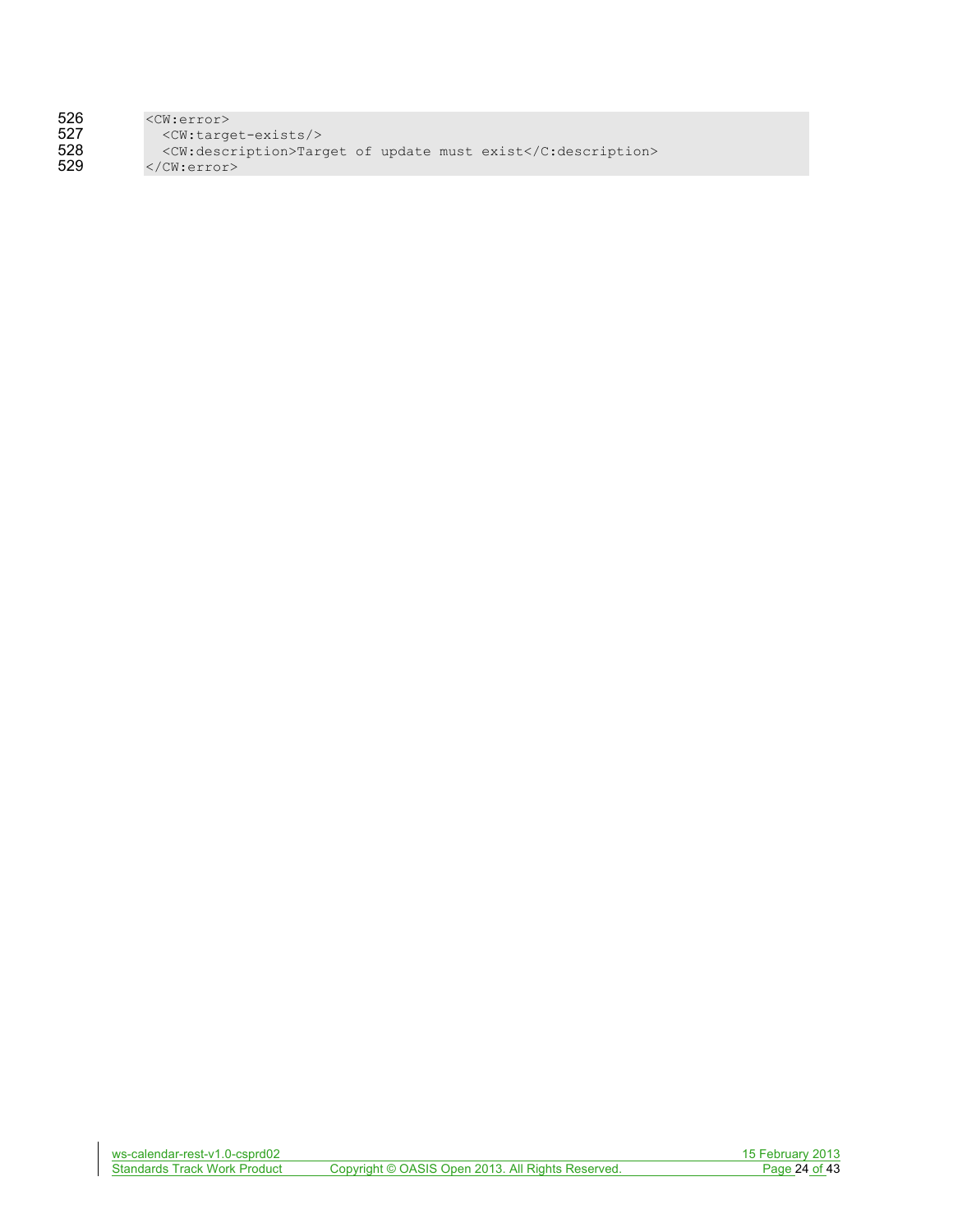# **8 Deletion of resources**

 Delete is defined in **[RFC 2616]** Section 9.7. In addition to conditions defined in that specification, servers must remove any references from the deleted resource to other resources. Resources are deleted with the DELETE method targeted at the resource URL. After a successful completion of a deletion a GET on that URL must result in a 404 - Not Found status.

# **8.1 Delete for Collections**

 Delete for collections may or may not be supported by the server. Certain collections are considered undeletable. On a successful deletion of a collection all contained resources to any depth must also be deleted.

#### **8.2 Responses:**

- 200: OK
- 403: Forbidden no access
- 404: Not Found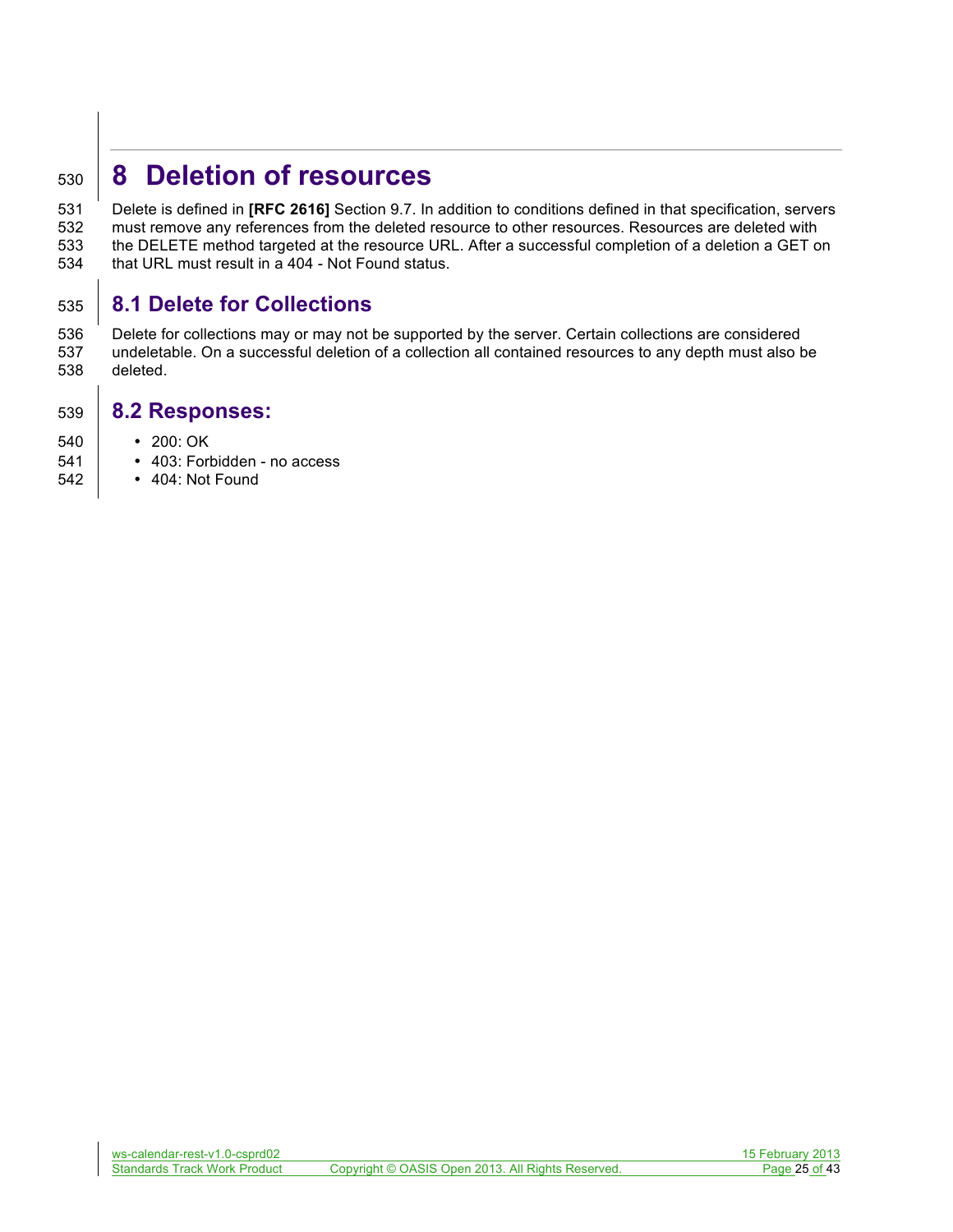# **9 Querying calendar resources**

 Querying provides a mechanism by which information can be obtained from the service through possibly complex queries. A list of icalendar properties can be specified to limit the amount of information returned to the client. A query takes the parts

- Limitations on the data returned
- Selection of the data
- Optional timezone id for floating time calculations.

 The current specification uses CalDAV multiget and calendar-query XML bodies as specified in **[RFC 4791]** with certain limitations and differences.

- 552 1. The POST method is used for all requests, the action being identified by the outer element.
- 2. While CalDAV servers generally only support [RFC 5545] and assume that as the default, the delivery format for CalWS will, by default, be [draft-xcal].
- 555 3. The CalDAV query allows the specification of a number of DAV properties. Specification of these properties, with the exception of DAV:getetag, is considered an error in CalWS.
- 4. The CalDAV:propnames element is invalid
- With those differences, the CalDAV specification is the normative reference for this operation.

# **9.1 Limiting data returned**

- This is achieved by specifying one of the following
- CalDAV:allprop return all properties (some properties are specified as not being part of the allprop set so are not returned)
- CalDAV:prop An element which contains a list of properties to be returned . May only contain DAV:getetag and CalDAV:calendar-data
- Of particular interest, and complexity, is the calendar-data property which can contain a time range to limit the range of recurrences returned and/or a list of calendar properties to return.

# **9.2 Pre/postconditions for calendar queries**

 The preconditions as defined in in **[RFC 4791]** Section 7.8 apply here. CalDav errors may be reported by the service when preconditions or postconditions are violated.

# **9.3 Example: time range limited retrieval**

 This example shows the time-range limited retrieval from a calendar which results in 2 events, one a recurring event and one a simple non-recurring event.

```
573 >> Request <<
574
575 POST /user/fred/calendar/ HTTP/1.1
576 Host: calWS.example.com
577 Depth: 1<br>578 Content-
578 Content-Type: application/xml; charset="utf-8"<br>579 Content-Length: xxxx
            Content-Length: xxxx
580
581 <?xml version="1.0" encoding="utf-8" ?><br>582 < C:calendar-query xmlns: D="DAV:"
            582 <C:calendar-query xmlns:D="DAV:"
583 xmlns:C="urn:ietf:params:xml:ns:caldav">
584 <D:prop><br>585 <D:prop>
585 <D:getetag/><br>586 <c:calendar=
586 <C:calendar-data content-type="application/xml+calendar" ><br>587 <C:comp name="VCALENDAR">
                   587 <C:comp name="VCALENDAR">
```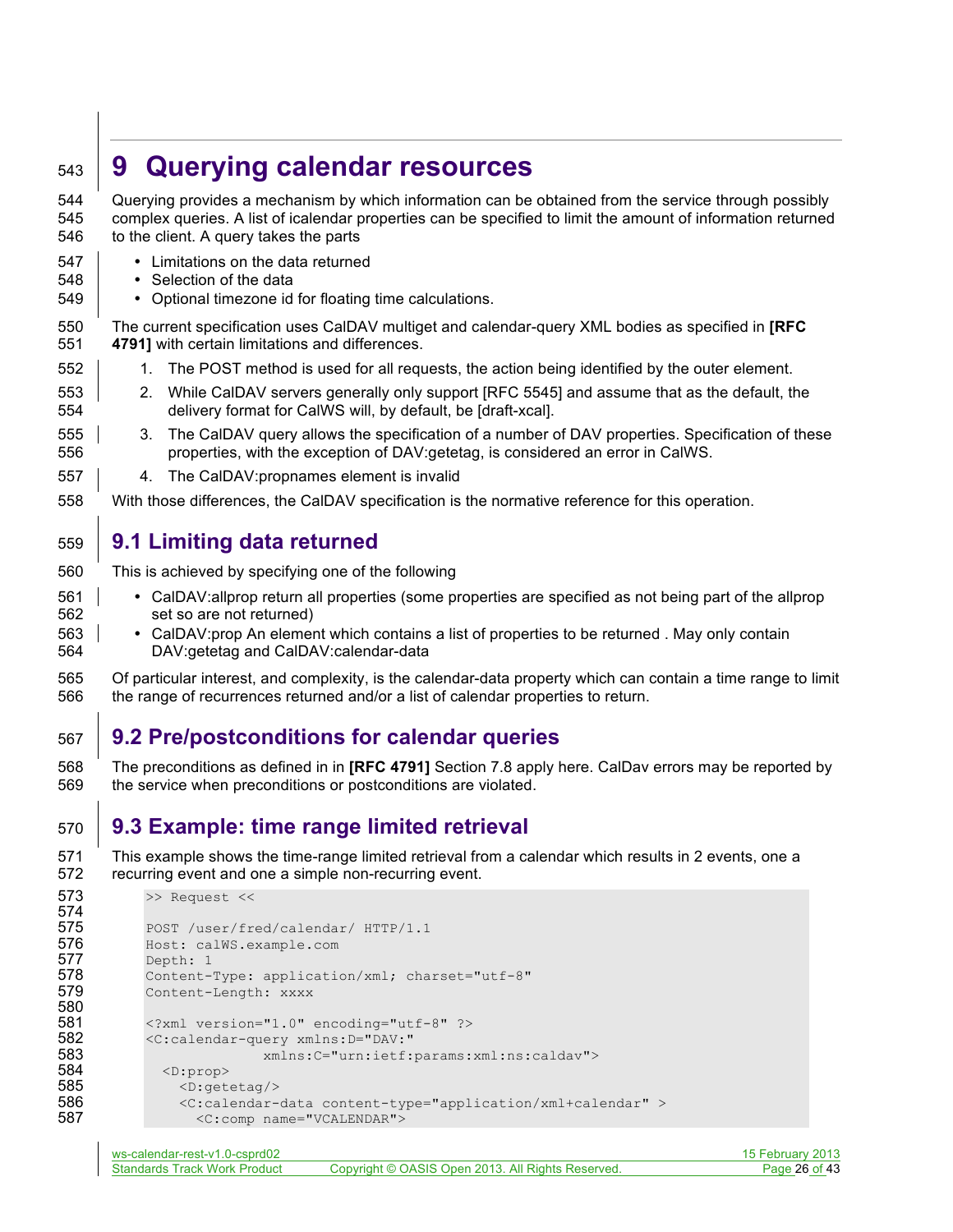```
588 < C:prop name="VERSION"/><br>589 < C:comp name="VEVENT">
589 <C:comp name="VEVENT"><br>590 < C:prop name="SUMMAR
590 < C:prop name="SUMMARY"/><br>591 < C:prop name="UID"/>
591 < C:prop name="UID"/><br>592 < C:prop name="DTSTAR
592 <C:prop name="DTSTART"/>
593 < C:prop name="DTEND"/><br>594 < C:prop name="DURATION">
594 <c:prop name="DURATION"/><br>595 <c:prop name="RRULE"/>
595 <c:prop name="RRULE"/><br>596 <c:prop name="RDATE"/>
596 <C:prop name="RDATE"/>
597 <C:prop name="EXRULE"/>
598 <c:prop name="EXDATE"/><br>599 <c:prop name="RECURRENC
599 <c:prop name="RECURRENCE-ID"/><br>600 </c:comp>
600 </C:comp><br>601 </C:comp>
601 </C:comp><br>602 </C:calenda
602 \langle/C:calendar-data><br>603 \langleD:prop>
              603 </D:prop>
604 <c:filter><br>605 <c:comp-
605 < C:comp-filter name="VCALENDAR"><br>606 < C:comp-filter name="VEVENT">
606 <C:comp-filter name="VEVENT">
607 <C:time-range start="20060104T000000Z"
608 end="20060105T0000002"/><br>609 </C:comp-filter>
                   609 </C:comp-filter>
610 </C:comp-filter>
611 \langle/C:filter><br>612 \langle/C:calendar-
            612 </C:calendar-query>
613<br>614
            >> Response <<
615<br>616
            616 HTTP/1.1 207 Multi-Status
617 Date: Sat, 11 Nov 2006 09:32:12 GMT
618 Content-Type: application/xml; charset="utf-8"
619 Content-Length: xxxx
620<br>621
621 <?xml version="1.0" encoding="utf-8" ?><br>622 < > <D:multistatus xmlns:D="DAV:"
622 <D:multistatus xmlns:D="DAV:"
                             623 xmlns:C="urn:ietf:params:xml:ns:caldav">
624 <D:response><br>625 <br />
<br />
<br />
<br />
<br />
<br />
<br />
<br />
<br />
<br />
<br />
<br />
<br />
<br />
<br />
<br />
<br />
<br />
<br />
<br />
<br />
<br />
<br />
<br />
<br />
<br />
<br />
<br />
<br /
625 <D:href>http://cal.example.com/bernard/work/abcd2.ics</D:href><br>626 < <br/>>>>>>>>
626 <D:propstat>
627 <D:prop><br>628 <D:get
628 <D:getetag>"fffff-abcd2"</D:getetag>
629 \langleC:calendar-data content-type="application/xml+calendar" > 630
                        630 <xc:icalendar 
631 xmlns:xc="urn:ietf:params:xml:ns:icalendar-2.0">
632 <xc:vcalendar><br>633 <xc:properti
633 <xc:properties>
634 <xc:calscale><text>GREGORIAN</text></xc:calscale><br>635 <xc:prodid>
635 <xc:prodid>
636 \leq xc:text>-//Example Inc.//Example Calendar//EN</xc:text> 637
637 </xc:prodid><br>638 <xc:version>
                  638 <xc:version><xc:text>2.0</xc:text></xc:version>
639 </xc:properties><br>640 < xc:components>
640 <xc:components><br>641 <xc:vevent>
641 <xc:vevent>
642 <xc:properties>
643 <xc:dtstart><br>644 <xc:parame
644 <xc:parameters><br>645 <xc:tzid>US/E
                         645 <xc:tzid>US/Eastern<xc:tzid>
646 <xc:parameters><br>647 <xc:date-time>2
                        647 <xc:date-time>20060102T120000</xc:date-time>
648 \langle/xc:dtstart><br>649 \langlexc:duration>
649 \langlexc:duration>\timesxc:duration>\frac{1}{2}H</xc:duration>\frac{650}{2}650 <xc:summary>
                      651 <xc:text>Event #2</xc:text>
```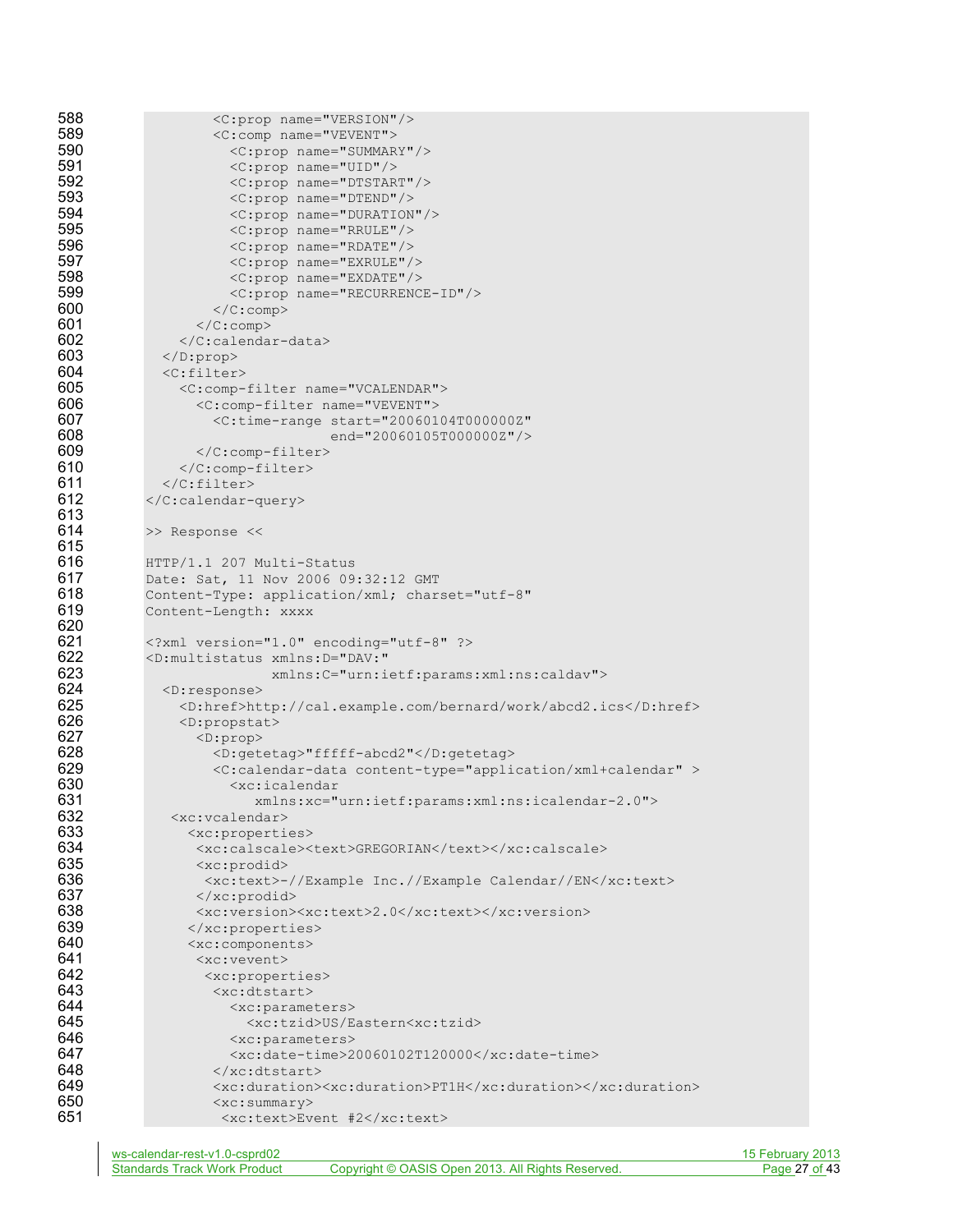| 652 | $\langle xc:summary\rangle$                                  |
|-----|--------------------------------------------------------------|
| 653 | $<$ xc:uid>                                                  |
| 654 | <xc:text>00959BC664CA650E933C892C@example.com</xc:text>      |
| 655 | $\langle x \rangle$ /xc:uid                                  |
| 656 | $<$ xc: rrule>                                               |
| 657 | $<$ xc:recur>                                                |
| 658 | <xc:freq>DAILY</xc:freq>                                     |
| 659 | <xc:count>5</xc:count>                                       |
| 660 | $\langle xc:recur\rangle$                                    |
| 661 | $\langle xc:rrule \rangle$                                   |
| 662 |                                                              |
| 663 | $\langle xc: \text{vector}\rangle$                           |
| 664 |                                                              |
| 665 | $<$ xc: vevent>                                              |
| 666 | <xc:properties></xc:properties>                              |
| 667 | $<$ xc:dtstart>                                              |
| 668 | <xc:parameters></xc:parameters>                              |
| 669 | <xc:tzid>US/Eastern<xc:tzid></xc:tzid></xc:tzid>             |
| 670 | <xc:parameters></xc:parameters>                              |
| 671 | $\langle xc:date-time>20060104T140000<\rangle$ xc:date-time> |
| 672 | $\langle x \rangle$ /xc:dtstart>                             |
| 673 | <xc:duration><xc:duration>PT1H</xc:duration></xc:duration>   |
| 674 | $\langle xc:summary\rangle$                                  |
| 675 | <xc:text>Event #2 bis</xc:text>                              |
| 676 | $\langle xc:summary\rangle$                                  |
| 677 | $\langle xc:uid\rangle$                                      |
| 678 | <xc:text>00959BC664CA650E933C892C@example.com</xc:text>      |
| 679 | $\langle x \rangle$ /xc:uid                                  |
| 680 | <xc:recurrence-id></xc:recurrence-id>                        |
| 681 | <xc:parameters></xc:parameters>                              |
| 682 | <xc:tzid>US/Eastern<xc:tzid></xc:tzid></xc:tzid>             |
| 683 | <xc:parameters></xc:parameters>                              |
| 684 | <xc:date-time>20060104T120000</xc:date-time>                 |
| 685 |                                                              |
| 686 | $<$ xc: rrule>                                               |
| 687 | $<$ xc: recur>                                               |
| 688 | <xc:freq>DAILY</xc:freq>                                     |
| 689 | $\langle xc:count\rangle$ 5 $\langle xc:count\rangle$        |
| 690 | $\langle xc:recur\rangle$                                    |
| 691 | $\langle xc:rrule \rangle$                                   |
| 692 |                                                              |
| 693 | $\langle$ /xc:vevent>                                        |
| 694 |                                                              |
| 695 | $\langle xc:viewent\rangle$                                  |
| 696 | <xc:properties></xc:properties>                              |
| 697 | <xc:dtstart></xc:dtstart>                                    |
| 698 | <xc:parameters></xc:parameters>                              |
| 699 | <xc:tzid>US/Eastern<xc:tzid></xc:tzid></xc:tzid>             |
| 700 | <xc:parameters></xc:parameters>                              |
| 701 | <xc:date-time>20060106T140000</xc:date-time>                 |
| 702 | $\langle x$ c:dtstart>                                       |
| 703 | <xc:duration><xc:duration>PT1H</xc:duration></xc:duration>   |
| 704 | $\langle xc:summary\rangle$                                  |
| 705 | <xc:text>Event #2 bis bis</xc:text>                          |
| 706 | $\langle xc:summary\rangle$                                  |
| 707 | $<$ xc:uid>                                                  |
| 708 | <xc:text>00959BC664CA650E933C892C@example.com</xc:text>      |
| 709 | $\langle x \rangle$ /xc:uid                                  |
| 710 | <xc:recurrence-id></xc:recurrence-id>                        |
| 711 | <xc:parameters></xc:parameters>                              |
| 712 | <xc:tzid>US/Eastern<xc:tzid></xc:tzid></xc:tzid>             |
| 713 | <xc:parameters></xc:parameters>                              |
| 714 | <xc:date-time>20060106T120000</xc:date-time>                 |
| 715 |                                                              |
|     |                                                              |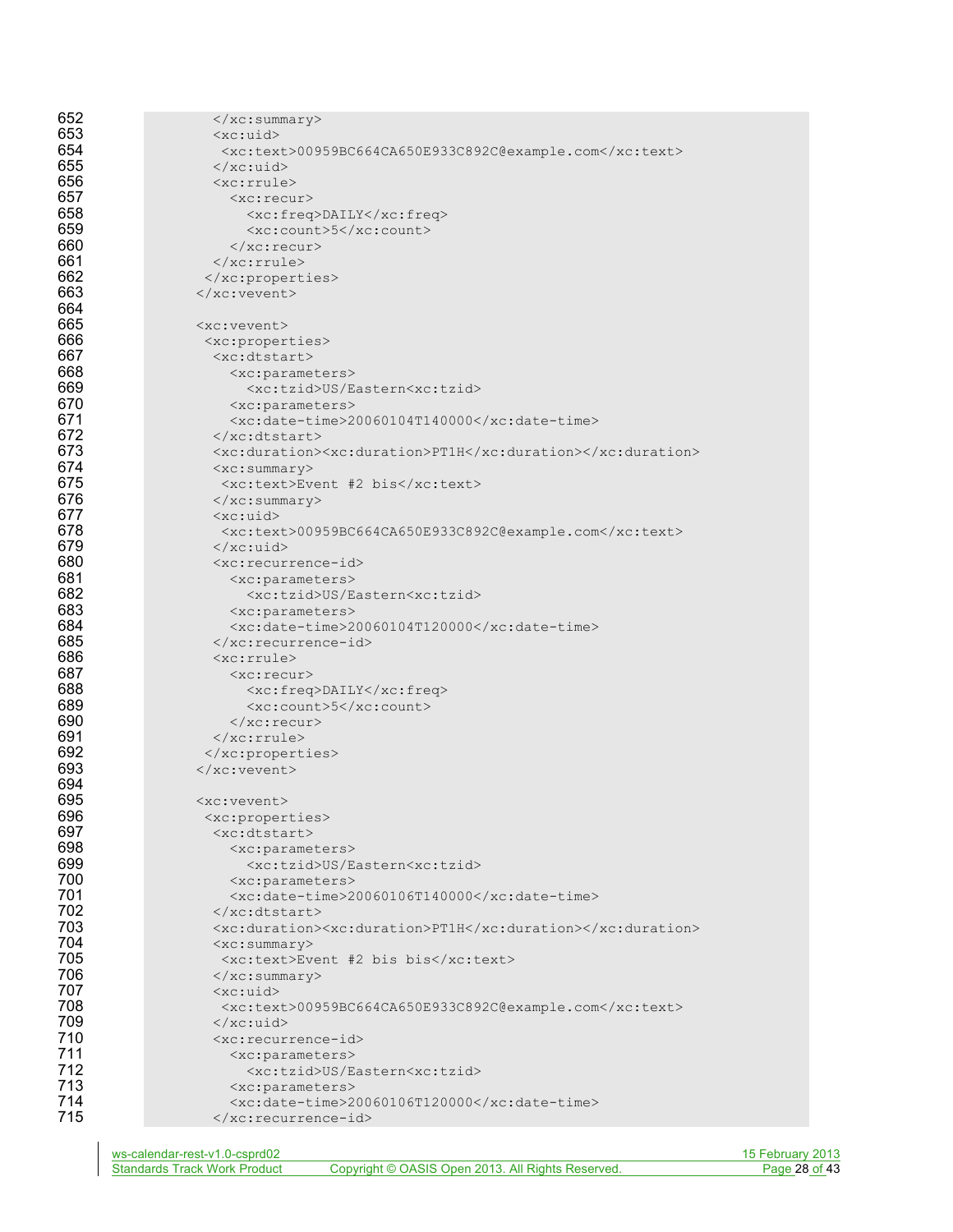| 716        | <xc:rrule></xc:rrule>                                                       |
|------------|-----------------------------------------------------------------------------|
| 717        | <xc:recur></xc:recur>                                                       |
| 718        | <xc:freq>DAILY</xc:freq>                                                    |
| 719        | <xc:count>5</xc:count>                                                      |
| 720        | $\langle xc:recur\rangle$                                                   |
| 721        | $\langle x$ c: rrule>                                                       |
| 722        |                                                                             |
| 723        |                                                                             |
| 724        |                                                                             |
| 725        | $\langle xc:vcalendar\rangle$                                               |
| 726        | $\langle x$ c:icalendar>                                                    |
| 727        |                                                                             |
| 728        | $\langle$ /D:prop>                                                          |
| 729        | <d:status>HTTP/1.1 200 OK</d:status>                                        |
| 730        |                                                                             |
| 731        | $\langle$ D:response>                                                       |
| 732        | $<$ D: response>                                                            |
| 733        | <d:href>http://cal.example.com/bernard/work/abcd3.ics</d:href>              |
| 734        | <d:propstat></d:propstat>                                                   |
| 735        | $<$ D:prop>                                                                 |
| 736        | <d:getetag>"fffff-abcd3"</d:getetag>                                        |
| 737        | <c:calendar-data content-type="application/xml+calendar"></c:calendar-data> |
| 738        | <xcal:icalendar< th=""></xcal:icalendar<>                                   |
| 739        | xmlns:xc="urn:ietf:params:xml:ns:icalendar-2.0">                            |
| 740        | <xc:vcalendar></xc:vcalendar>                                               |
| 741        | <xc:properties></xc:properties>                                             |
| 742        | <xc:calscale><text>GREGORIAN</text></xc:calscale>                           |
| 743        | $\langle xc: \text{product}\rangle$                                         |
| 744        | <xc:text>-//Example Inc.//Example Calendar//EN</xc:text>                    |
| 745<br>746 |                                                                             |
| 747        | <xc:version><xc:text>2.0</xc:text></xc:version>                             |
| 748        |                                                                             |
| 749        | <xc:components></xc:components>                                             |
| 750        | <xc:vevent></xc:vevent>                                                     |
| 751        | <xc:properties><br/><xc:dtstart></xc:dtstart></xc:properties>               |
| 752        | <xc:parameters></xc:parameters>                                             |
| 753        | <xc:tzid>US/Eastern<xc:tzid></xc:tzid></xc:tzid>                            |
| 754        | <xc:parameters></xc:parameters>                                             |
| 755        | <xc:date-time>20060104T100000</xc:date-time>                                |
| 756        | $\langle x \rangle$ /xc:dtstart>                                            |
| 757        | <xc:duration><xc:duration>PT1H</xc:duration></xc:duration>                  |
| 758        | $\langle xc:summary\rangle$                                                 |
| 759        | <xc:text>Event #3</xc:text>                                                 |
| 760        | $\langle xc:summary\rangle$                                                 |
| 761        | $<$ xc:uid $>$                                                              |
| 762        | <xc:text>DC6C50A017428C5216A2F1CD@example.com</xc:text>                     |
| 763        |                                                                             |
| 764        | <xc:rrule></xc:rrule>                                                       |
| 765        | <xc:recur></xc:recur>                                                       |
| 766        | <xc:freq>DAILY</xc:freq>                                                    |
| 767        | <xc:count>5</xc:count>                                                      |
| 768        |                                                                             |
| 769        | $\langle xc:rrule\rangle$                                                   |
| 770        |                                                                             |
| 771        |                                                                             |
| 772        |                                                                             |
| 773        |                                                                             |
| 774        |                                                                             |
| 775        |                                                                             |
| 776<br>777 | $\langle$ /D:prop>                                                          |
| 778        | <d:status>HTTP/1.1 200 OK</d:status>                                        |
| 779        | <br>                                                                        |
|            |                                                                             |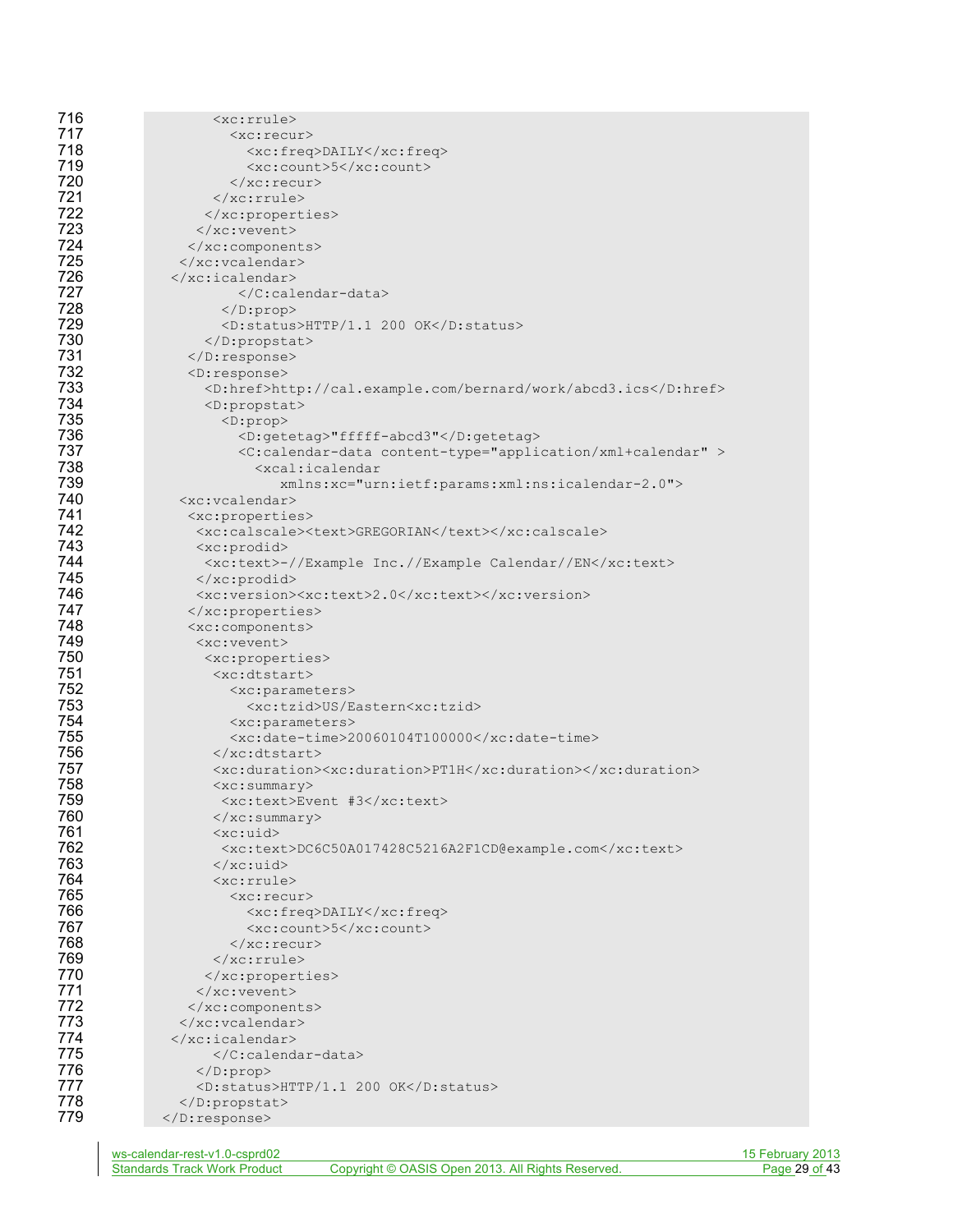780 </D:multistatus>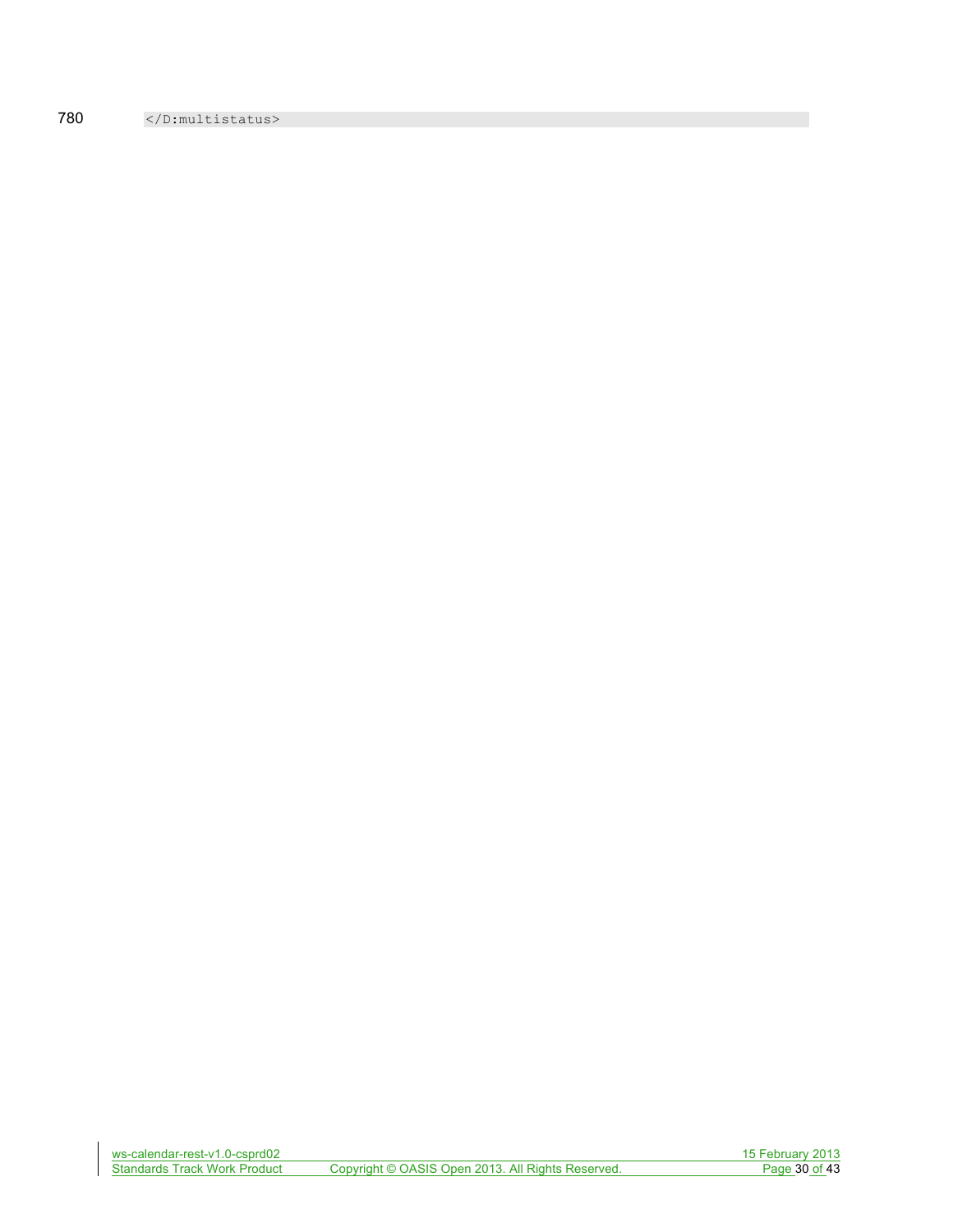# **10Free-busy queries**

 Free-busy queries are used to obtain free-busy information for a calendar-collection or principals. The result contains information only for events to which the current principal has sufficient access.

 When targeted at a calendar collection the result is based only on the calendaring entities contained in that collection. When targeted at a principal free-busy URL the result will be based on all information

which affect the principals free-busy status, for example availability.

- The possible targets are:
- **•** A calendar collection URL
- The XRD link with relation CalWS/current-principal-freebusy
- **•** The XRD link with relation CalWS/principal-freebusy with a principal given in the request.
- The query follows the specification defined in **[FreeBusy Read URL]** with certain limitations. As an authenticated user to the CalWS service scheduling read-freebusy privileges must have been granted. As an unauthenticated user equivalent access must have been granted to unauthenticated access.
- Freebusy information is returned by default as xcalendar vfreebusy components, as defined by **[draft-**

**795 xcal]**. Such a component is not meant to conform to the requirements of VFREEBUSY components in **[RFC 5546]**. The VFREEBUSY component SHOULD conform to section "4.6.4 Free/Busy Component" of

- **[RFC 5545]**. A client SHOULD ignore the ORGANIZER field..
- Since a Freebusy query can only refer to a single user, a client will already know how to match the result component to a user. A server MUST only return a single vfreebusy component.
- **10.1 ACCEPT header**

 The Accept header is used to specify the format for the returned data. In the absence of a header the 802 data should be returned as specified in **[draft-xcal]**, that is, as if the following had been specified 803 ACCEPT: application/xml+calendar

# **10.2 URL Query Parameters**

 None of these parameters are required except for the conditions noted below. Appropriate defaults will be supplied by the server.

#### **10.2.1 start**

 **Default**: The default value is left up to the server. It may be the current day, start of the current 809 month, etc.

 **Description:**Specifies the start date for the Freebusy data. The server is free to ignore this value and 811 ereturn data in any time range. The client must check the data for the returned time range.

- **Format**:A profile of an **[RFC3339]** Date/Time. Fractional time is not supported. The server MUST
- support the expanded version e.g.
- 2007-01-02T13:00:00-08:00
- 815 | It is up to the server to interpret local date/times.
- **Example**:
- 817 2007-02-03T15:30:00-0800<br>818 | 2007-12-01T10:15:00Z
- 2007-12-01T10:15:00Z
- **Notes**: Specifying only a start date/time without specifying an end-date/time or period should be interpreted as in **[RFC 5545**]. The effective period should cover the remainder of that day.
- Date-only values are disallowed as the server cannot determine the correct start of the day. Only UTC or date/time with offset values are permitted.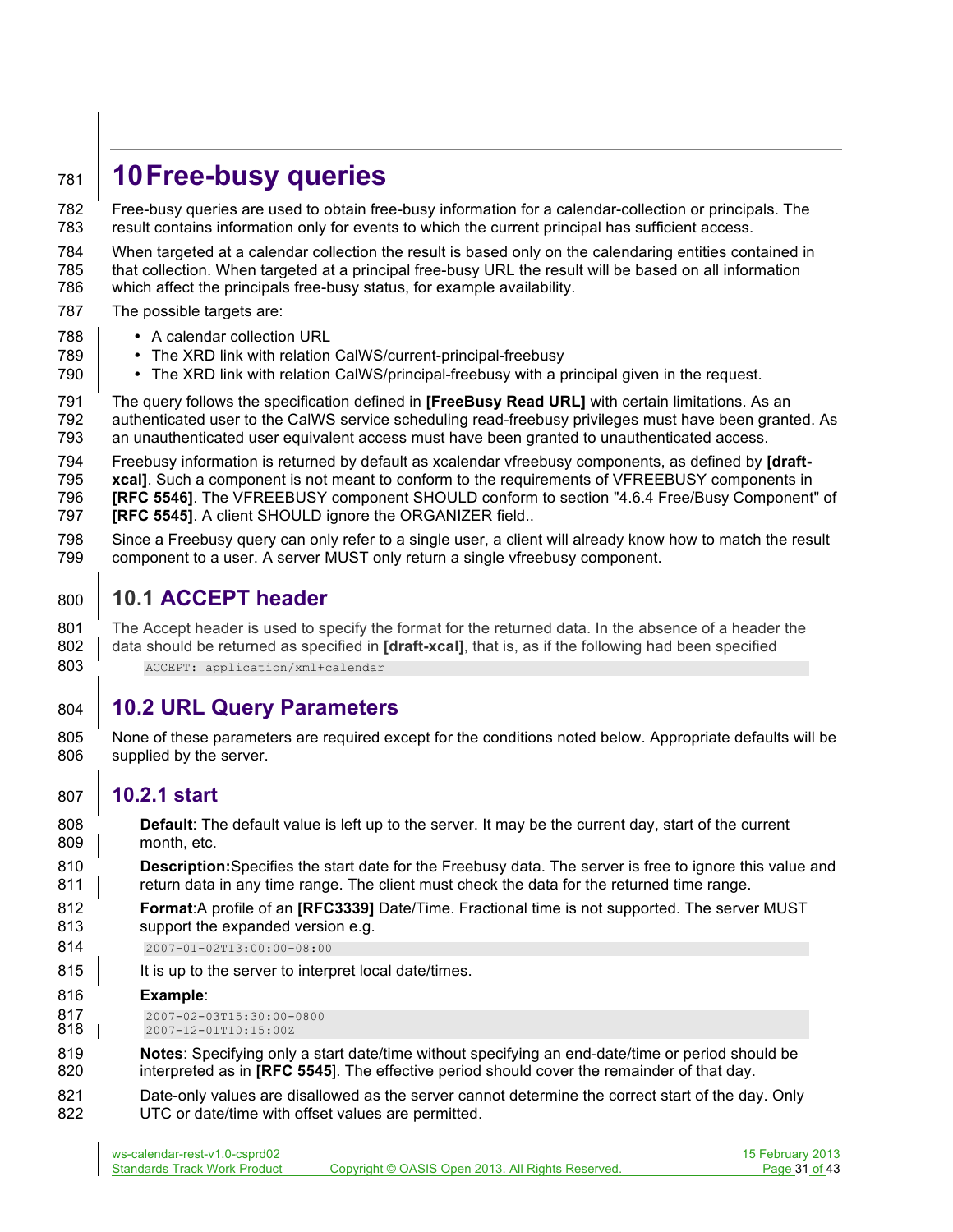# **10.2.2 end Default**: Same as start **Description**: Specifies the end date for the Freebusy data. The server is free to ignore this value. **Format**: Same as start **Example**: Same as start **10.2.3 period Default**: The default value is left up to the server. The recommended value is "P42D". **Description**: Specifies the amount of Freebusy data to return. A client cannot specify both a period **and an end date. Period is relative to the start parameter. Format**: A duration as defined in section 4.3.6 of **[RFC 5545] Example**: 834 P42D **10.2.4 account Default**: none **Description**: Specifies the principal when the request is targeted at the XRD CalWS/principal-838 Freebusy. Specification of this parameter is an error otherwise. **Format**: Server specific **Example**: **841** fred<br>**842** /pri 842 /principals/users/jim<br>843 user1@example.com user1@example.com

# **10.3 URL parameters - notes**

845 The server is free to ignore the start, end and period parameters. It is recommended that the server return 846 at least 6 weeks of data from the current day.

847 A client MUST check the time range in the VFREEBUSY response as a server may return a different time 848 range than the requested range.

# **10.4 HTTP Operations**

 The server SHOULD return an Etag response header for a successful GET request targeting a Freebusy 851 read URL. Clients MAY use the Etag response header value to do subsequent "conditional" GET requests that will avoid re-sending the Freebusy data again if it has not changed.

# **10.5 Response Codes**

 Below are the typical status codes returned by a GET request targeting a Free-busy URL. Note that other HTTP status codes not listed here might also be returned by a server.

- **200 OK**
- **302 Found**
- 858 | 400 Start parameter could not be understood / End parameter could not be understood / Period 859 parameter could not be understood
- 401 Unauthorized
- 861 403 Forbidden
- 404 The data for the requested principal is not currently available, but may be available later.
- **•** 406 The requested format in the accept header is not supported.
- **•** 410 The data for the requested principal is no longer available

| ws-calendar-rest-v1.0-csprd02       |                                                   | 15 February 2013 |
|-------------------------------------|---------------------------------------------------|------------------|
| <b>Standards Track Work Product</b> | Copyright © OASIS Open 2013. All Rights Reserved. | Page 32 of 43    |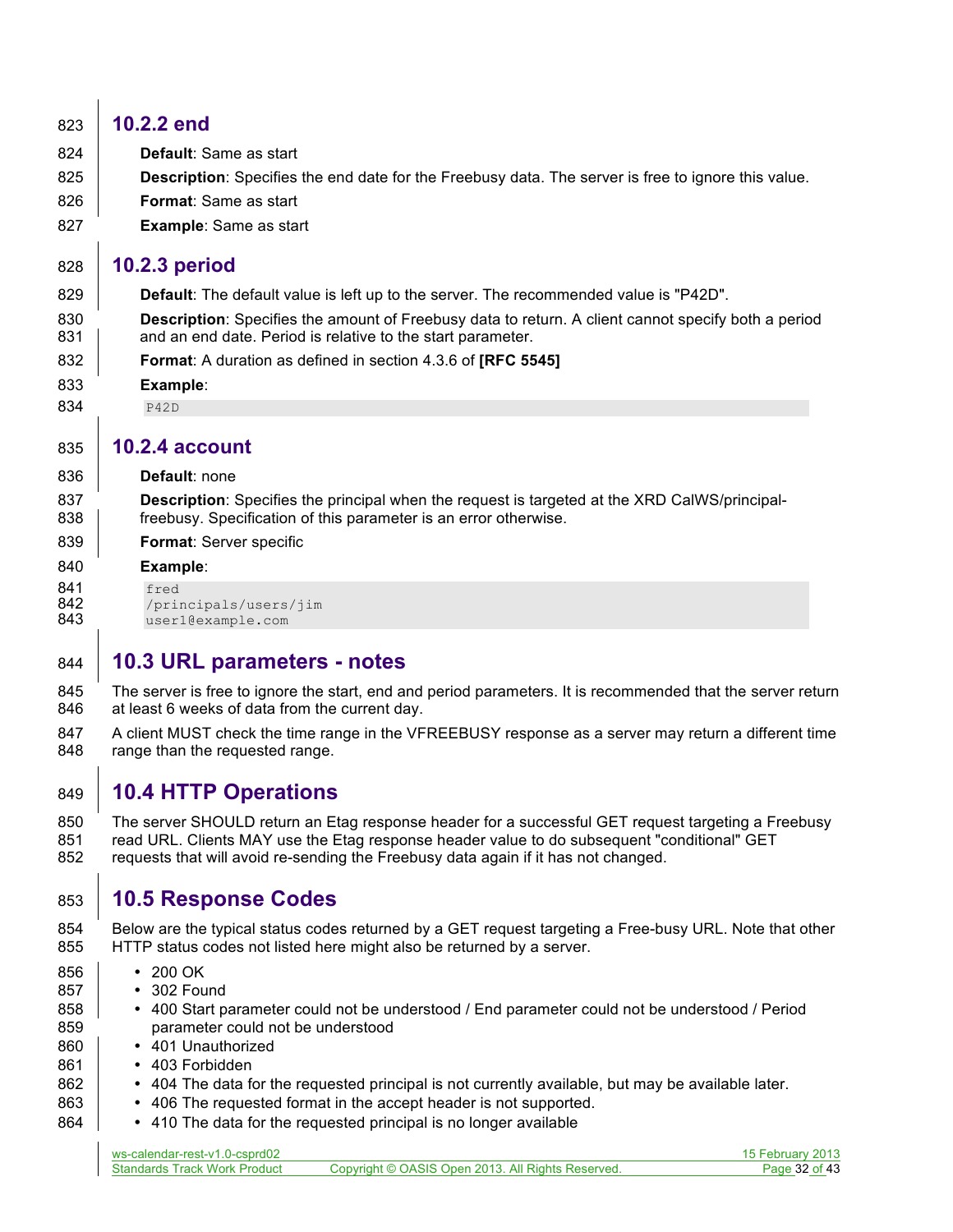#### 865 • 500 General server error

### **10.6 Examples**

```
867 The following are examples of URLs used to retrieve Free-busy data for a user:
868 http://www.example.com/freebusy/user1@example.com?<br>869 start=2007-09-01T00:00:00-08:00&end=2007-09-31T00:
              869 start=2007-09-01T00:00:00-08:00&end=2007-09-31T00:00:00-08:00
870<br>871
871 http://www.example.com/freebusy/user1@example.com?<br>872 start=2007-09-01T00:00:00-08:00&end=2007-09-31T00:
              872 start=2007-09-01T00:00:00-08:00&end=2007-09-31T00:00:00-08:00
873<br>874
              874 http://www.example.com/freebusy/user1@example.com
875
876 http://www.example.com/freebusy?user=user%201@example.com&<br>877 start=2008-01-01T00:00:00Z&end=2008-12-31T00:00:00Z
              877 start=2008-01-01T00:00:00Z&end=2008-12-31T00:00:00Z
878 Some Request/Response Examples:
879 A URL with no query parameters:
880 >> Request <<<br>881 GET /freebusy,
881 GET /freebusy/bernard/ HTTP/1.1<br>882 Host: www.example.com
              882 Host: www.example.com
```

| 883 |                                                                                         |                  |
|-----|-----------------------------------------------------------------------------------------|------------------|
| 884 | >> Response <<                                                                          |                  |
| 885 | HTTP/1.1 200 OK                                                                         |                  |
| 886 | Content-Type: application/xml+calendar; charset="utf-8"                                 |                  |
| 887 | Content-Length: xxxx                                                                    |                  |
| 888 |                                                                                         |                  |
| 889 | <xc:icalendar xmlns:xc="urn:ietf:params:xml:ns:icalendar-2.0"></xc:icalendar>           |                  |
| 890 | <xc:vcalendar></xc:vcalendar>                                                           |                  |
| 891 | <xc:properties></xc:properties>                                                         |                  |
| 892 | <xc:calscale><text>GREGORIAN</text></xc:calscale>                                       |                  |
| 893 | <xc:prodid></xc:prodid>                                                                 |                  |
| 894 | <xc:text>-//Example Inc.//Example Calendar//EN</xc:text>                                |                  |
| 895 | $\langle xc: \text{product}\rangle$                                                     |                  |
| 896 | <xc:version><xc:text>2.0</xc:text></xc:version>                                         |                  |
| 897 |                                                                                         |                  |
| 898 | <xc:components></xc:components>                                                         |                  |
| 899 | <xc:vfreebusy></xc:vfreebusy>                                                           |                  |
| 900 | <xc:properties></xc:properties>                                                         |                  |
| 901 | <xc:uid></xc:uid>                                                                       |                  |
| 902 | <xc:text>76ef34-54a3d2@example.com</xc:text>                                            |                  |
| 903 | $\langle x \rangle$ /xc:uid>                                                            |                  |
| 904 | $<$ xc:dtstart>                                                                         |                  |
| 905 | $< xc$ : date-time>20060101T000000Z                                                     |                  |
| 906 | $\langle x \rangle$ /xc:dtstart>                                                        |                  |
| 907 | $< xc:dt$ end>                                                                          |                  |
| 908 | <xc:date-time>20060108T000000Z</xc:date-time>                                           |                  |
| 909 | $\langle x \rangle$ xc:dtend>                                                           |                  |
| 910 | <xc:dtstamp></xc:dtstamp>                                                               |                  |
| 911 | <xc:date-time>20050530T123421Z</xc:date-time>                                           |                  |
| 912 | $\langle xc:dtstamp\rangle$                                                             |                  |
| 913 | <xc:freebusy></xc:freebusy>                                                             |                  |
| 914 | <xc:parameters></xc:parameters>                                                         |                  |
| 915 | <xc:fbtype>BUSYTENTATIVE<xc:fbtype></xc:fbtype></xc:fbtype>                             |                  |
| 916 | <xc:parameters></xc:parameters>                                                         |                  |
| 917 | <xc:period>20060102T100000Z/20060102T120000Z</xc:period>                                |                  |
| 918 | $\langle$ /xc:freebusy>                                                                 |                  |
| 919 | $\langle xc:freebusy\rangle$                                                            |                  |
| 920 | $\langle xc:period \rangle 20060103T100000Z/20060103T120000Z \langle xc:period \rangle$ |                  |
| 921 |                                                                                         |                  |
| 922 | <xc:freebusy></xc:freebusy>                                                             |                  |
| 923 | $\langle$ xc:period>20060104T100000Z/20060104T120000Z                                   |                  |
| 924 |                                                                                         |                  |
|     | We calendar rest y1 0 central                                                           | <b>15 Februa</b> |
|     |                                                                                         |                  |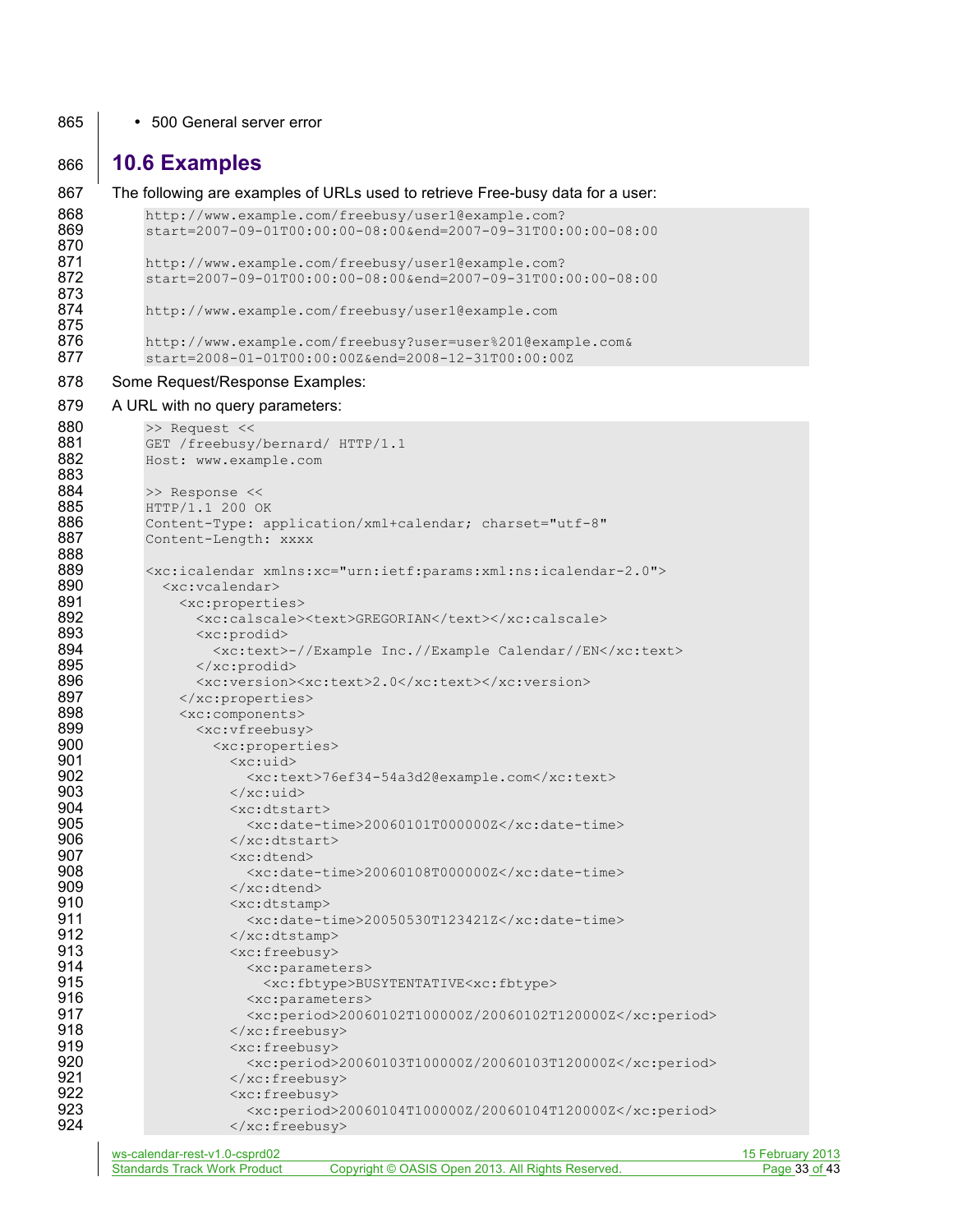| 925<br>926 | <xc:freebusy><br/><xc:parameters></xc:parameters></xc:freebusy>                                                           |                                   |
|------------|---------------------------------------------------------------------------------------------------------------------------|-----------------------------------|
| 927        | <xc:fbtype>BUSYUNAVAILABLE<xc:fbtype></xc:fbtype></xc:fbtype>                                                             |                                   |
| 928        | <xc:parameters></xc:parameters>                                                                                           |                                   |
| 929<br>930 | <xc:period>20060105T100000Z/20060105T120000Z</xc:period>                                                                  |                                   |
| 931        | $\langle xc:freebusy \rangle$<br>$\langle xc:freebusy\rangle$                                                             |                                   |
| 932        | <xc:period>20060106T100000Z/20060106T120000Z</xc:period>                                                                  |                                   |
| 933        | $\langle$ /xc:freebusy>                                                                                                   |                                   |
| 934<br>935 | <br>                                                                                                                      |                                   |
| 936        |                                                                                                                           |                                   |
| 937        | $\langle$ xc:icalendar>                                                                                                   |                                   |
| 938        | A URL with start and end parameters:                                                                                      |                                   |
| 939<br>940 | >> Request <<                                                                                                             |                                   |
| 941        | GET /freebusy/user1@example.com?start=2007-09-01T00:00:00-08:00&end=2007-09-<br>31T00:00:00-08:00                         |                                   |
| 942        | HTTP/1.1                                                                                                                  |                                   |
| 943        | Host: www.example.com                                                                                                     |                                   |
| 944<br>945 | >> Response <<                                                                                                            |                                   |
| 946        | HTTP/1.1 200 OK                                                                                                           |                                   |
| 947        | Content-Type: application/xml+calendar; charset="utf-8"                                                                   |                                   |
| 948<br>949 | Content-Length: xxxx                                                                                                      |                                   |
| 950        | <xc:icalendar xmlns:xc="urn:ietf:params:xml:ns:icalendar-2.0"></xc:icalendar>                                             |                                   |
| 951        | <xc:vcalendar></xc:vcalendar>                                                                                             |                                   |
| 952<br>953 | <xc:properties></xc:properties>                                                                                           |                                   |
| 954        | <xc:calscale><text>GREGORIAN</text></xc:calscale><br>$\langle xc: \text{product}\rangle$                                  |                                   |
| 955        | <xc:text>-//Example Inc.//Example Calendar//EN</xc:text>                                                                  |                                   |
| 956        | $\langle xc: \text{product}\rangle$                                                                                       |                                   |
| 957<br>958 | <xc:version><xc:text>2.0</xc:text></xc:version>                                                                           |                                   |
| 959        | <br><xc:components></xc:components>                                                                                       |                                   |
| 960        | <xc:vfreebusy></xc:vfreebusy>                                                                                             |                                   |
| 961        | <xc:properties></xc:properties>                                                                                           |                                   |
| 962<br>963 | $<$ xc:uid><br><xc:text>76ef34-54a3d2@example.com</xc:text>                                                               |                                   |
| 964        | $\langle x \rangle$ /xc:uid>                                                                                              |                                   |
| 965        | $<$ xc:dtstart>                                                                                                           |                                   |
| 966<br>967 | $<$ xc:date-time>20070901T000000Z $<$ /xc:date-time><br>                                                                  |                                   |
| 968        | <xc:dtend></xc:dtend>                                                                                                     |                                   |
| 969        | <xc:date-time>20070931T000000Z</xc:date-time>                                                                             |                                   |
| 970<br>971 | $\langle x \rangle$ : dtend>                                                                                              |                                   |
| 972        | <xc:dtstamp><br/><xc:date-time>20050530T123421Z</xc:date-time></xc:dtstamp>                                               |                                   |
| 973        | $\langle x \rangle$ xc: dtstamp>                                                                                          |                                   |
| 974        | <xc:freebusy></xc:freebusy>                                                                                               |                                   |
| 975<br>976 | <xc:period>20070915T230000Z/20070916T010000Z</xc:period><br>$\langle$ /xc:freebusy>                                       |                                   |
| 977        |                                                                                                                           |                                   |
| 978        |                                                                                                                           |                                   |
| 979<br>980 | <br>$\langle$ xc:icalendar>                                                                                               |                                   |
|            |                                                                                                                           |                                   |
| 981        | A URL for which the server does not have any data for that user:                                                          |                                   |
| 982<br>983 | >> Request <<<br>GET /freebusy/user1@example.com?start=2012-12-01T00:00:00-08:00&end=2012-12-                             |                                   |
| 984        | 31T00:00:00-08:00                                                                                                         |                                   |
| 985        | HTTP/1.1                                                                                                                  |                                   |
| 986<br>987 | Host: www.example.com                                                                                                     |                                   |
|            |                                                                                                                           |                                   |
|            | ws-calendar-rest-v1.0-csprd02<br>Copyright © OASIS Open 2013. All Rights Reserved.<br><b>Standards Track Work Product</b> | 15 February 2013<br>Page 34 of 43 |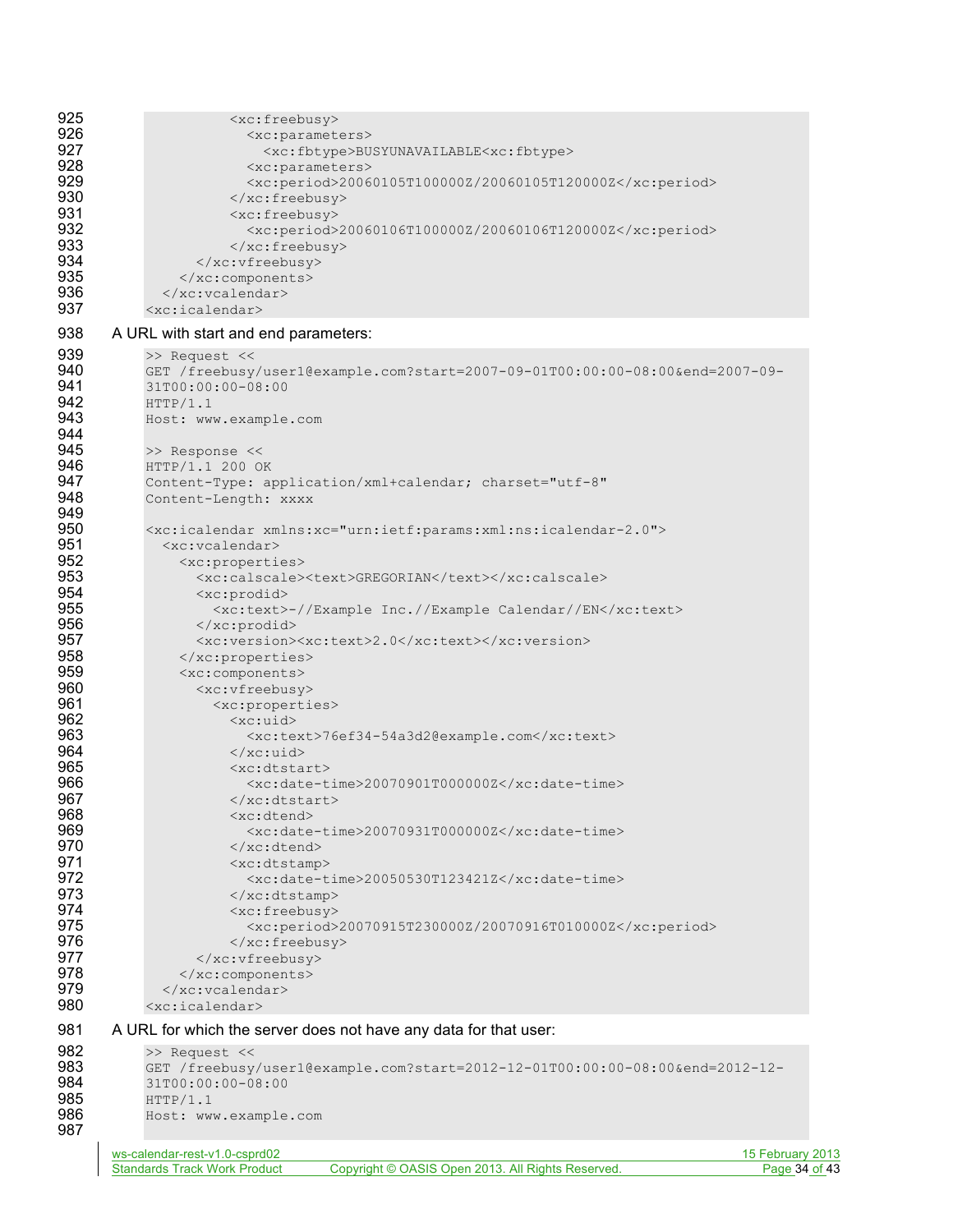| 988  | >> Response << |  |                        |  |
|------|----------------|--|------------------------|--|
| 989. |                |  | $HTTP/1.1$ 404 No data |  |

990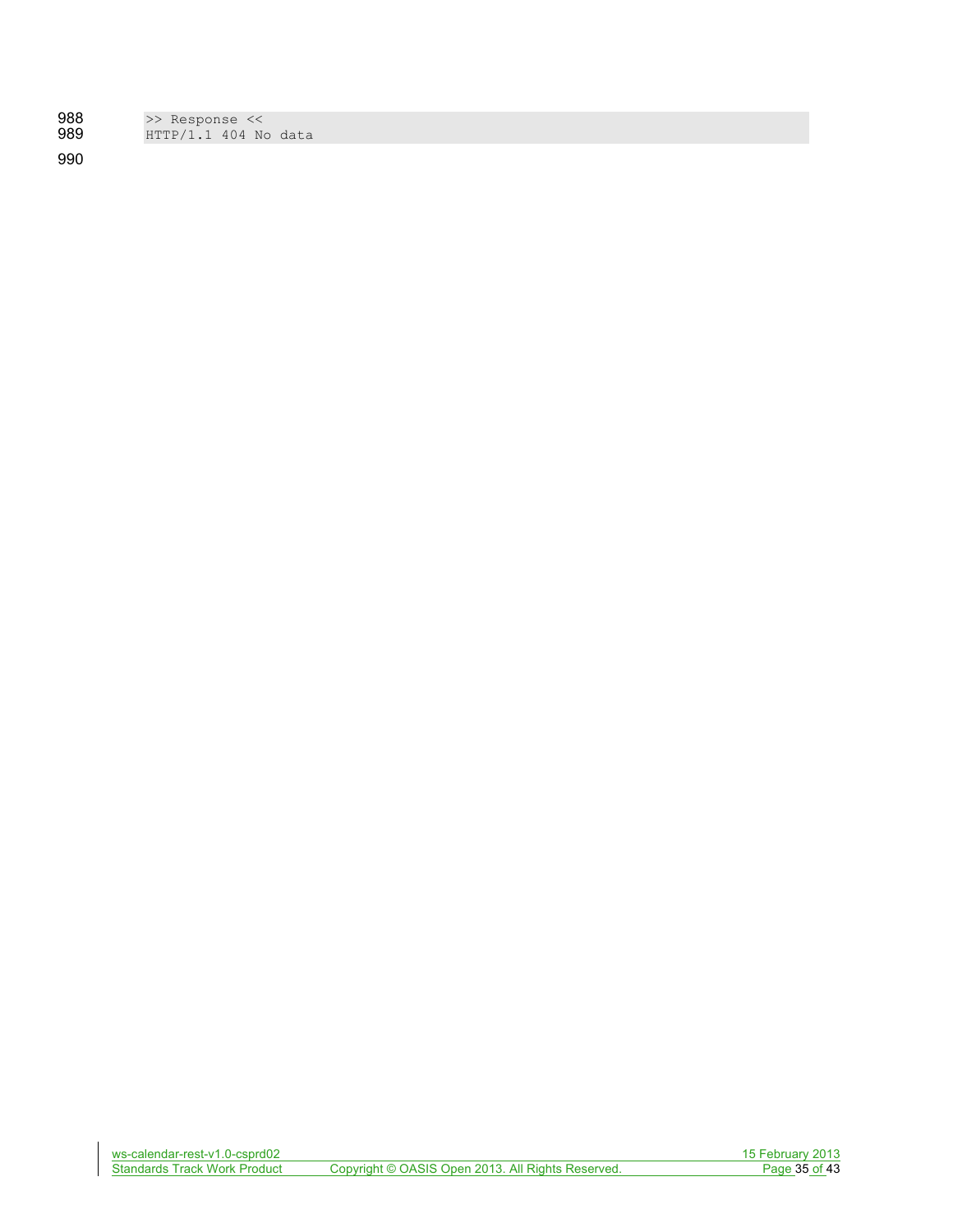# <sup>991</sup> **11Conformance**

| 992<br>993                   | The last numbered section in the specification must be the Conformance section. Conformance<br>Statements/Clauses go here.                                                                                                                                                                                                                                                                                                              |
|------------------------------|-----------------------------------------------------------------------------------------------------------------------------------------------------------------------------------------------------------------------------------------------------------------------------------------------------------------------------------------------------------------------------------------------------------------------------------------|
| 994<br>995<br>996            | Certain calendaring properties and components are interrelated and it is necessary to have knowledge of<br>all these properties and their current values to allow consistent update and understanding of a target<br>component. The normative definition for these relationships is RFC5445, RFC5446 and related RFCs.                                                                                                                  |
| 997<br>998<br>999<br>1000    | As in those specifications this REST-ful protocol assumes a complete view of entities being fetched or<br>updated. This is necessary to ensure that properties are not lost when round tripped through a service or<br>client. To this end all parties in any RESTful transaction MUST preserve any data they do not understand.<br>This allows the data model to be updated by the addition of properties, parameters and value types. |
| 1001<br>1002                 | Services allowing updates to entities MUST ensure that the result after an update operation is still<br>internally consistent.                                                                                                                                                                                                                                                                                                          |
| 1003                         | 11.1 Start, end and duration in calendar components                                                                                                                                                                                                                                                                                                                                                                                     |
| 1004                         | A period of time is fully specified by a start and an end or duration.                                                                                                                                                                                                                                                                                                                                                                  |
| 1005                         | 11.1.1 Updating, transporting and maintaining start, and and duration.                                                                                                                                                                                                                                                                                                                                                                  |
| 1006                         | For all components the calculated or specified start must be at or before the end.                                                                                                                                                                                                                                                                                                                                                      |
| 1007<br>1008<br>1009<br>1010 | When a system updates or stores a calendar component it MUST retain the relationship of start,<br>$\bullet$<br>end and duration. Applications MUST NOT without good cause, change a start and end pair into<br>a start and duration nor the reverse. Semantically they are not equivalent when DST transitions<br>occur during the time of the event.                                                                                   |
| 1011<br>1012                 | For interoperability, iCalendar based systems SHOULD avoid the use of weekly durations and<br>$\bullet$<br>XML based systems SHOULD avoid the use of yearly durations.                                                                                                                                                                                                                                                                  |
| 1013                         | <b>11.1.2 VEVENT:</b>                                                                                                                                                                                                                                                                                                                                                                                                                   |
| 1014                         | The three properties are DTSTART, DTEND and DURATION.                                                                                                                                                                                                                                                                                                                                                                                   |
| 1015                         | DTSTART MUST appear once and only one of DTEND or DURATION MAY be present.<br>٠                                                                                                                                                                                                                                                                                                                                                         |
| 1016<br>1017                 | The DTSTART property for a VEVENT specifies the inclusive start of the event. For recurring<br>٠<br>events, it also specifies the very first instance in the recurrence set.                                                                                                                                                                                                                                                            |
| 1018<br>1019                 | The DTEND property for a VEVENT calendar component specifies the non-inclusive end of the<br>event.                                                                                                                                                                                                                                                                                                                                     |
| 1020<br>1021                 | For cases where a VEVENT calendar component specifies a DTSTART property with a DATE<br>value type but no DTEND nor DURATION property, the event's duration is taken to be one day.                                                                                                                                                                                                                                                     |
| 1022<br>1023<br>1024<br>1025 | For cases where a VEVENT calendar component specifies a DTSTART property with a DATE-<br>TIME value type but no DTEND nor DURATION property, the event ends on the same calendar<br>date and time of day specified by the DTSTART property, that is, it signifies a zero length instant<br>in time.                                                                                                                                     |
| 1026                         | <b>11.1.3 VTODO:</b>                                                                                                                                                                                                                                                                                                                                                                                                                    |
| 1027                         | The three properties are DTSTART, DUE, DURATION.                                                                                                                                                                                                                                                                                                                                                                                        |
|                              |                                                                                                                                                                                                                                                                                                                                                                                                                                         |

1028 **• DTSTART MAY appear once.**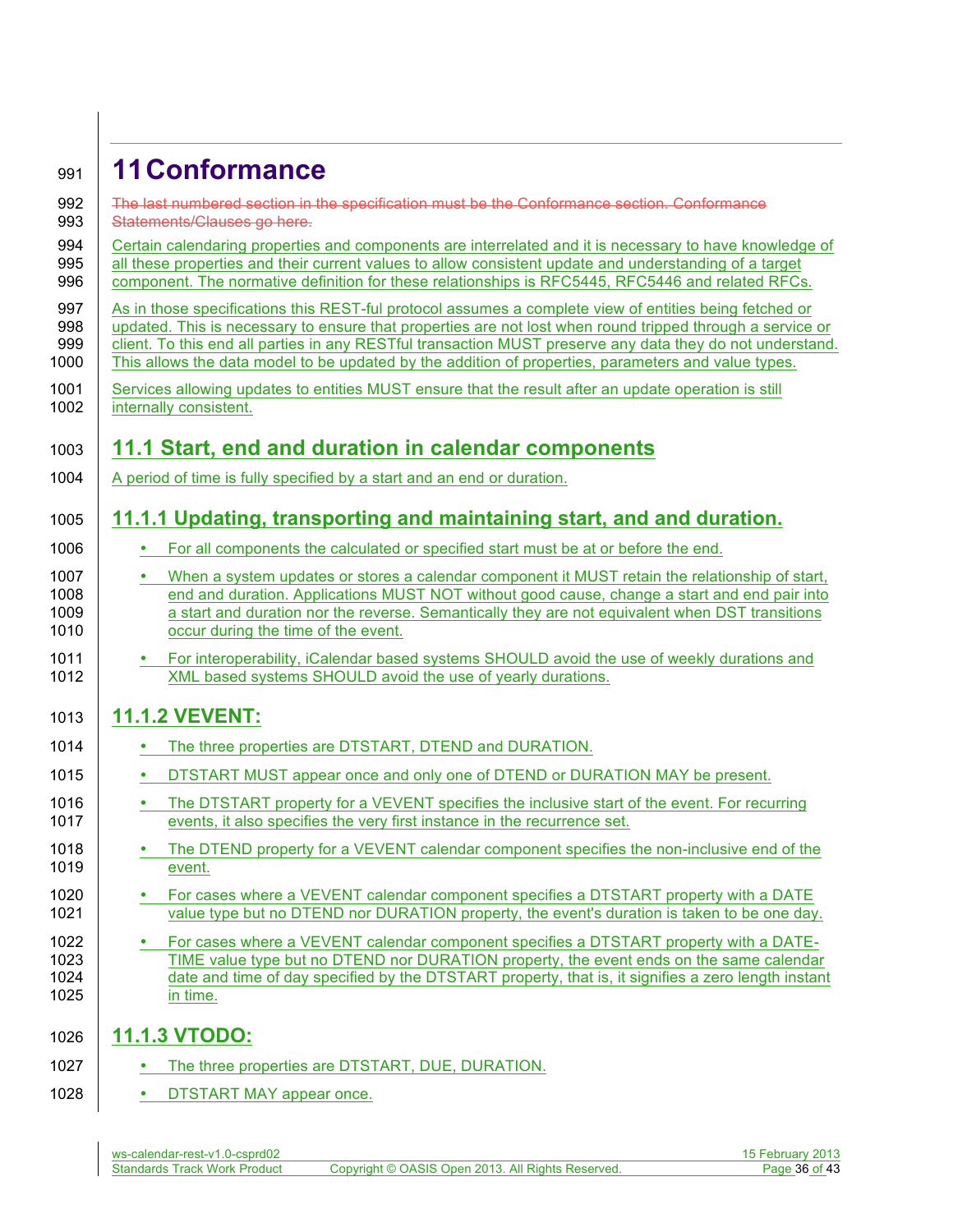| 1029<br>1030                 | Either DUE or DURATION MAY appear in a VTODO, but DUE and DURATION MUST NOT<br>occur in the same VTODO.                                                                                                                                                                                |
|------------------------------|----------------------------------------------------------------------------------------------------------------------------------------------------------------------------------------------------------------------------------------------------------------------------------------|
| 1031                         | If DURATION does appear in a VTODO, then DTSTART MUST also appear in the same VTODO.                                                                                                                                                                                                   |
| 1032<br>1033<br>1034<br>1035 | The three properties for a VTODO are related in the same way as for VEVENT. Additionally a<br>VTODO calendar component without the DTSTART and DUE (or DURATION) properties<br>specifies a VTODO that will be associated with each successive calendar date, until it is<br>completed. |
| 1036                         | <b>11.1.4 VJOURNAL:</b>                                                                                                                                                                                                                                                                |
| 1037                         | DTSTART only, which may be a date or date-time value.                                                                                                                                                                                                                                  |
| 1038                         | <b>11.1.5 VAVAILABILITY</b>                                                                                                                                                                                                                                                            |
| 1039                         | DTSTART and DTEND if specified MUST be date-time values.                                                                                                                                                                                                                               |
| 1040                         | DTSTART MAY appear once and signifies start of the busy period.                                                                                                                                                                                                                        |
| 1041                         | Only one of DTEND or DURATION MAY appear and signify the end of the busy period.                                                                                                                                                                                                       |
| 1042<br>1043                 | If DURATION does appear in a VAVAILABILITY, then DTSTART MUST also appear in the same<br><b>VAVAILABILITY.</b>                                                                                                                                                                         |
| 1044                         | <b>11.1.6 AVAILABILITY</b>                                                                                                                                                                                                                                                             |
| 1045                         | DTSTART and DTEND if specified MUST be date-time values.                                                                                                                                                                                                                               |
| 1046                         | DTSTART MUST appear once and signifies start of the free period.                                                                                                                                                                                                                       |
| 1047                         | Only one of DTEND or DURATION MAY appear and signify the end of the free period.                                                                                                                                                                                                       |
| 1048                         | <b>11.2 Recurrences.</b>                                                                                                                                                                                                                                                               |
| 1049<br>1050                 | The RECURRENCE-ID is a property of each instance of a recurring event. It is calculated from<br>the DTSTART and the recurrence rules or added to the set by the RDATE property.                                                                                                        |
| 1051<br>1052<br>1053         | RDATE, EXDATE and RECURRENCE-ID must take the same form as the DTSTART. That is if<br>DTSTART is a DATE value then the RDATE and EXDATE must be DATE. If DTSTART is a date-<br>time the RDATE and EXDATE values must take the same form, including the same timezone.                  |
| 1054<br>1055                 | Overrides to an instance are specified by completely specifying the instance with the appropriate<br>RECURRENCE-ID property.                                                                                                                                                           |
| 1056                         | An RDATE adds an instance to the recurrence set.                                                                                                                                                                                                                                       |
| 1057<br>1058                 | An EXDATE deletes an instance by specifying the recurrence id(s) to be deleted. Applications<br>SHOULD NOT specify overrides for instances so deleted.                                                                                                                                 |
| 1059<br>1060                 | The recurrence set is calculated from the RRULE and RDATES and then applying any EXDATE<br>properties. That is EXDATE takes precedence over RDATE and the RRULE.                                                                                                                       |
| 1061                         | <b>11.3 Alarms:</b>                                                                                                                                                                                                                                                                    |
| 1062<br>1063                 | Alarms are typically anchored to the start or end of an event or task. This is defined by the<br>RELATED parameter to the TRIGGER property.                                                                                                                                            |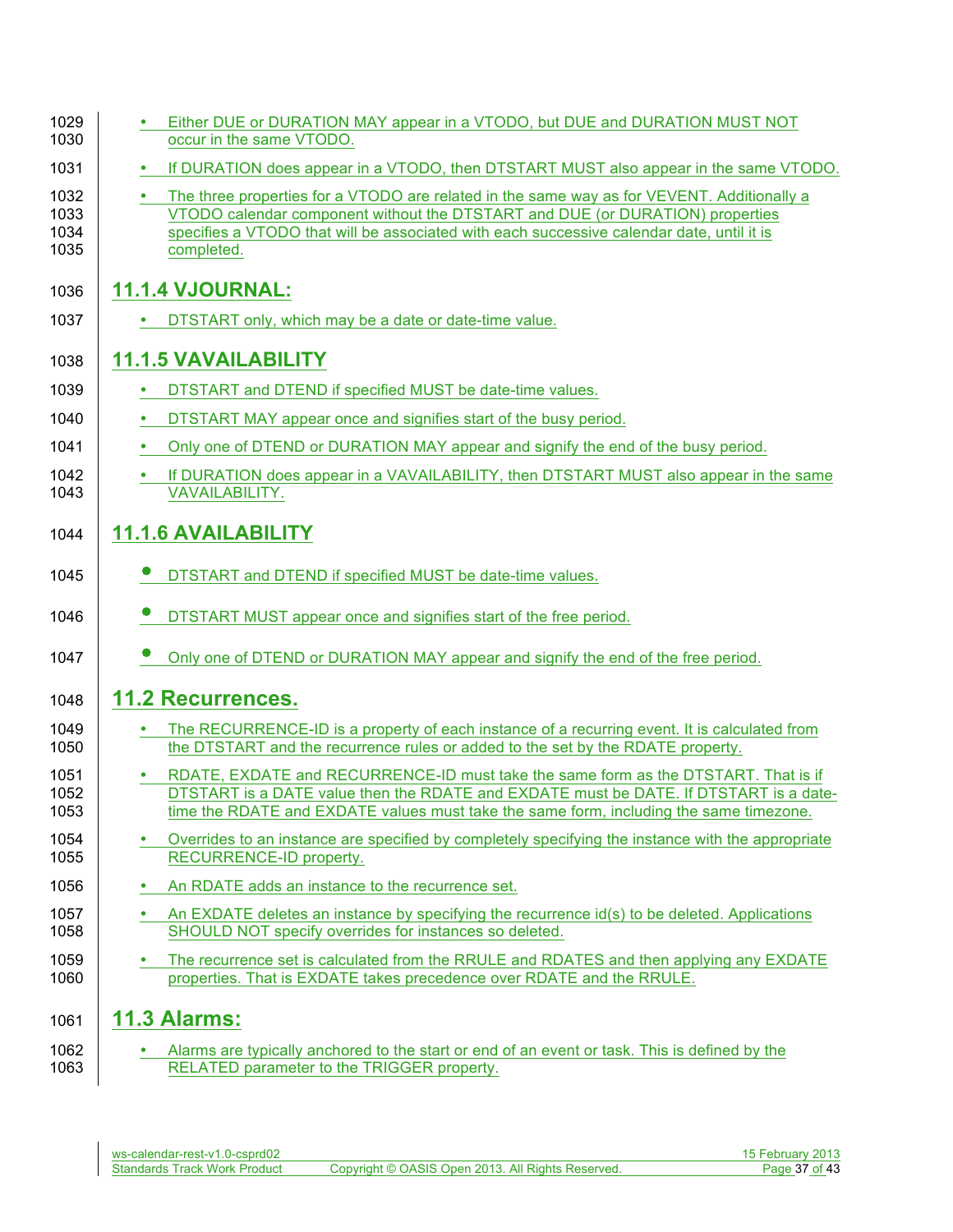# 1064 **11.4 Unrecognized or unsupported elements**

<sup>t</sup> A system SHOULD reject any attempt to store components which it does not support. A SYSTEM 1066<br>1066 MUST respond with a CalWS:unsupported-calendar-component if such an attempt is made. MUST respond with a CalWS:unsupported-calendar-component if such an attempt is made. 1067 • A system MUST ignore but preserve any elements it does not understand. 1068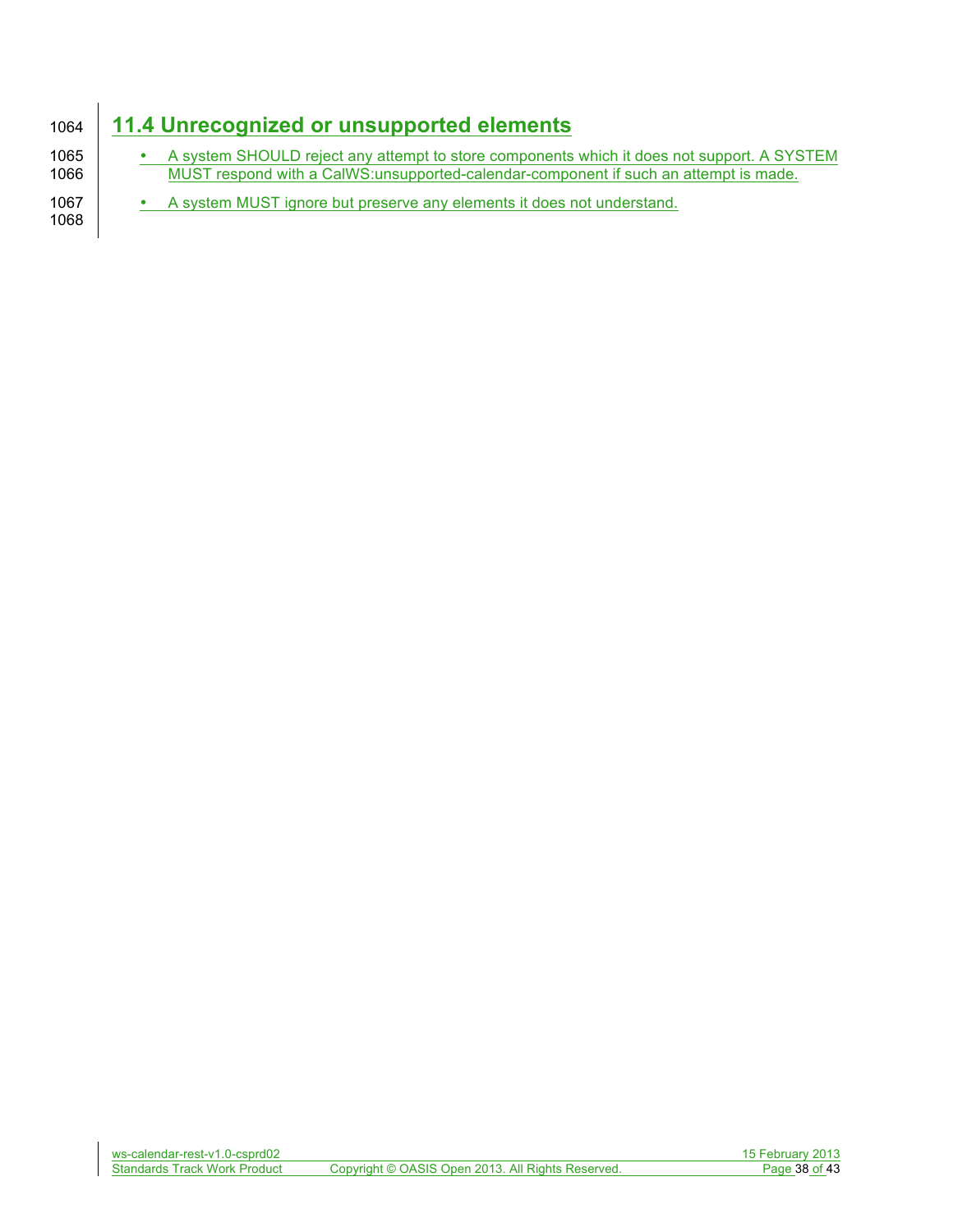# **Appendix A. Acknowledgments**

 The following individuals have participated in the creation of this specification and are gratefully acknowledged:

#### **Participants::**

- Bruce Bartell, Southern California Edison
- Brad Benson, Trane
- Edward Cazalet, Individual
- Toby Considine, University of North Carolina at Chapel Hill
- William Cox, Individual
- Sharon Dinges, Trane
- Mike, Douglass, Rensselaer Polytechnic Institute
- Craig Gemmill, Tridium, Inc.
- Girish Ghatikar, Lawrence Berkeley National Laboratory
- Gerald Gray, Southern California Edison
- David Hardin, ENERNOC
- Gale Horst, Electric Power Research Institute (EPRI)
- Gershon Janssen, Individual
- Ed Koch, Akuacom Inc.
- Benoit Lepeuple, LonMark International\*
- 1088 Carl Mattocks, CheckMi<sup>\*</sup>
- Robert Old, Siemens AG
- Alexander Papaspyrou, Technische Universitat Dortmund
- Joshua Phillips, ISO/RTO Council (IRC)
- Jeremy J. Roberts, LonMark International
- David Thewlis, CalConnect
- 
- The Calendaring and Scheduling Consortium (CalConnect) TC-XML committee worked closely with WS- Calendar Technical Committee, bridging to developing IETF standards and contributing the services definitions that make up Services in Section 4. The Technical Committee gratefully acknowledges their
- assistance and cooperation as well. Contributors to TC XML include:
- Cyrus Daboo, Apple
- Mike Douglass, Rensselaer Polytechnic Institute
- Steven Lees, Microsoft
- Tong Li, IBM
-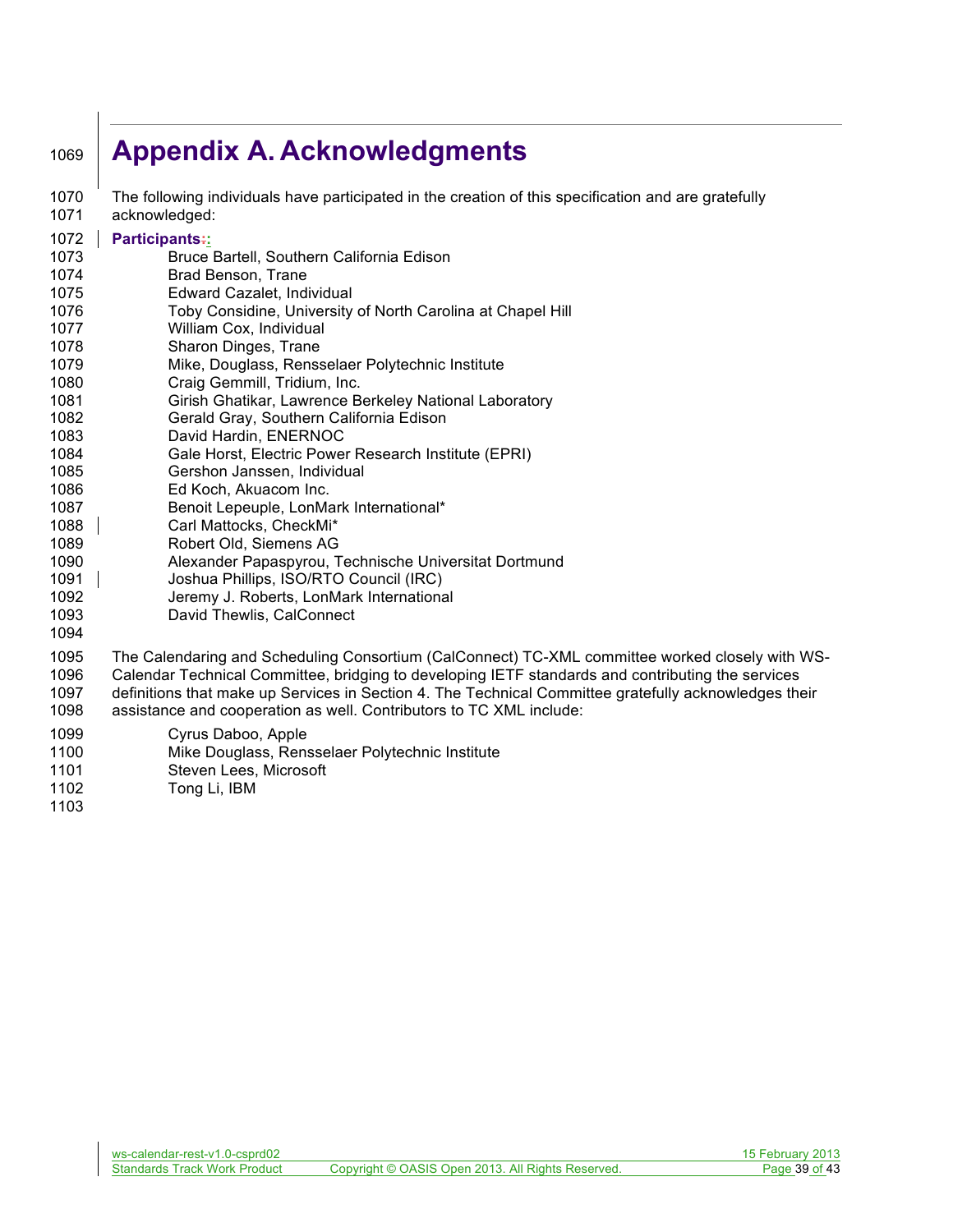# *Appendix B.* **An Introduction to Internet Calendaring**

 *The WS-Calendar Technical Committee thanks CalConnect for contributing this overview of iCalendar and its use.*

# **B.1 icalendar**

### **B.1.1 History**

 The iCalendar specification was first produced by the IETF in 1998 as RFC 2445 [1]. Since then it has become the dominant standard for calendar data interchange on the internet and between devices (desktop computers, mobile phones etc.). The specification was revised in 2009 as RFC 5545 [4].

Alongside iCalendar is the iTIP specification (RFC 2446 [2] and revised as RFC 5546[5]) that defines how

- iCalendar is used to carry out scheduling operations (for example, how an organizer can invite attendees
- to a meeting and receive their replies). This forms the basis for email-based scheduling using iMIP (the
- specification that describes how to use iTIP with email RFC 6047 [3]).
- iCalendar itself is a text-based data format. However, an XML format is also available, providing a one-to-1117 one mapping to the text format (draft [7]).
- iCalendar data files typically have a .ics file name extension. Most desktop calendar clients can import or
- export iCalendar data, or directly access such data over the Internet using a variety of protocols.

# **B.1.2 Data model**

The iCalendar data format has a well defined data model. "iCalendar objects" encompass a set of

- "iCalendar Components" each of which contains a set of "iCalendar properties" and possibly other sub-
- 1123 Components. An iCalendar property consists of a name, a set of optional parameters (specified as "key-<br>1124 value" pairs) and a value. value" pairs) and a value.
- iCalendar Components include:
- 1126 | "VEVENT" which represents an event
- "VTODO" which represents a task or to-do
- "VJOURNAL" which represents a journal entry
- "VFREEBUSY" which represents periods of free or busy time information
- "VTIMEZONE" which represents a timezone definition (timezone offset and daylight saving rules)
- "VALARM" is currently the only defined sub-Component and is used to set alarms or reminders on events or tasks.
- Properties include:
- "DTSTART" which represents a start time for a Component
- "DTEND" which represents an end time for a Component
- "SUMMARY" which represents a title or summary for a Component
- "RRULE" which can specify rules for repeating events or tasks (for example, every day, every week on 1138 | Tuesdays, etc.)
- 1139 | "ORGANIZER" which represents the calendar user who is organizing an event or assigning a task
- "ATTENDEE" which represents calendar users attending an event or assigned a task
- In addition to this data model and the pre-defined properties, the specification defines how all those are
- used together to define the semantics of calendar objects and scheduling. The semantics are basically a
- set of rules stating how all the Components and properties are used together to ensure that all iCalendar products can work together to achieve good interoperability. For example, a rule requires that all events
- must have one and only one "DTSTART" property. The most important part of the iCalendar specification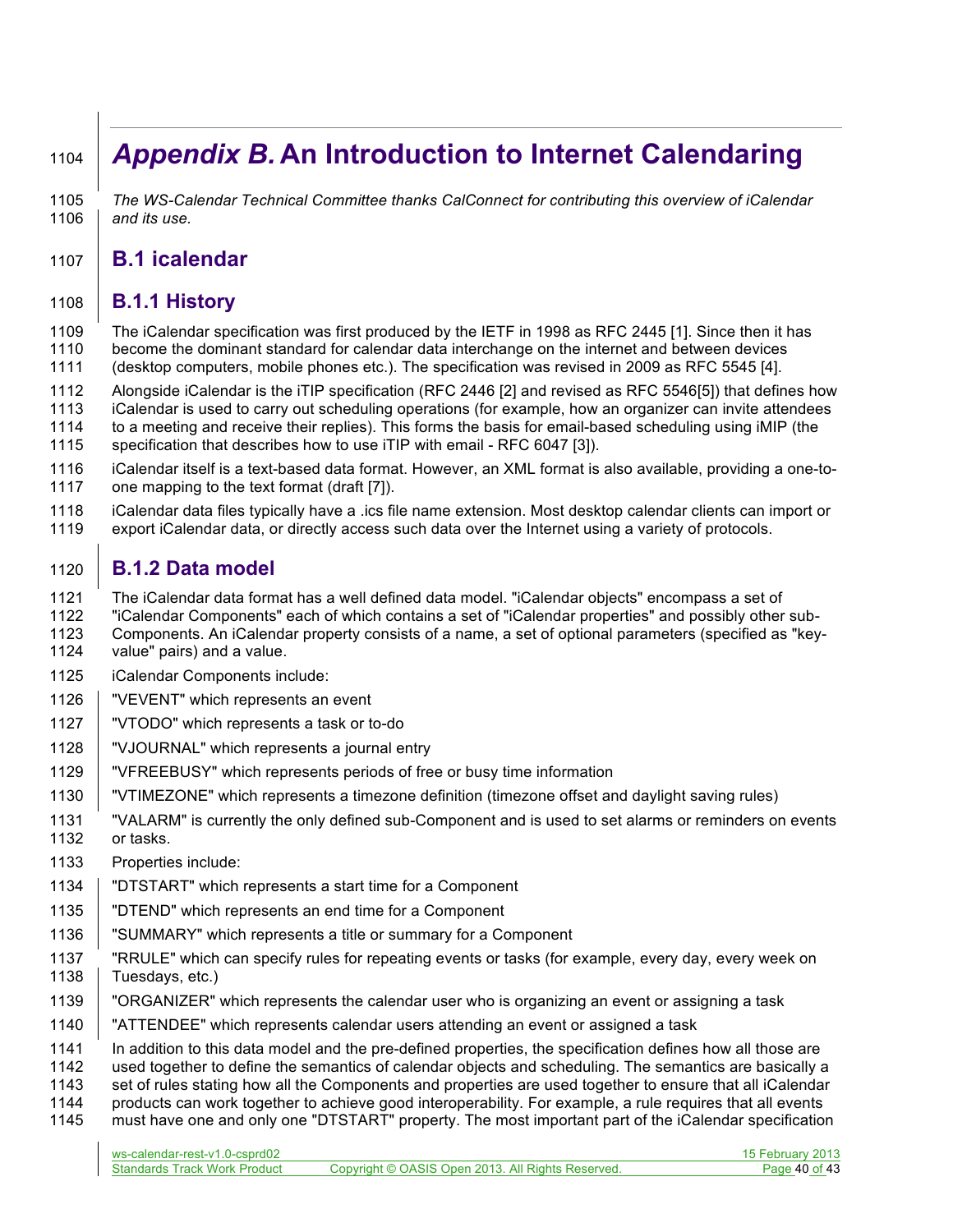is the semantics of the calendaring model that it represents. The use of text or XML to encode those is secondary.

# **B.1.3 Scheduling**

 The iTIP specification defines how iCalendar objects are exchanged in order to accomplish the key task needed to schedule events or tasks. An example of a simple workflow is as follows:

- 1151 1. To schedule an event, an organizer creates the iCalendar object representing the event and adds **degendary calendar** users as attendees.
- **2.** The organizer then sends an iTIP "REQUEST" message to all the attendees.
- 1154 | 3. Upon receipt of the scheduling message, each attendee can decide whether they want to attend **the meeting or not.**
- 1156 4. Each attendee can then respond back to the organizer using an iTIP "REPLY" message **indicating their own attendance status.**
- iTIP supports other types of scheduling messages, for example, to cancel meetings, add new instances to a repeating meeting, etc.

### **B.1.4 Extensibility**

 iCalendar was designed to be extensible, allowing for new Components, properties and parameters to be defined as needed. A registry exists to maintain the list of standard extensions with references to their definitions to ensure anyone can use them and work well with others.

# **B.2 Calendar data access and exchange protocols**

### **B.2.1 Internet Calendar Subscriptions**

 An Internet calendar subscription is simply an iCalendar data file made available on a web server. Users can use this data in two ways:

- 1168 The data can be downloaded from the web server and then imported directly into an iCalendar aware client. This solution works well for calendar data that is not likely to change over time (for example the list of national holidays for the next year).
- Calendar clients that support "direct" subscriptions can use the URL to the calendar data on the web server to download the calendar data themselves. Additionally, the clients can check the web server on a regular basis for updates to the calendar data, and then update their own cached copy of it. This allows calendar data that changes over time to be kept synchronized.

# **B.2.2 CalDAV**

 CalDAV is a calendar access protocol and is defined in RFC 4791 [6]. The protocol is based on WebDAV which is an extension to HTTP that provides enhanced capabilities for document management on web servers.

- CalDAV is used in a variety of different environments, ranging from very large internet service providers,
- 1180 to large and small corporations or institutions, and to small businesses and individuals.
- CalDAV clients include desktop applications, mobile devices and browser-based solutions. It can also be used by "applets", for example, a web page panel that displays a user's upcoming events.

One of the key aspects of CalDAV is its data model. Simply put, it defines a "calendar home" for each

- calendar user, within which any number of "calendars" can be created. Each "calendar" can contain any
- number of iCalendar objects representing individual events, tasks or journal entries. This data model
- ensures that clients and servers can interoperate well.
- In addition to providing simple operations to read, write and delete calendar data, CalDAV provides a querying mechanism to allow clients to fetch calendar data matching specific criteria. This is commonly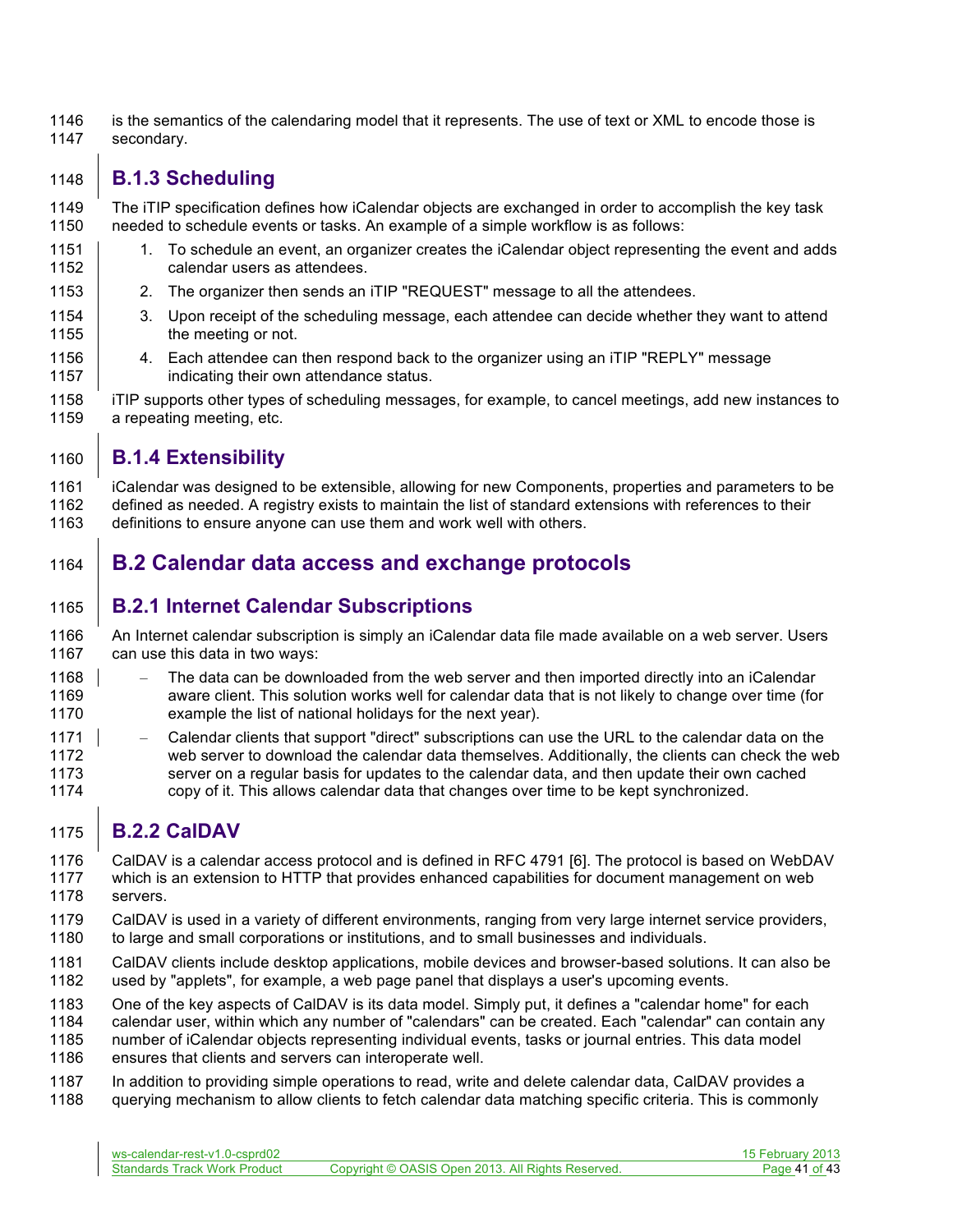- used by clients to do "time-range" queries, i.e., find the set of events that occur within a given start/end time period.
- CalDAV also supports access control allowing for features such as delegated calendars and calendar sharing.
- CalDAV also specifies how scheduling operations can be done using the protocol. Whilst it uses the
- 
- 1194 semantics of the iTIP protocol, it simplifies the process by allowing simple calendar data write operations<br>1195 to trigger the sending of scheduling messages, and it has the server automatically process the receipt o to trigger the sending of scheduling messages, and it has the server automatically process the receipt of
- scheduling messages. Scheduling can be done with other users on the CalDAV server or with calendar
- users on other systems (via some form of "gateway").

### **B.2.3 ActiveSync/SyncML**

 ActiveSync and SyncML are technologies that allow multiple devices to synchronize data with a server, with calendar data being one of the classes of data supported. These have typically been used for low-1201 end and high-end mobile devices.

### **B.2.4 CalWS**

- CalWS refers to a set of web services calendar access APIs developed under a cooperative agreement between The Calendaring and Scheduling Consortium (CalConnect) and OASIS, and being published as a work product of the WS-Calendar Technical Committee. CalWS defines an API to access and manipulate calendar data stored on a server. It follows a similar data model to CalDAV and has been designed to co-exist with a CalDAV service offering the same data.
- This specification is part of the CalWS set.

### **B.2.5 iSchedule**

 iSchedule is a protocol to allow scheduling between users on different calendaring systems and across different internet domains. It transports iTIP scheduling messages using HTTP between servers. Servers use DNS and various security mechanisms to determine the authenticity of messages received.

- 1213 It has been specifically designed to be independent of any calendar system in use at the endpoints, so
- that it is compatible with many different systems. This allows organizations with different calendar
- systems to exchange scheduling messages with each other, and also allows a single organization with
- 1216 multiple calendar systems (for example due to mergers, or different departmental requirements) to <br>1217 exchange scheduling messages between users of each system.
- exchange scheduling messages between users of each system.

# **B.3 References**

- [1] https://datatracker.ietf.org/doc/rfc2445/ : 'Internet Calendaring and Scheduling Core Object
- Specification'
- [2] https://datatracker.ietf.org/doc/rfc2446/ :'iCalendar Transport-Independent Interoperability Protocol'
- [3] https://datatracker.ietf.org/doc/rfc6047/ : 'iCalendar Message-Based Interoperability Protocol'
- [4] https://datatracker.ietf.org/doc/rfc5545/ :'Internet Calendaring and Scheduling Core Object Specification'
- [5] https://datatracker.ietf.org/doc/rfc5546/ : 'iCalendar Transport-Independent Interoperability Protocol'
- [6] https://datatracker.ietf.org/doc/rfc4791/ : 'Calendaring Extensions to WebDAV'
- [7] https://datatracker.ietf.org/doc/draft-daboo-et-al-icalendar-in-xml/ : 'xCal: The XML format for iCalendar'
- 
-